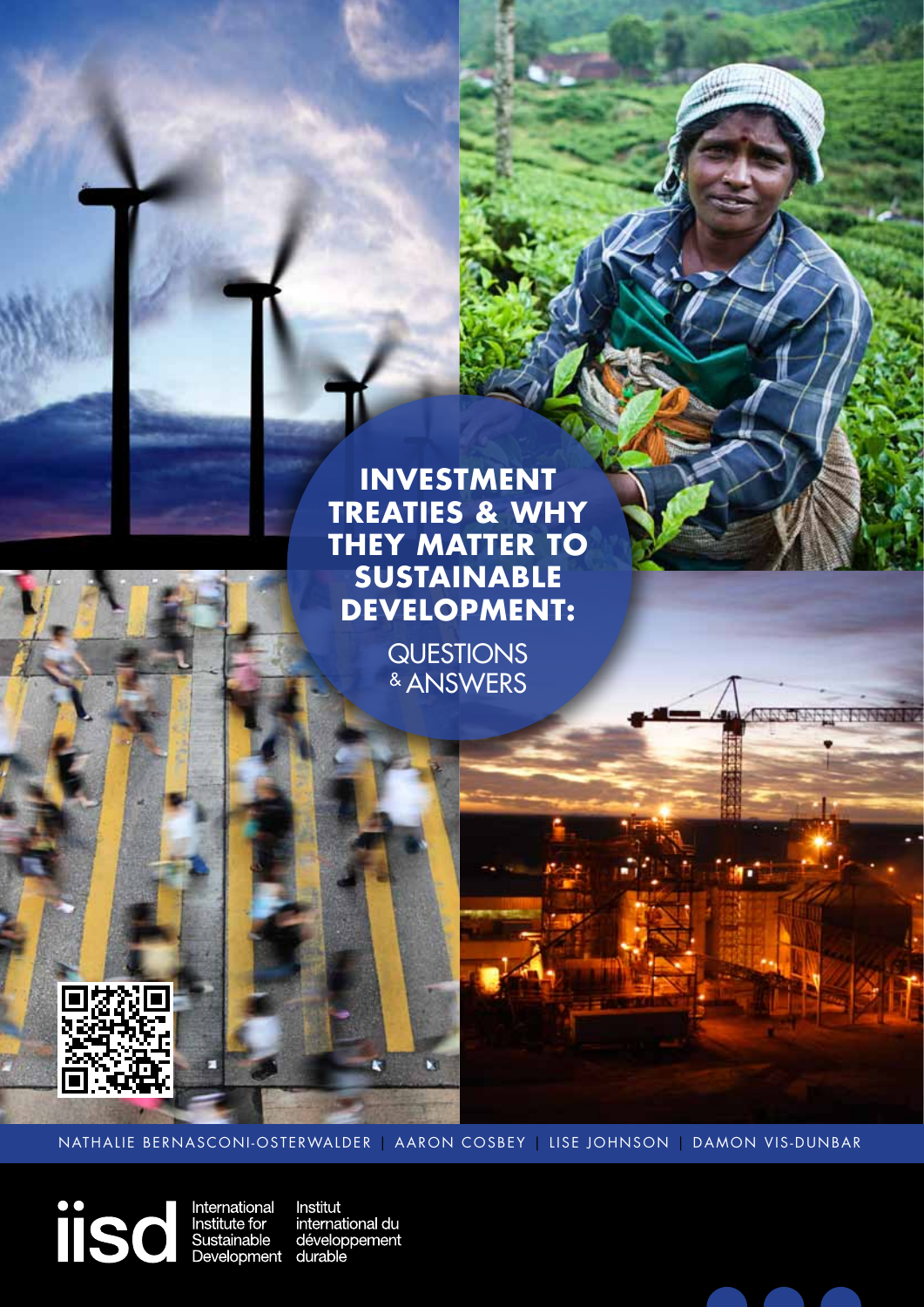

© 2012 International Institute for Sustainable Development Published by the International Institute for Sustainable Development

The International Institute for Sustainable Development (IISD) contributes to sustainable development by advancing policy recommendations on international trade and investment, economic policy, climate change and energy, and management of natural and social capital, as well as the enabling role of communication technologies in these areas. We report on international negotiations and disseminate knowledge gained through collaborative projects, resulting in more rigorous research, capacity building in developing countries, better networks spanning the North and the South, and better global connections among researchers, practitioners, citizens and policy-makers.

IISD's vision is better living for all—sustainably; its mission is to champion innovation, enabling societies to live sustainably. IISD is registered as a charitable organization in Canada and has 501(c)(3) status in the United States. IISD receives core operating support from the Government of Canada, provided through the Canadian International Development Agency (CIDA), the International Development Research Centre (IDRC), and from the Province of Manitoba. The Institute receives project funding from numerous governments inside and outside Canada, United Nations agencies, foundations and the private sector.

Head Office 161 Portage Avenue East, 6th Floor Winnipeg, Manitoba, Canada R3B 0Y4 Tel: +1 (204) 958-7700 | Fax: +1 (204) 958-7710 Website: www.iisd.org

ISBN: 978-1-894784-47-4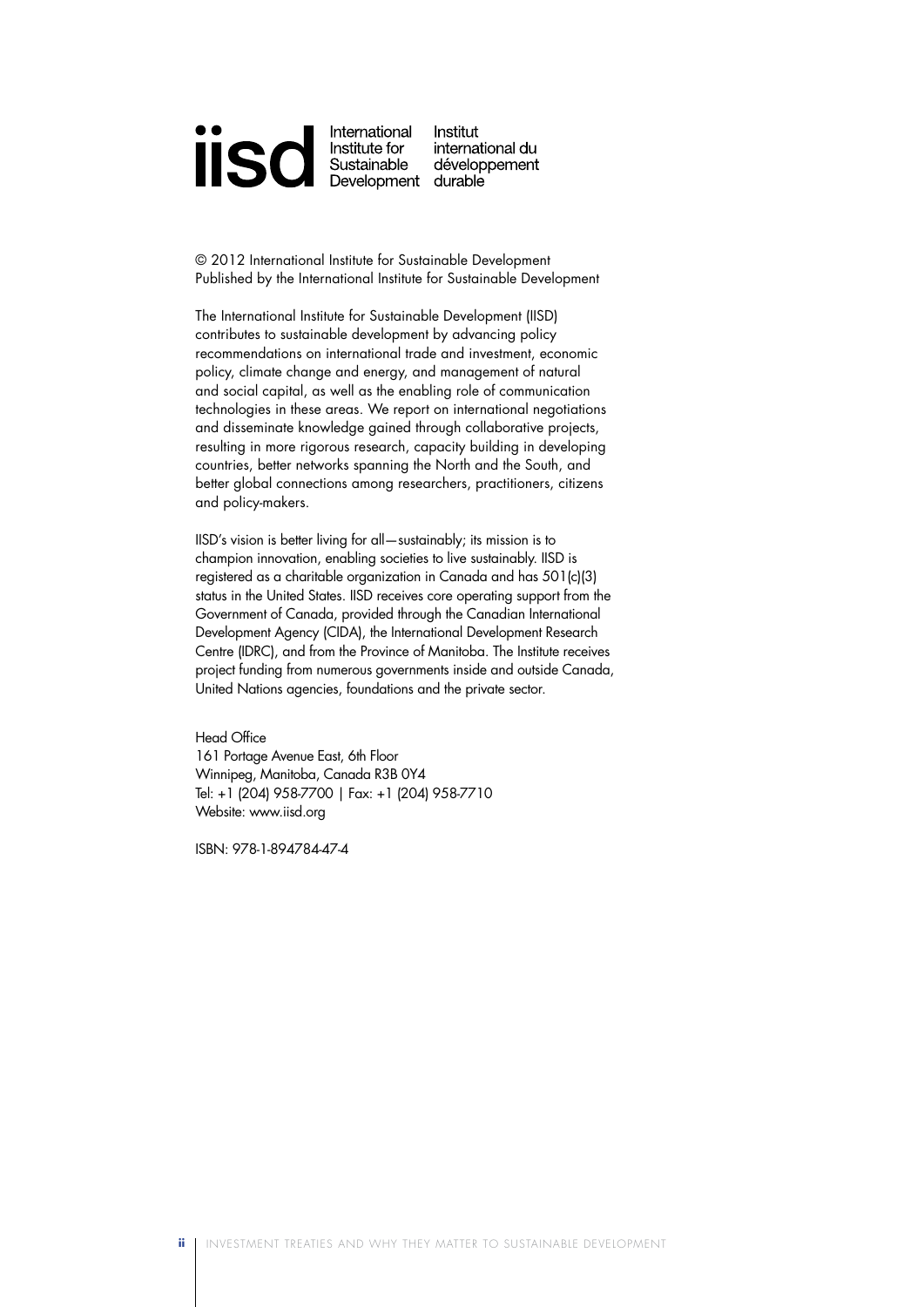## **Contents**

|    | <b>Introduction: Sustainable Development, Investment, and Investment</b> |        |                                                                                  |  |  |  |  |  |
|----|--------------------------------------------------------------------------|--------|----------------------------------------------------------------------------------|--|--|--|--|--|
|    |                                                                          |        | 1. A Background on Foreign Investment, the History of                            |  |  |  |  |  |
|    | 1.1.                                                                     |        |                                                                                  |  |  |  |  |  |
|    | 1.2.                                                                     |        |                                                                                  |  |  |  |  |  |
|    | 1.3.                                                                     |        |                                                                                  |  |  |  |  |  |
|    | 1.4.                                                                     |        | Have There Been Attempts to Create a Multilateral Framework on Investment?5      |  |  |  |  |  |
|    | 1.5.                                                                     |        |                                                                                  |  |  |  |  |  |
|    | 1.6.                                                                     |        | What Types of State Measures Can Investors Challenge Under Investment Treaties?7 |  |  |  |  |  |
|    | 1.7.                                                                     |        | Have Investment Treaties Been Effective in Increasing Foreign Investment?  8     |  |  |  |  |  |
| 2. |                                                                          |        |                                                                                  |  |  |  |  |  |
|    | 2.1                                                                      |        |                                                                                  |  |  |  |  |  |
|    | 2.2.                                                                     |        |                                                                                  |  |  |  |  |  |
|    | 2.3.                                                                     |        |                                                                                  |  |  |  |  |  |
|    | 2.4.                                                                     |        |                                                                                  |  |  |  |  |  |
|    |                                                                          | 2.4.1. | What Does the FET Obligation Require of Governments? 12                          |  |  |  |  |  |
|    |                                                                          | 2.4.2. | How Does the FET Obligation Relate to Government Policy                          |  |  |  |  |  |
|    |                                                                          | 2.4.3. | How Are States Responding to Concerns About the FET Obligation?  14              |  |  |  |  |  |
|    | 2.5.                                                                     |        |                                                                                  |  |  |  |  |  |
|    |                                                                          | 2.5.1. | What Do Investment Treaties Say About Expropriation? 15                          |  |  |  |  |  |
|    |                                                                          | 2.5.2. |                                                                                  |  |  |  |  |  |
|    |                                                                          | 2.5.3. | How Does Indirect Expropriation Relate to Government Policy                      |  |  |  |  |  |
|    |                                                                          | 2.5.4. | How Are States Responding to Concerns About Provisions on                        |  |  |  |  |  |
|    | 2.6.                                                                     |        |                                                                                  |  |  |  |  |  |
|    |                                                                          | 2.6.1. |                                                                                  |  |  |  |  |  |
|    |                                                                          | 2.6.2. | How Are Pre-Establishment Rights Granted Through the                             |  |  |  |  |  |
|    |                                                                          | 2.6.3. | What Are the Main Concerns Regarding the National Treatment                      |  |  |  |  |  |
|    |                                                                          | 2.6.4. | How Are States Responding to Concerns About the National Treatment               |  |  |  |  |  |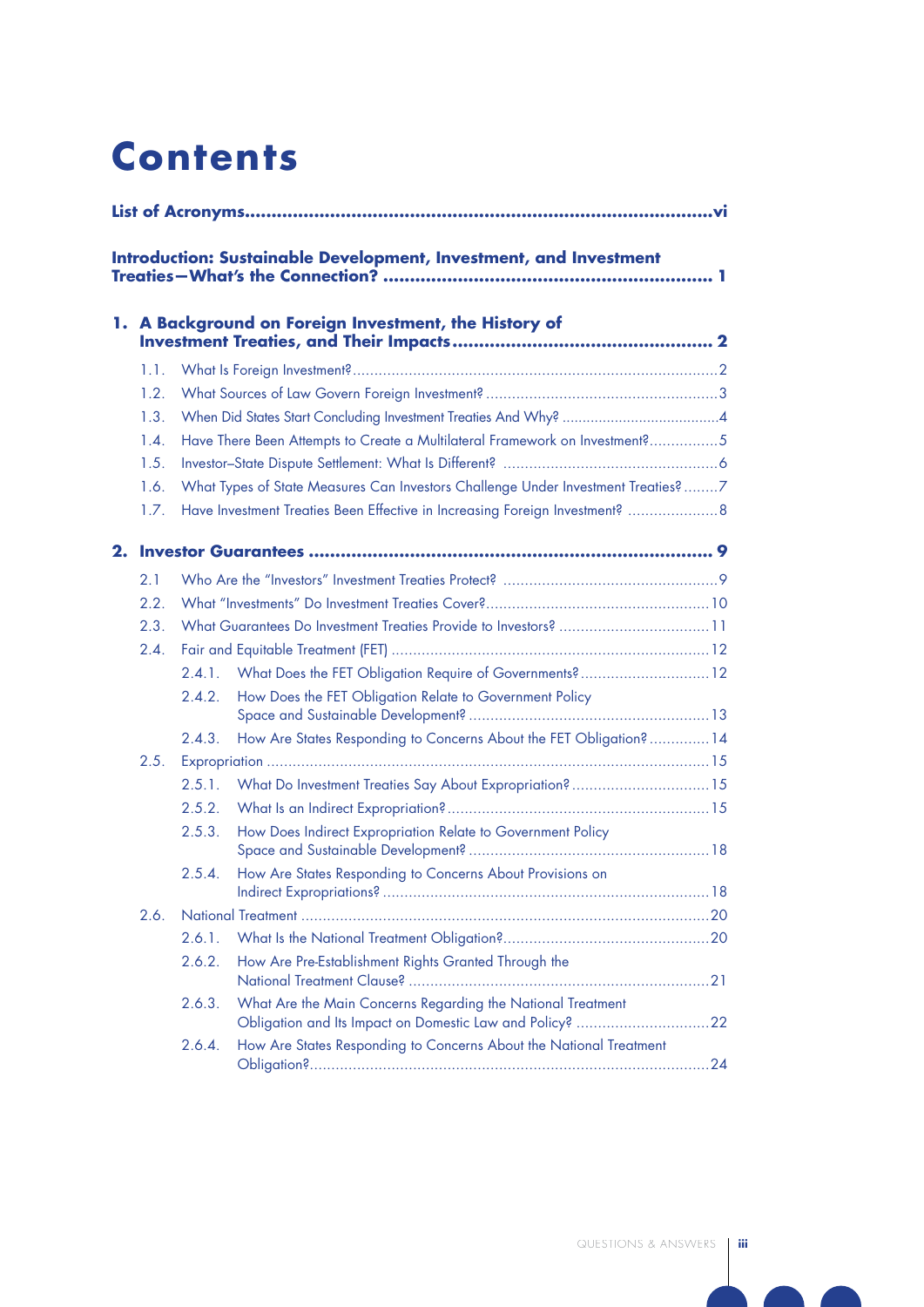|    | 2.7. |        |                                                                                                                                     |  |
|----|------|--------|-------------------------------------------------------------------------------------------------------------------------------------|--|
|    |      | 2.7.1. |                                                                                                                                     |  |
|    |      | 2.7.2. | What Are the Main Concerns Regarding the MFN Obligation?26                                                                          |  |
|    |      | 2.7.3. | How Are States Responding to Concerns About the MFN Obligation?27                                                                   |  |
|    | 2.8. |        |                                                                                                                                     |  |
|    |      | 2.8.1. |                                                                                                                                     |  |
|    |      | 2.8.2. | How Do Investment Treaties Limit States' Abilities to Impose                                                                        |  |
|    |      | 2.8.3. | What Impacts Do Restrictions on Performance Requirements                                                                            |  |
|    |      | 2.8.4. | How Are States Safeguarding Their Options to Use                                                                                    |  |
|    | 2.9. |        |                                                                                                                                     |  |
|    |      | 2.9.1. | What Are the Requirements for Free Transfers of Capital? 30                                                                         |  |
|    |      | 2.9.2. | What Are Some of the Concerns Regarding Free                                                                                        |  |
|    |      | 2.9.3. | How Are States Responding to Concerns About Free                                                                                    |  |
|    |      |        |                                                                                                                                     |  |
|    |      |        |                                                                                                                                     |  |
|    |      |        |                                                                                                                                     |  |
|    |      |        | 2.10.3. What Are the Implications of Umbrella and                                                                                   |  |
| 3. |      |        | <b>Balancing the Investor Guarantees: Obligations of</b>                                                                            |  |
|    |      |        |                                                                                                                                     |  |
|    | 3.1. |        |                                                                                                                                     |  |
|    | 3.2. |        |                                                                                                                                     |  |
|    |      |        |                                                                                                                                     |  |
|    |      |        |                                                                                                                                     |  |
|    |      |        | 4.1. What Are the Processes for Enforcing States' Obligations Under Investment Treaties?37                                          |  |
|    |      |        | 4.2. Who May Bring Claims Against Host States Under Investment Treaties?37                                                          |  |
|    | 4.3. |        |                                                                                                                                     |  |
|    | 4.4. |        |                                                                                                                                     |  |
|    | 4.5. |        | Do Investment Treaties Require Claimants to First Exhaust Local Remedies?39                                                         |  |
|    | 4.6. |        |                                                                                                                                     |  |
|    | 4.7. |        | What Types of Relief Can Investors Obtain When Bringing Claims Against States?  40                                                  |  |
|    | 4.8. |        |                                                                                                                                     |  |
|    | 4.9. |        | What Are the Main Concerns That Arise Regarding the Use of<br>Private, Party-Appointed Arbitrators to Decide Investment Disputes?42 |  |
|    |      |        | 4.10. What Could be Done to Address the Concerns That Arise                                                                         |  |
|    |      |        | 4.11. Can Errors of Law or Fact in Investment Treaty Arbitration Be Corrected? 43                                                   |  |
|    |      |        | 4.12. Is There Any Mechanism Available for Ensuring Treaties                                                                        |  |
|    |      |        | 4.13. Can the Public Access Information About Investor-State Arbitrations? 44                                                       |  |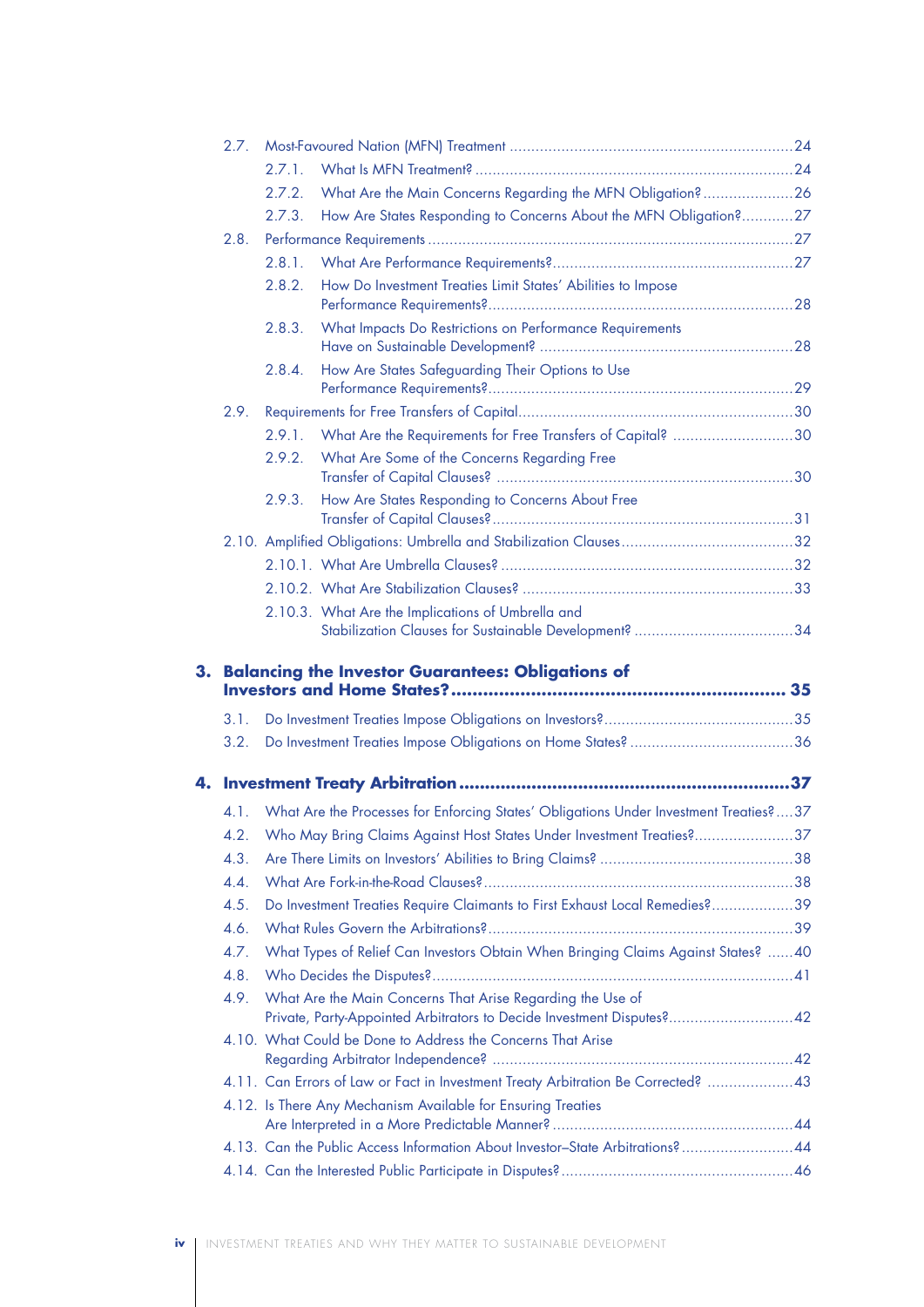

### **ANNEX:**

| <b>Selected Organizations and Resources Focusing on</b>       |  |
|---------------------------------------------------------------|--|
| Investment Treaties and Investor-State Dispute Settlement  50 |  |

This handbook draws from many years of work by the IISD's Trade and Investment Program looking for ways in which investment can better contribute to sustainable development. It owes much to the inspiration of our late and much missed colleague Konrad von Moltke, and to the tireless efforts of Howard Mann, who led IISD's investment program for 10 years, and who has commented extensively on this handbook. It builds on IISD's pioneering work on a Model Agreement on Investment for Sustainable Development.<sup>1</sup>

We gratefully acknowledge the support of the Swiss Agency for Development and Cooperation (SDC) for supporting an earlier version of the Citizens Guide to Investment Treaties, on which this handbook is based. We thank Martin Brauch for his valuable and excellent assistance in updating the information contained in that earlier version.

Final acknowledgments go to Mark Halle, whose direction of the Trade and Investment Program over the years has been fundamental to its success, and Flavia Thomé, the Program's manager, without whose support and persistence the completion of this handbook would not have been possible.

NATHALIF BERNASCONI-OSTERWALDER Aaron Cosbey LISE JOHNSON DAMON VIS-DUNBAR

<sup>1</sup> The Model Agreement on Investment for Sustainable Development can be found at http://www.iisd.org/ publications/pub.aspx?pno=686. The website for IISD's Investment and Sustainable Development Program contains additional IISD publications that further address many of the issues covered in this handbook (www.iisd.org). The "Best Practices" series, for example, includes bulletins on specific topics such as the definition of "investment" in investment treaties, the fair and equitable treatment obligation, transparency in investor-state arbitration, arbitrator ethics, umbrella clauses and fork-in-the-road provisions.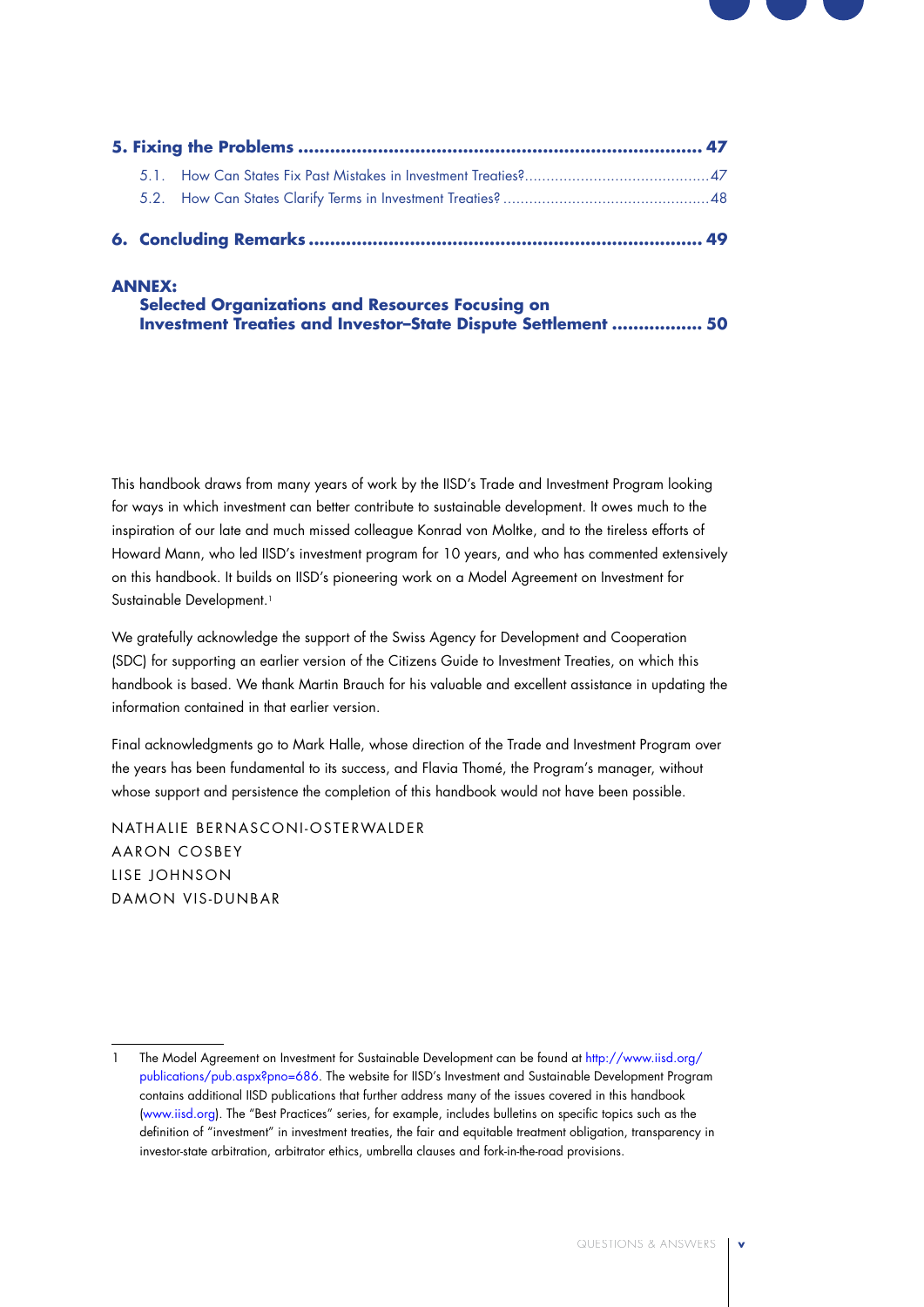## **List of Acronyms**

- ASEAN Association of Southeast Asian Nations
	- BIT Bilateral investment treaty
- COMESA Common Market for Eastern and Southern Africa
	- ECT Energy Charter Treaty
	- EU European Union
	- FDI Foreign Direct Investment
	- FET Fair and Equitable Treatment
	- FTA Free trade agreement
	- GATS WTO's General Agreement on Trade in Services
	- GATT WTO's General Agreement on Tariffs and Trade
	- HGA Host government agreement
	- ICSID World Bank's International Centre for Settlement of Investment Disputes
	- MAI Multilateral agreement on investment
	- MFN Most-Favoured Nation
	- NAFTA North American Free Trade Agreement
	- TRIMs WTO's Agreement on Trade-Related Investment Measures
	- TRIPS WTO's Agreement on Trade-Related Aspects of Intellectual Property Rights
- UNCITRAL United Nations Commission on International Trade Law
- UNCTAD United Nations Conference on Trade and Development
	- WTO World Trade Organization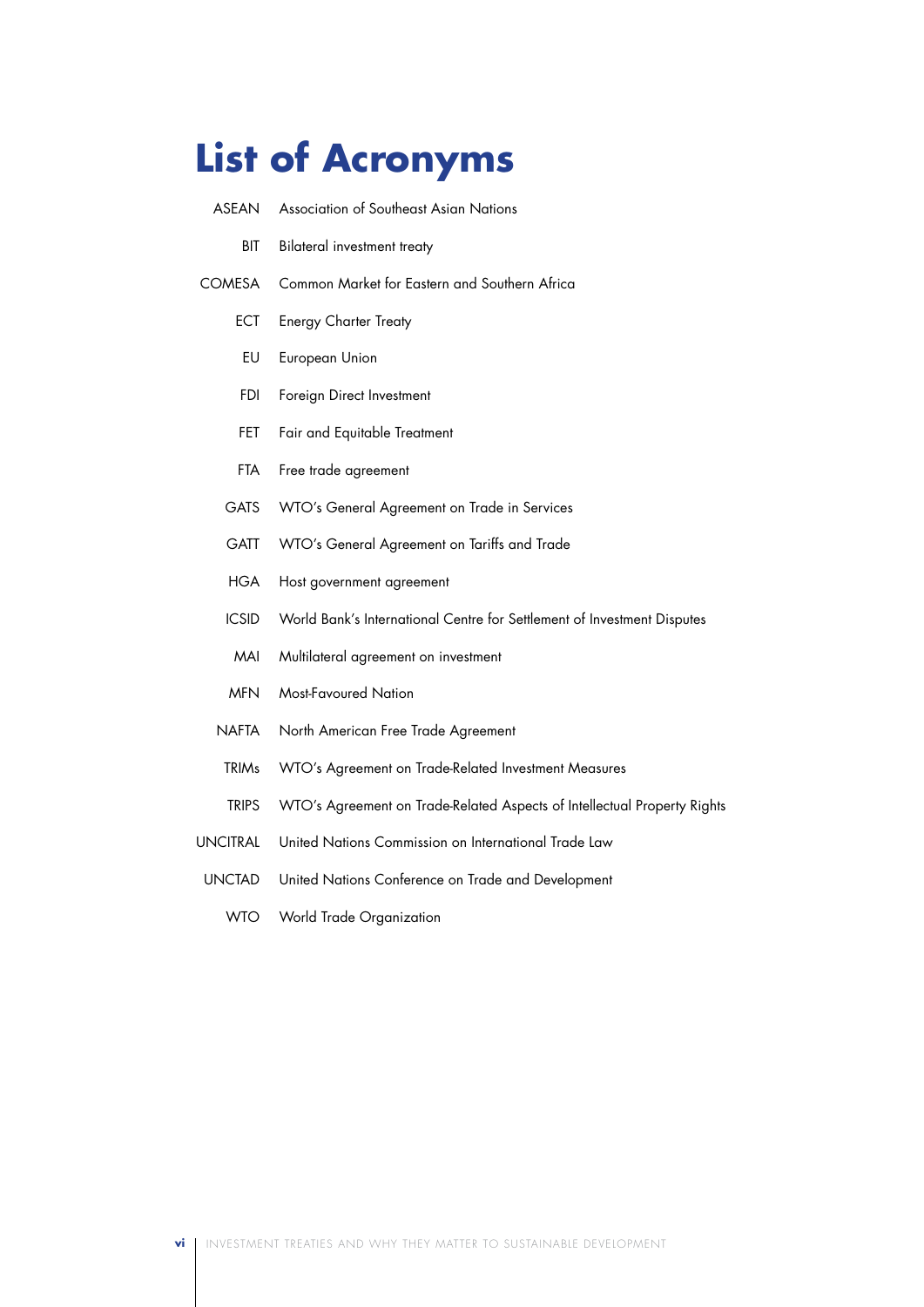## **Introduction: Sustainable Development, Investment, and Investment Treaties— What's the Connection?**

It is hard to overstate the importance of investment for sustainable development. Sustainable development requires structural economic change, which can only be brought about by investment in new forms of energy production, transport, manufacturing and resource extraction. Thus the promotion of sustainable development is ultimately the promotion of investment that improves sustainability and promotes equitable social and economic development.

Unfortunately, not all investment works toward the goals of sustainable development. Policy-makers often use the narrow benchmark of increased volumes of investment to judge success, yet few states would knowingly welcome investment that is footloose, that degrades the environment and depletes natural resources, that treats workers poorly or that creates few in-country economic benefits. In the end, the appropriate focus from a sustainable development perspective is not just on the quantity of investment, but equally if not predominately also on its quality.

However, maintaining that focus and attracting investment that helps countries further their sustainable development is more challenging for some countries than for others. Many developing and leastdeveloped countries in particular have pressing needs for more quality investment—needs that may go unmet for a variety of reasons. For productive investments, access to inputs and skilled labour is critical, as is access to markets for the products and services generated by investment. The existence of reliable infrastructure and the quality of services—communications, transport, banking, insurance and government services in particular—are also vitally important. To a significant degree, investment depends on a number of prerequisites in the host country that, in many developing countries, are not present in any strong measure.

Thus we have a paradox: the countries that are in greatest need of investment for sustainable development are those that, by dint of their underdevelopment, may not receive much.

Against that backdrop, this handbook focuses on one of the steps governments commonly take in the pursuit of investment: concluding international treaties that guarantee a certain standard of treatment for foreign investors. Today, there are literally thousands of investment treaties between governments, and many more are signed every year. Historically, developed countries pushed the agreements in order to provide an extra measure of legal protection to their domestic investors who sought to invest in riskier foreign territories abroad. Developing countries, a number of which were long resistant to certain principles and concepts embodied in the agreements, then incorporated them into their strategies for attracting foreign investment and capital into their territories.

Developments over the past two decades have shown these to be powerful instruments, which play a big part in defining the relationship between host states and foreign investors. However, in their current form, they do little to address the challenges discussed above. In fact, despite some promising innovations in recent years to rebalance the agreements, investment treaties can be counter-productive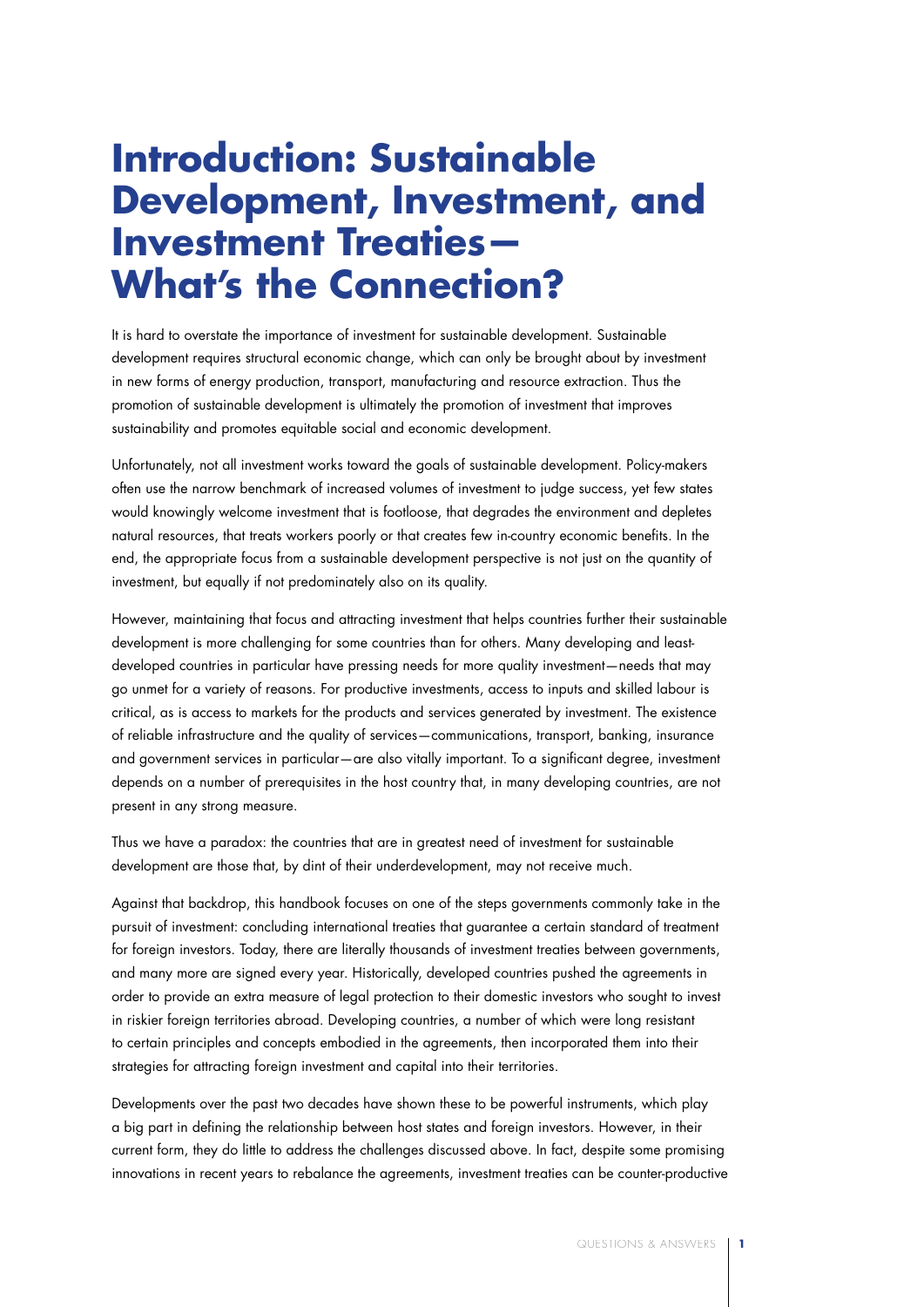to achieving sustainable development objectives, imposing high costs on the countries who sign them but questionable returns in terms of attracting investment—much less the quality investment that is so important for sustainable development. This handbook highlights those concerns. It also notes where there is evidence of improvement. Promisingly, a number of governments around the world are taking concerns about the impacts and (failed) promises of investment treaties seriously, and are adopting changes to the way the agreements are drafted.

More generally, this handbook aims to provide an accessible introduction to the world of international investment treaties, and their implications for sustainable development. If sustainable development is, in large part, an investment challenge, then the international agreements that govern investment must be fit for that purpose.

## **1. A Background on Foreign Investment, the History of Investment Treaties, and Their Impacts**

### **1.1. What Is Foreign Investment?**

Foreign investment can take a number of forms. Some foreign investments imply a more long-term commitment to the host state than others. Contractual rights, for example, may be for a short duration and may not involve any actual or significant presence by the investor in the foreign territory. Minority shareholdings in publicly traded foreign companies are also assets that can be held for only short durations, representing only fleeting ties to the host state.<sup>2</sup>

Foreign direct investment (FDI) is one type of foreign investment. In contrast with portfolio investment (shareholdings of less than 10 per cent) and other forms of investment such as contract rights, FDI is defined as an equity interest and other capital that gives the investor a lasting interest and effective voice in the management of the foreign enterprise. FDI can produce a number of important benefits for the host economy that can be key for sustainable development, including increasing employment, transferring technology to the host country, and increasing the host country's competitiveness. Yet those advantages do not flow automatically from FDI. Rather, a country's ability to attract and benefit from FDI depends on various complex factors, including the policies and circumstances of the host and home countries, and conduct of the investor.

The definitions of "investments" in investment treaties almost always go beyond the narrower concept of FDI. It is common for the definition of investment to include "every kind of asset" "owned or controlled" "directly or indirectly" by a foreign investor. That definition is usually followed by a nonexhaustive list of the forms such assets may take, including movable and immovable property, shares or stock in a company, futures, options, derivatives, contract rights, goodwill and intellectual property

<sup>2</sup> On this and other topics covered in this handbook, see also, M. Sornarajah, *The International Law of Foreign Investment (3d ed. 2010)*, which also contains a useful bibliography. The annex to this handbook also contains a list of other resources.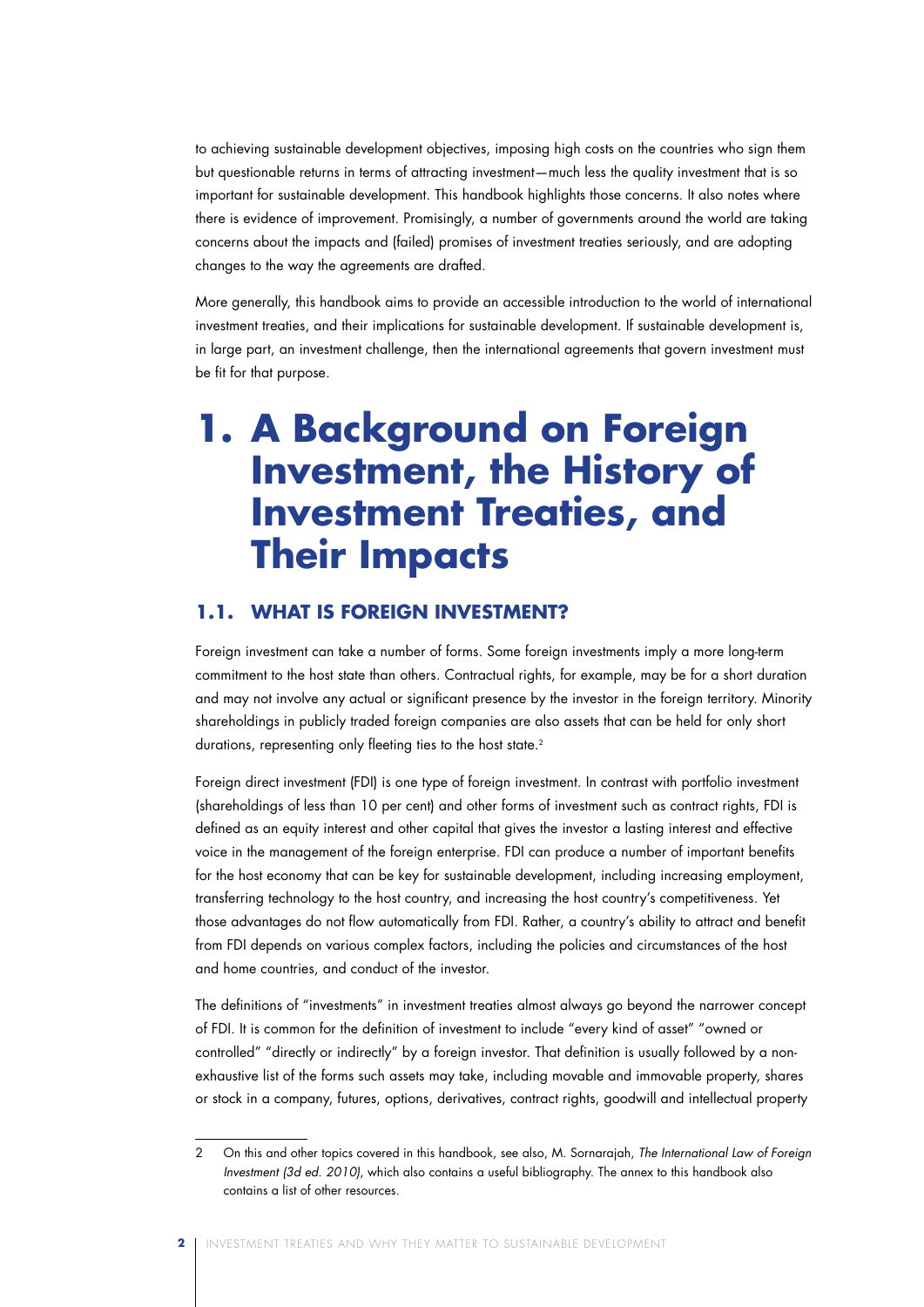rights including trademarks and copyrights. Some definitions of "investments" also specify that they include entities whether owned or controlled by the government or private entities, and whether or not operated for profit.

## **1.2. What Sources of Law Govern Foreign Investment?**

The sources of law that govern foreign investment fall into three overlapping spheres: domestic law, international investment contracts, and investment treaties.

The primary source of law that governs foreign investment is usually the domestic law of the state where the investment is made (i.e., the host state). This may include laws covering the making of such investments, taxation, property laws, human rights laws, labour laws, banking regulations, or environmental laws relating to the potential impacts of the location and operation of investments. These laws are all normal measures of domestic governments. But this array of laws is often incomplete or extremely weak in least developed or less developed states.

The second source of law governing foreign investment is international investment contracts. Sometimes called *host government agreements*, these are direct contracts between a foreign investor and the host government. Because many investments do not involve direct commercial relationships between the investor and the host government, these contracts do not always exist when there is a foreign investment. They are, however, particularly common in cases of capital-intensive and longlived investments into developing countries such as resource extraction and processing. Investment contracts often set out the nature of the investment and its value, any incentives for the investor, special rights of the investor, the royalty and/or taxation rules to apply to the investment if different from the generally applicable law, any obligations of the investor not included in domestic law, and any additional social or development-related obligations of the investor. The role of the investment contract is critical. Investment contracts can often become the legal code for the investment and determine which laws apply in the event of a dispute. Where domestic law is weak in the host state, investment contracts often supplement the generally applicable law. But, as discussed below, investment contracts can also limit the future application of such generally applicable domestic law as it evolves toward greater coherence and stringency.

The third source of law, and the main focus of this handbook, are the investment treaties—treaties between states governing promotion and protection of foreign investment. For investors from one state (home state) investing into the territory of the other state (host state), they provide special protections under international law. Investment treaties come in several forms, including, most commonly, bilateral investment treaties (BITs). Over 2,750 such treaties have been signed, though somewhat fewer are actually in force.3 As well, there are a growing number of chapters in free trade agreements that include provisions similar to those found in BITs. Finally, some investment treaties take the form of regional investment treaties, for example, covering the countries in the Common Market for Eastern and Southern Africa (COMESA) and the Association of Southeast Asian Nations (ASEAN).

<sup>3</sup> See, e.g., UNCTAD, World Investment Report 2010: Investing in a Low-Carbon Economy (2010), pps. 81-82. Many, though not all, BITs are available from UNCTAD at http://www.unctadxi.org/templates/docsearch\_\_\_\_779. aspx. A number of governments also post the texts of their existing treaties on their own websites.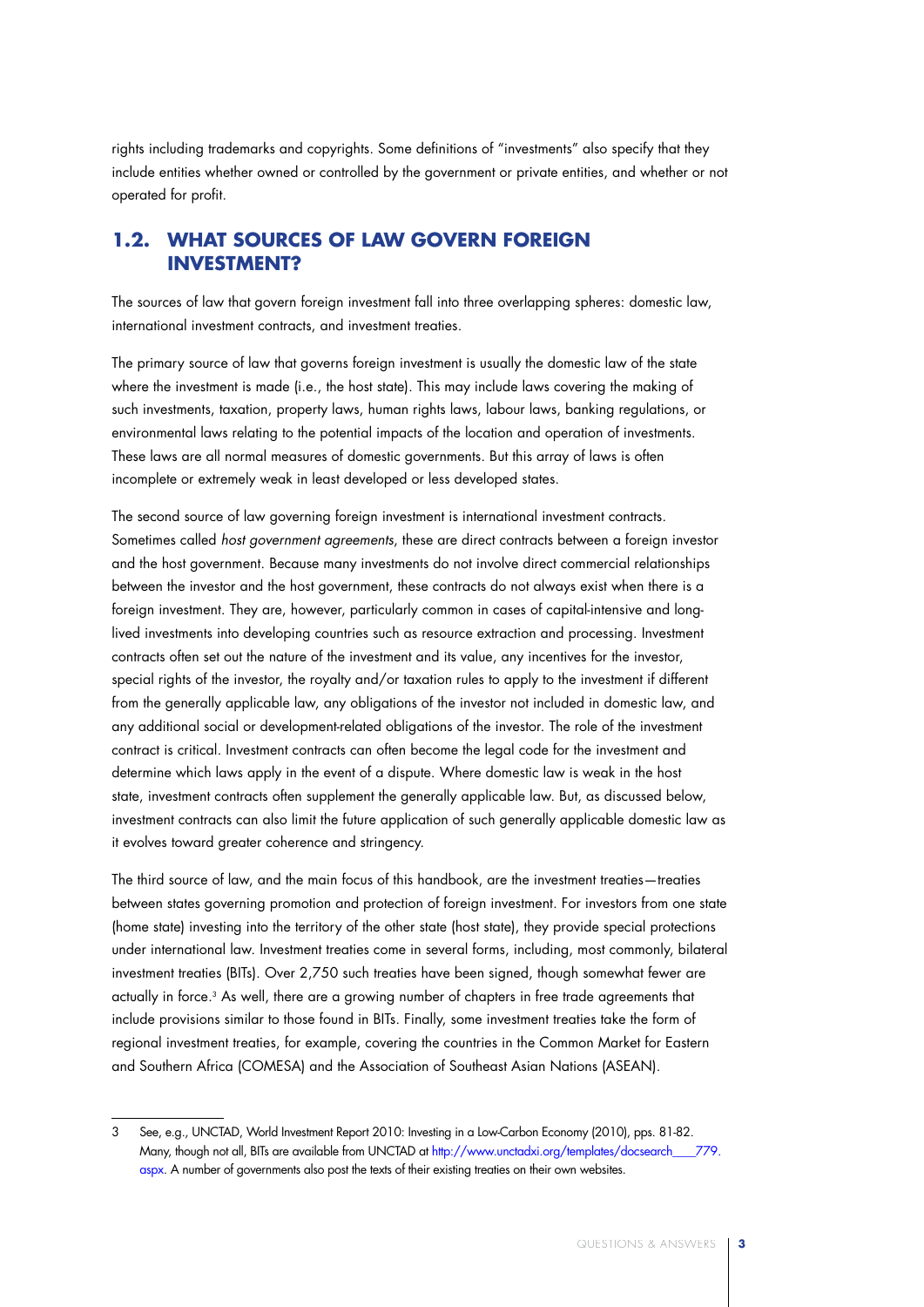Section 2 below discusses these agreements, the rights that they grant investors and the obligations they impose on states, in more detail.

## **1.3. When Did States Start Concluding Investment Treaties And Why?**

Investment treaties emerged with the signing of the first BIT between Germany and Pakistan in 1959. The time period is important, as it represents the confluence of two major geo-political fears in Western states: the expansion of Soviet communism beyond its post-World War Two boundaries, and the growth in decolonization that was to rapidly emerge during the 1960s. The thinking behind the emergence of these agreements was explained in the introduction to a 1960 journal publication of the first draft BIT, proposed by Lord Shawcross (a former Attorney General of the U.K.) and Herman Abs (Chairman of the Deutsche Bank in Germany):

*Since it is now widely recognized that major steps must be taken to buttress the economic position of the free-world nations, both as a measure against Soviet moves*  and as a means of resolving some of the demands being made by the peoples of the underdeveloped nations of the world, the notion of greater protection under international *law for private investment takes on added importance.4*

This basic premise of the dual "threats" to private capital is understandable given the time period. The state of great political uncertainty generated by both these forces, and the interplay between them that underlay much of Cold War politics, created anxiety and risk for private capital holders. Thus, it is not unreasonable that they would seek some responses to these forces through international law. Still, as Figure 2 shows, the growth in the number of such agreements was fairly slow until the early 1990s.



**FIGURE 1: CUMULATIVE NUMBER OF BITS, 1959–2009, PER DECADE**

4 "The Proposed Convention to Protect Private Foreign Investment, A Round Table," Introduction by the Editors, *Journal of Public Law*, Vol. 9, p. 115, 1960.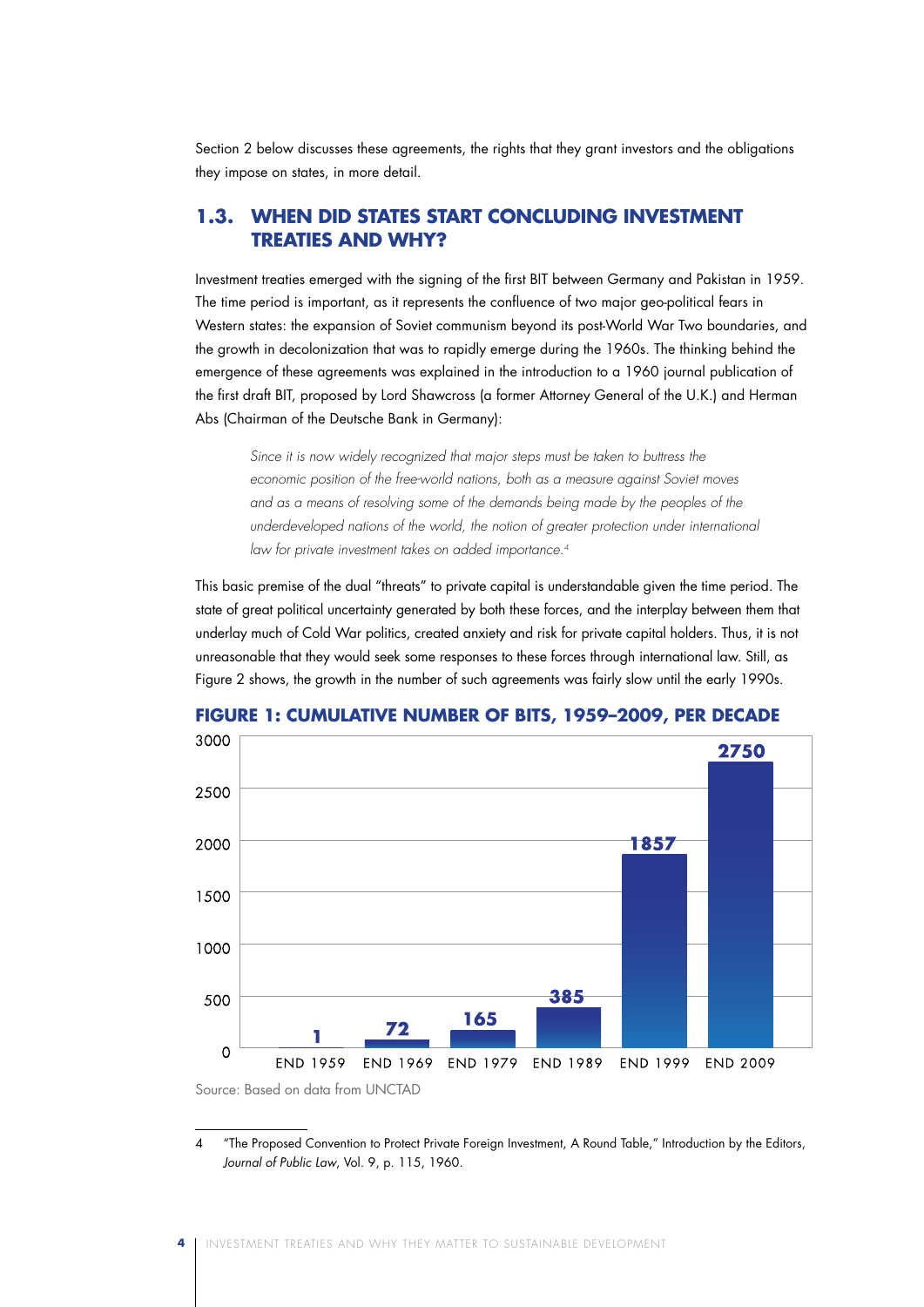Several other critical factors can be seen as prompting the growth in investment treaties. First, major global economic institutions such as the Organisation for Economic Co-operation and Development (OECD) and the United Nations Conference on Trade and Development (UNCTAD) began to push for them, on the premise that the added security they provide to foreign investors would spur an increase in FDI, in particular for developing countries. Today, however, studies have shown that there is a very minimal connection between investment treaties by themselves and the volumes of FDI a host state receives (see Section 1.7). Nonetheless, many organizations and states still hold to the premise that the treaties will lead to an increase in foreign investment.

The second element, again coming from some intergovernmental organizations and financial agencies, was the linking of insurance for private investments into developing states with the presence of an investment treaty to cover that investment. For example, the International Finance Corporation (IFC, the private financing arm of the World Bank) sees investment treaties as an important risk management tool in this regard, though it does not always require them to be in place. The German government's risk insurance agency, however, does require an investment treaty to be in place. It is not surprising, therefore, that Germany has the largest number of investment treaties in force today.

A third factor behind the proliferation of investment treaties is the overall growth in FDI that has occurred in concert with other elements of globalization. Freer trade, integrated production processes, special export zones, and other factors all spurred an increase in the volume of FDI, and that in turn has prompted capital exporting states to pursue the signing of more agreements to protect those investments.

## **1.4. Have There Been Attempts to Create a Multilateral Framework on Investment?**

There have been various attempts to deal with investment at the multilateral level. Indeed, the 1994 WTO agreements that resulted from the 1986–94 Uruguay Round negotiations, and came into force in 1995, cover important aspects relating to investment in the General Agreement on Trade in Services (GATS) and the Agreement on Trade Related Investment Measures (TRIMs). The WTO agreements focus primarily on market access issues rather than investment *protection*. The issue of investment was taken up more comprehensively by the OECD: Negotiations on a proposed multilateral agreement on investment (MAI) were launched by governments in May 1995. The OECD website writes: "The objective was to provide a broad multilateral framework for international investment with high standards for the liberalisation of investment regimes and investment protection and with effective dispute settlement procedures, open to non-OECD countries."5 Due to opposition from developing countries, certain OECD members and civil society, the negotiations broke down in 1997 and have not been resumed, though the OECD remains active in the field.

In 1996, WTO member-countries decided at the Singapore Ministerial Conference to set up three new working groups, including one on investment. Investment, therefore, became one of the so-called "Singapore issues," which were originally included on the Doha Development Agenda launched in 2001. However, developing countries largely opposed the negotiation of a comprehensive

<sup>5</sup> OECD, Multilateral Agreement on Investment, available at http://www.oecd.org/document/35/0,3343, en\_2649\_33783766\_1894819\_1\_1\_1\_1,00.html.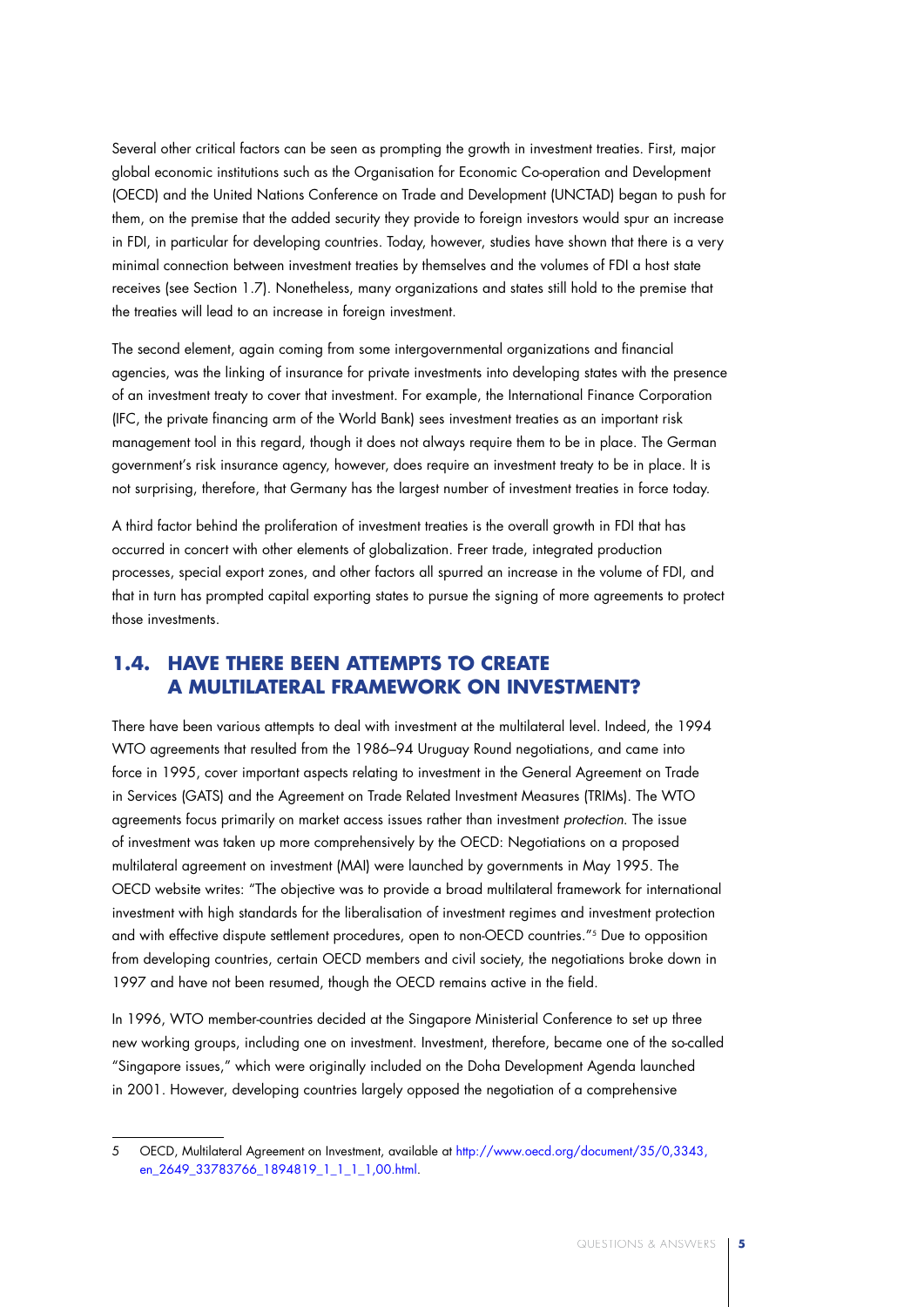agreement on investment during the 2003 Ministerial Conference in Cancún, Mexico, and the issue was therefore dropped from the Doha agenda.

It may come as a surprise that developing countries, so active in opposing multilateral approaches to investment liberalization and protection, have been open to negotiating bilateral deals that are potentially extremely far-reaching. The result is a network of over 2,750 bilateral and regional agreements, which UNCTAD describes as "a universe in constant expansion and change, formed by variable constellations that are linked by overlapping membership and complex interactions."<sup>6</sup>

## **1.5. Investor–State Dispute Settlement: What Is Different?**

Until the late 1990s, investment treaties existed in a sort of policy backwater; their protective provisions were seldom invoked by investors and it was difficult to establish whether they were indeed doing their job in attracting more foreign investment. Indeed, BITs—the most common form of investment treaty—were more often regarded as photo opportunities for visiting heads of state than they were as important instruments of economic governance.

However, over the last two decades, investors have increasingly used the investor–state arbitration process included in most investment treaties, a process unique in international law that allows private investors to take host state governments directly to international arbitration, without the support or even knowledge of their home state. This unique and powerful tool was first used in 1987. Yet only after the entry into force in 1994 of the North American Free Trade Agreement (NAFTA)—a treaty between the United States, Mexico and Canada that broke new ground by going beyond trade to include a strong investor protection chapter based on the investment treaty model—did investors really began to discover the latent power of investment treaties and the investor-state arbitration mechanism. In 1997, there were 19 known cases. By 2007, there were over 250 known cases and over 390 by the end of 2010. Figure 1 shows the phenomenal growth in known arbitrations under investment treaties since the late 1980s.<sup>7</sup>

Comparison with other spheres of international law illustrates the novelty and significance of these investor–state disputes. For instance, when a dispute arises under the international legal regime for trade in goods and services, which is governed by the law of the World Trade Organization (WTO) or other free trade agreements (FTAs), that dispute will be settled between the states' whose enterprises and trade policies are concerned. The individuals and entities whose trade is affected do not have the right to bring the claims themselves.

Indeed, there are only limited circumstances in international law in which private individuals or entities can bring claims directly against states, much less seek and obtain large damage awards. The main context where this can happen is through international human rights law, but in that context affected individuals and entities must as a general rule seek remedies and relief in applicable domestic

**6** Investment Treaties and Why They Matter to Sustainable Development

UNCTAD, Investment Provisions in Economic Integration Agreements (2005), p. 39.

As is discussed further in Section 4, the current system of investor-state arbitration is relatively nontransparent, making it impossible to know how many cases have been initiated under investment treaties, who the parties were, what allegations and issues were raised, and what the outcomes of the cases were. Though there is no centralized register, the decisions that have been made public can be found on various web sites. A list of these sites can be found in the annex at the end of this handbook.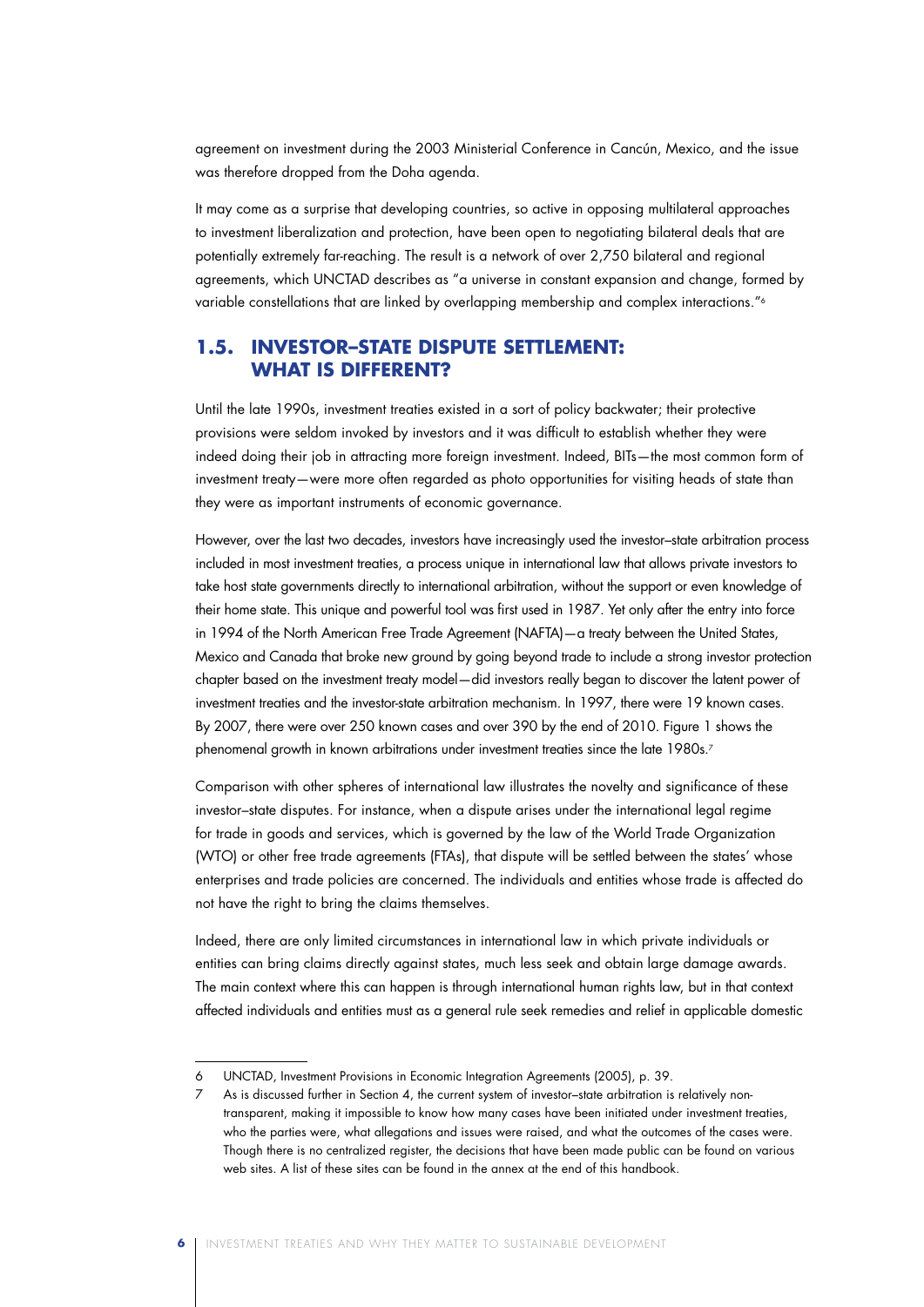forums before bringing human rights claims before international courts and tribunals. That same general rule is not applied in investment treaty disputes. Investors are allowed to proceed directly to international arbitration unless the treaty specifically provides otherwise.

## **FIGURE 2: CUMULATIVE NUMBER OF INVESTMENT TREATY ARBITRATIONS,1987–2009**

400 350 300 250 200 150 100 50  $\Omega$ 1993 1994 1995<br>1996 1997<br>1998 988 989 990 991 1992

Source: Based on data from UNCTAD

## **1.6. What Types of State Measures Can Investors Challenge Under Investment Treaties?**

Through investor–state arbitrations, investors have challenged a broad range of government measures as allegedly violating the investment treaties and harming the investors' rights. The measures subject to challenge have included measures imposing and attempting to collect taxes; measures changing domestic fiscal policy; decisions regarding whether to grant development permits; efforts to renegotiate investment contracts; efforts to resist renegotiation of investment contracts; government bans on harmful chemicals; bans on mining; environmental restrictions on the manner in which mining can take place; requirements for environmental impact assessments; regulations regarding transport and disposal of hazardous waste; regulations governing health insurance; measures aiming to reduce smoking; measures affecting the price and delivery of water; regulations aiming to improve the economic situation of minority populations; and measures aiming to increase revenues gained from production and export of natural resources.

In addition to those actual claims, it is estimated that foreign investors often use the threat of such arbitrations to compel governments to alter or abandon regulations which may negatively impact an investor.

The burden these arbitration disputes can place on governments is significant: in addition to potentially impacting their regulatory regimes and policy goals, it can result in significant liability.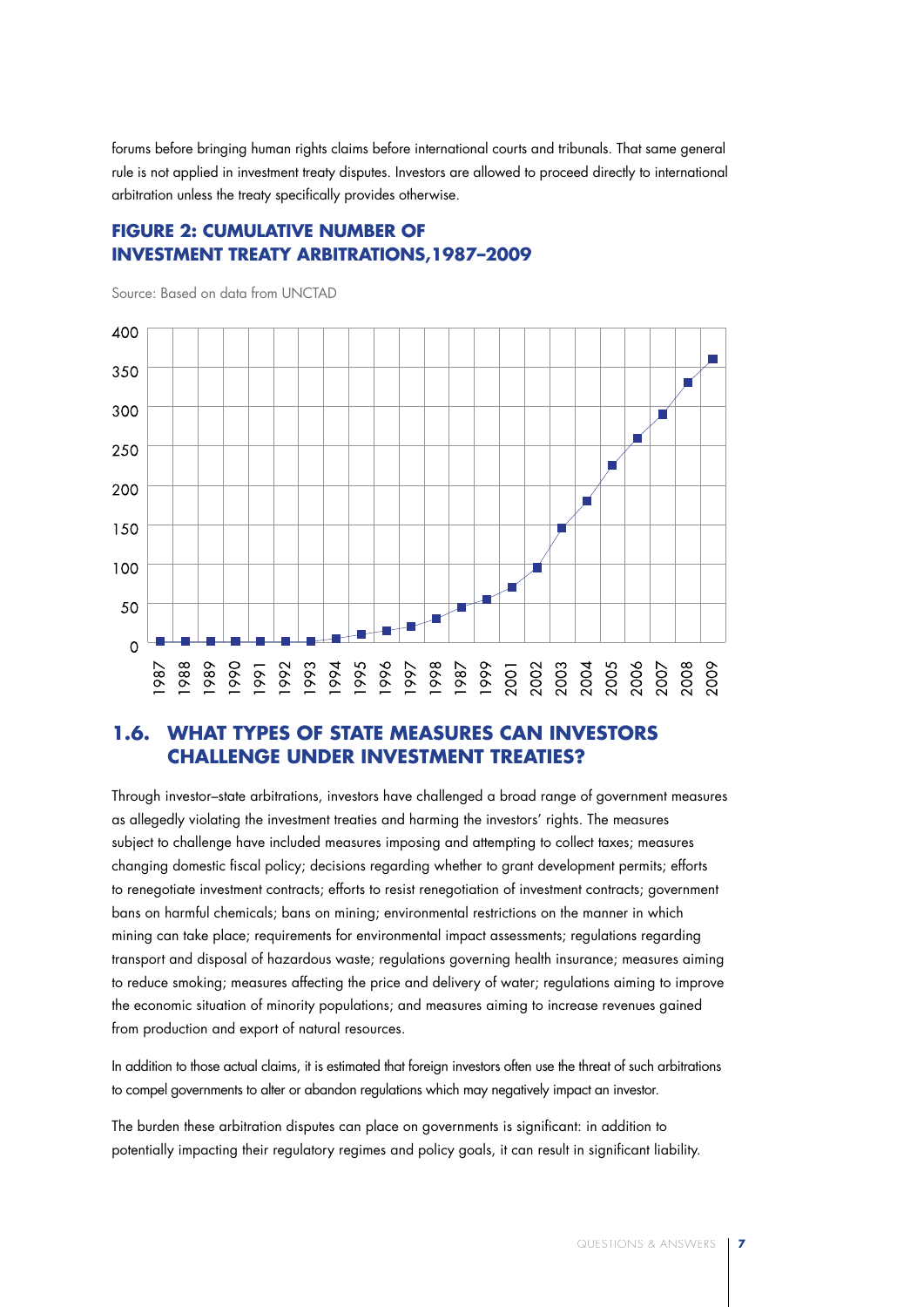#### One 2011 report put the issue in context:

*[I]n 2004, a U.S. investor won an arbitration against Ecuador...The award and claim amount relative to government expenditure were 1.92% and 7.5%. The importance of these numbers becomes clear in the light that Ecuador spends annually around 7% of their government expenditure on health.8*

Further, even when governments do not lose the disputes, they are often saddled with millions of dollars in fees and expenses from defending the cases.

These issues have pushed investment treaties into the light of public scrutiny. That focus has turned up a number of concerns about how investment treaties operate, and the conflicts they can create between the goal of attracting investment and other public policy aims that may be impacted in the process. The concern is that investment treaties may be benefitting foreign investors and investments to the detriment of other equally (or more) worthy goals.

However, despite the public interest nature of many of the regulations challenged by foreign investors under investment treaties, and the potentially significant liability of governments under the agreements, it is surprising that the arbitrations through which foreign investors pursue their claims against states are often conducted in secrecy. Indeed, as is discussed further in section 4.13, even the existence of the disputes can be kept confidential.

The lack of public knowledge of investor–state arbitrations has negative consequences for investment law and policy. Absent full awareness of the disputes and their costs to governments, it is impossible to adequately analyze investment treaties and their desirability as a policy tool for protecting, promoting and attracting foreign investment.

## **1.7. Have Investment Treaties Been Effective in Increasing Foreign Investment?**

While it is clear that investment treaties have provided significant guarantees and remedies to foreign investors, enabling them to challenge a range of governmental measures and secure large damage awards, it is far from evident that investment treaties have produced the promised increases in FDI. There is a diverse set of factors that affect the amount, direction, and nature of foreign investment. Individuals and business have needs and strategies that shape their decisions on when, where and how to invest; and when making their decisions, factors that may be important include whether it would enable them to access broader markets, more skilled and/ or less expensive labour, or to gain access to new or different technology. Other factors that may go into the decision include the availability of reliable infrastructure, access to services to help facilitate business activities, stability of the economic and political situation, and offers of financial or fiscal incentives.

Investment treaties as they have been drafted and interpreted focus on addressing only a limited

**8** Investment Treaties and Why They Matter to Sustainable Development

<sup>8</sup> Kevin P. Gallagher & Elen Shrestha (2011, May). Investment Treaty Arbitration and Developing Countries: A Re-Appraisal, Global Development and Environment Institute, Working Paper No. 11-01, p.10 (referring to *Occidental Exploration and Production Company v. Ecuador* (LCIA Case No. UN3467)).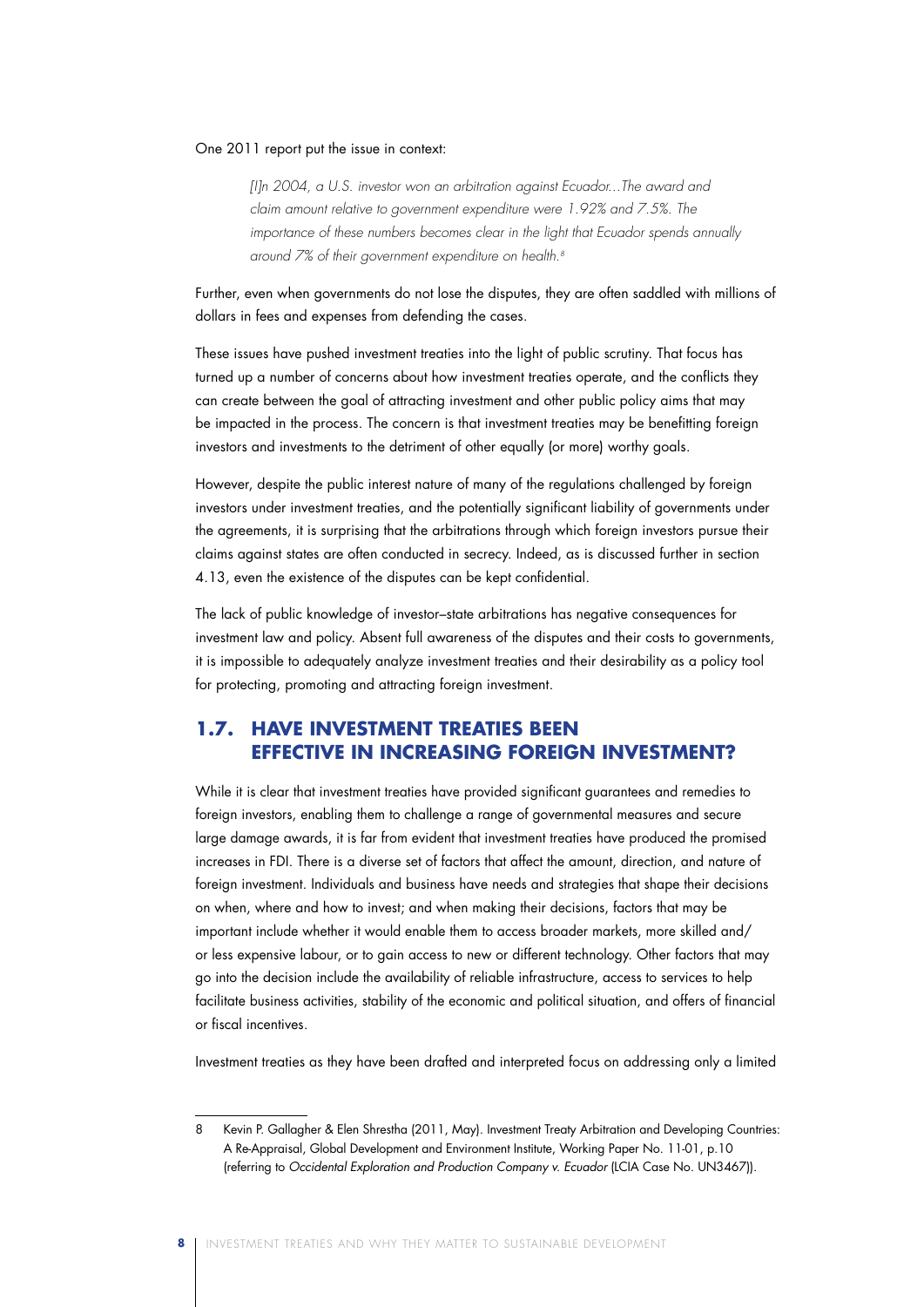set of those issues—helping investors minimize the risk of loss caused by "wrongful" government conduct. They do not, however, do much otherwise to alter the characteristics of a host country and its desirability as a site of foreign investment. Not surprisingly, therefore, businesses appear to place little if any weight on whether an investment treaty is present (much less what specific protections it provides) when making their investment decisions (though they may then rely on the treaty to seek to recover damages if their investment does not go as planned).<sup>9</sup>

There have been a number of quantitative studies using various econometric methods to identify whether concluding a BIT will result in increased foreign investment.<sup>10</sup> Although some studies do show some degree of correlation, they also raise questions regarding whether that correlation in fact indicates investment treaties actually cause an increase in investment flows, or whether other factors, such as broader changes in economic policy, are responsible. Overall, there seems to be a stalemate in the research regarding what, if any, impacts investment treaties have on investment flows. What is clear, however, is that investment treaties alone are neither necessary nor sufficient for attracting foreign investment. This begs the question of whether the rather uncertain benefits that the treaties may have for countries outweigh their costs, which are addressed further in sections of Chapters 2, 3 and 4.

## **2. Investor Guarantees**

## **2.1 Who Are the "Investors" Investment Treaties Protect?**

Investment treaties tend to broadly define the "investors" they cover. The agreements commonly state that an "investor" under the treaty is a natural or juridical person (e.g., a corporation) of one contracting party that has made an "investment" in the territory of the other. Some agreements broaden that definition further by stating that a covered "investor" may include those that have not yet established an actual investment in the host country, but are "seeking" to do so. In today's era, a corporate entity can relatively

<sup>9</sup> Economic Intelligence Unit. 2007. *World Investment Prospects to 2011* (containing a survey of high-level executives from roughly 600 MNEs regarding their decisions to invest abroad).

<sup>10</sup> See Sachs & Sauvant Eds. (2009). *Effect of Treaties on Foreign Direct Investment: Bilateral Investment Treaties, Double Taxation Treaties, and Investment Flows* Oxford; See also Kevin P. Gallagher & Melissa B.L. Birch (2006, December). Do Investment Agreements Attract Investment? Evidence from Latin America. Journal of World Investment and Trade, 7(6), who found that "signing a BIT with the United States does not have an independent effect on attracting foreign direct investment from the United States," but that "there is a correlation between the number of total BITs signed and the amount of foreign investment that flows to Latin American countries"; Jennifer Tobin & Susan Rose-Ackerman (2006). When BITs Have Some Bite: The Political-Economic Environment for Bilateral Investment Treaties: "… BITs cannot be judged in isolation. Their impact on host country FDI flows must be studied within the context of the political, economic and institutional features of the host country that is signing the BIT and in light of the worldwide BITs regime." Eric Neumayer and Laura Spess (2006). Do Bilateral Investment Treaties Increase Foreign Direct Investment to Developing Countries? Available at http://eprints.lse.ac.uk/archive/00000627: "… BITs fulfill their purpose and those developing countries that have signed more BITs with major capital exporting developed countries are likely to have received more FDI in return." Jeswald W. Salacuse & Nicholas P. Sullivan (2005). Do BITs Really Work?: An Evaluation of Bilateral Investment Treaties and Their Grand Bargain, 26 *Harv. Int'l L.J.* 67; Mary Hallward-Driemeier (2003). Do Bilateral Investment Treaties Attract FDI? Only a Bit…. and They Could Bite: "Analyzing twenty years of bilateral FDI flows from the OECD to developing countries finds little evidence that BITs have stimulated additional investment."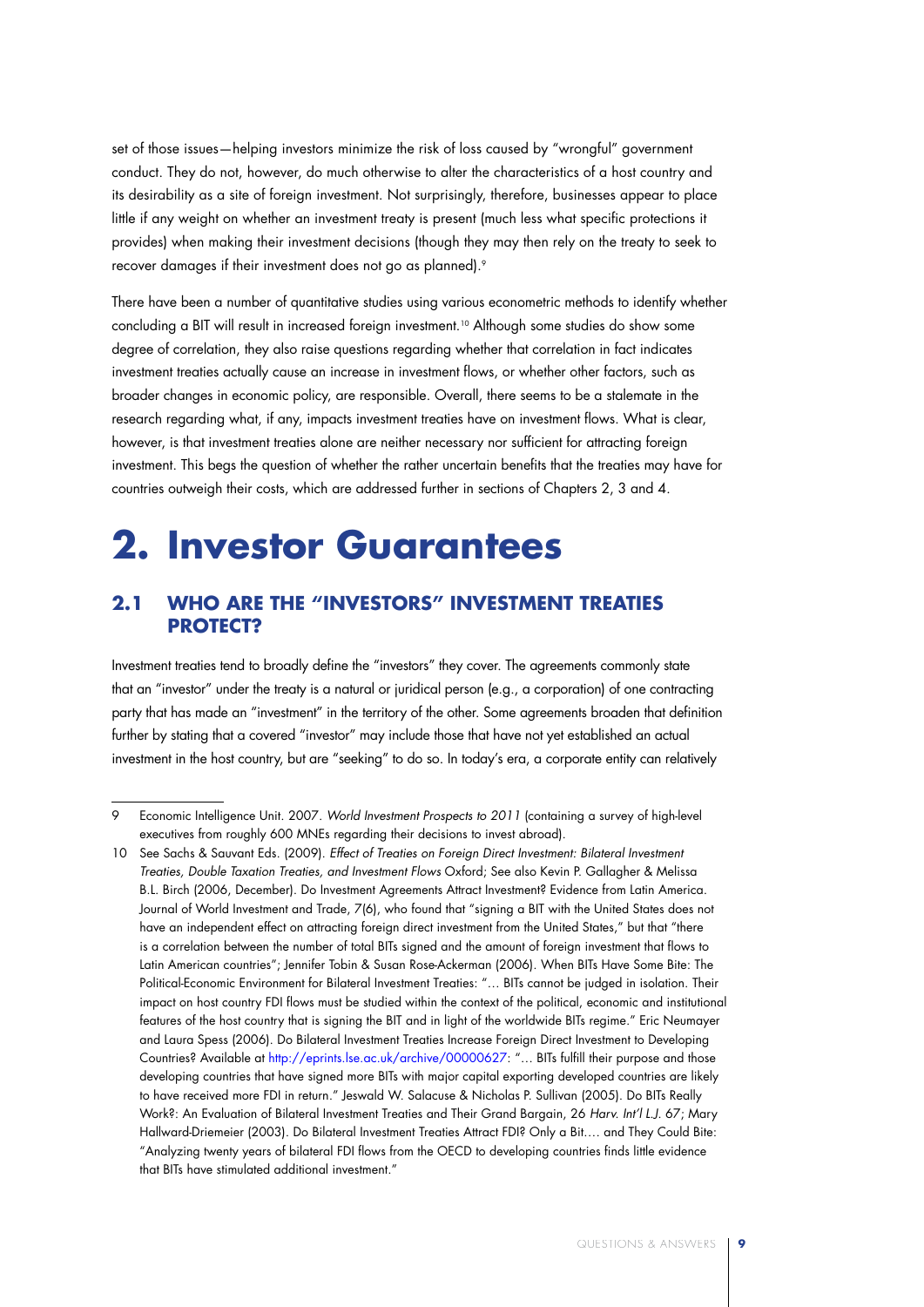easily establish at least a formal presence in a foreign country by, for example, changing the place of incorporation, incorporating a new affiliate, and/or registering itself with the appropriate domestic authorities. Consequently, it can be a rather simple task for an entity to create a formal presence in the home state for the purpose of seeking the protection of an investment treaty.

Some more modern investment treaties, however, have been responding to this issue and attempting to prevent opportunistic use of the agreements by stating that investors will only be protected if they have sufficiently substantial business activities in the home state. "Mailbox companies," or companies with only a minimal presence in the home country are excluded from the agreements' coverage.

### **2.2. What "Investments" Do Investment Treaties Cover?**

Investment treaties provide rights to foreign "investors" and "investments." As noted above, "investments" are often defined in investment treaties to be "any kind of asset" in the host country. And as investment tribunals have interpreted the agreements, they have declared that the phrase means to a large extent what it says, i.e., that it is any kind of asset, which could include such tangible or intangible properties as an offshore bank account, holiday home, rights under domestic law or contract, minority shareholding in a foreign company, and a company's "goodwill." Even contracts for the sale of goods manufactured by the investor in its home country, or services performed by the investor in its home country, and then sold to consumers in the host country, may potentially qualify as an investment.11 Although these types of assets may make little or no contribution to the host state's economy or sustainable development, they can benefit from the heightened rights and protections offered by the investment agreement.

Some countries have included language in their treaties to try better ensure that the agreements are not interpreted to protect the vast universe of even fleeting and minimal rights, interests, and holdings in the host country that one could claim was an "asset." For example, states have excluded from the scope of covered "investments" such items as debt securities issued by a government; portfolio investments; or claims to money that arise solely from commercial contracts for the sale of goods or services. Some states have also defined "investment" through a closed, exhaustive list of covered assets, rather than including a reference to "all assets."

Some states have taken a completely different approach by moving away from an asset-based towards an enterprise-based definition. Under this approach, the investment definition is limited to direct investments or investments made though a locally established enterprise. Accomplishing a similar function, some states have introduced criteria indicating that, in order to be covered by the treaty, investments must be made for commercial purposes (thereby excluding assets such as a vacation home), or must contribute to the economic development of the host state.

A final example of a way states have narrowed the category of "investments" their treaties will

<sup>11</sup> See, e.g., SGS *Societe Generale de Surveillance v. Pakistan*, ICSID Case No. ARB/01/13, Decision on Objection to Jurisdiction, Aug. 6, 2003; *SGS v. Philippines*, ICSID Case No. ARB/02/6, Decision on Objections to Jurisdiction, Jan. 24, 2004. These cases involved contracts for services performed in large part outside of the territory of the host state. The tribunals found that there were "investments" over which they could take jurisdiction.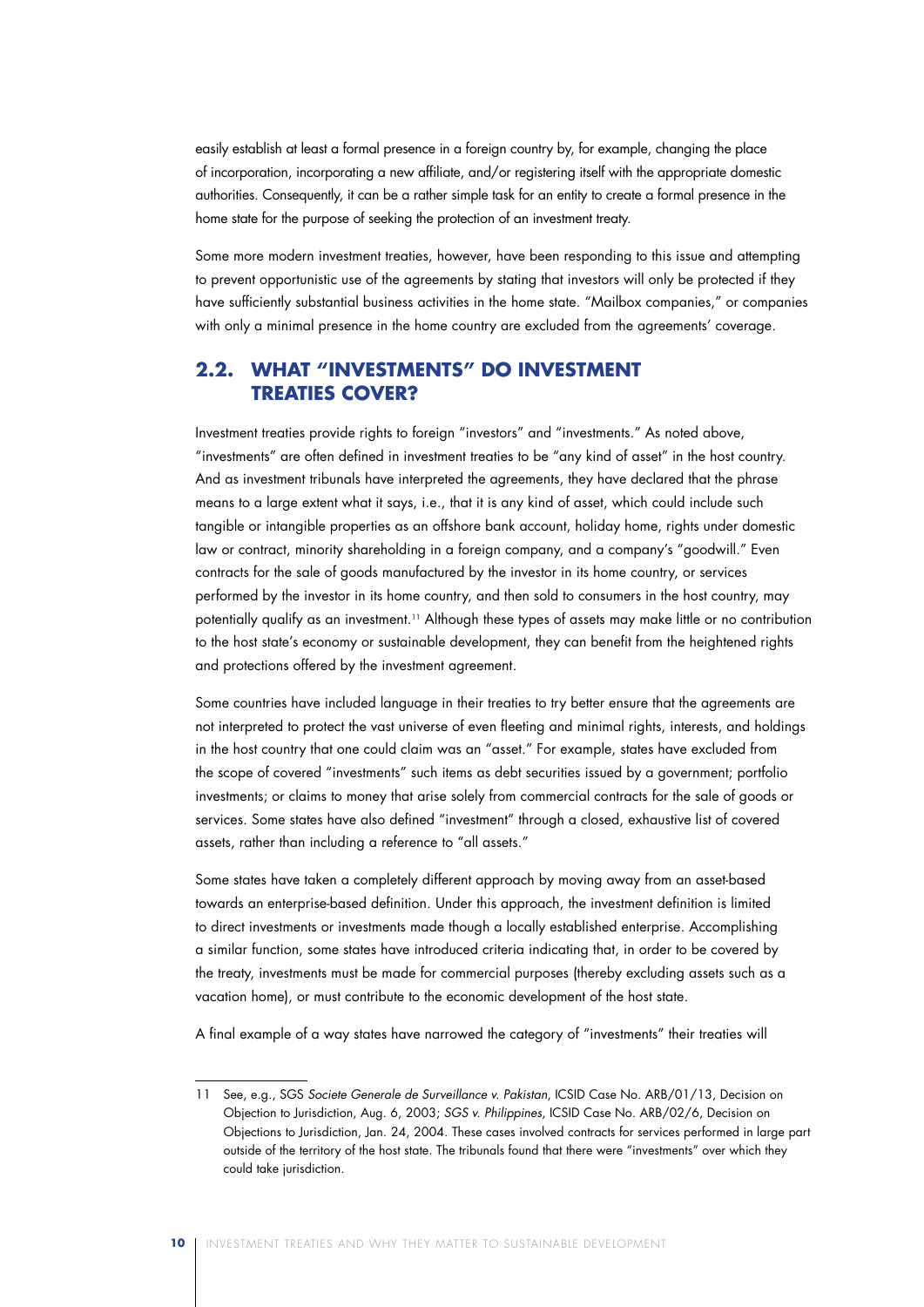protect is by stating that covered investments must be made in accordance with the host country's laws. This helps ensure that investments made through bribery, fraud or corruption, or investments not approved by the host country (if such approval is required) will not be able to benefit from the heightened rights and remedies offered by the treaty.

Absent such restrictions in the language of the treaty, tribunals have appeared unwilling to read them into the text. (One caveat is that tribunals have in at least a few cases determined that investments that were secured through fraud, corruption or other illegal means cannot benefit from investment treaties' protections). The language used in the treaty is therefore crucial: It will determine which investments benefit from the extraordinary investment treaty protections.

## **2.3. What Guarantees Do Investment Treaties Provide to Investors?**

The obligations of investment treaties—what they commit states to do, or not do, in their treatment of investors—vary from agreement to agreement. While some countries have their own preferred templates for such agreements, these are constantly evolving, such that the "model" BITs used by many countries today are markedly different from those they used 20 years ago. The result is a complex web of agreements, with provisions that differ even among parties to agreements with the same third country.

That said, most of the recent treaties have an identifiable core set of provisions, often with identical or similar definitions. The obligations most relevant for sustainable development are commitments by host governments to provide the following to investors:

- Fair and equitable treatment (FET);
- Compensation in the case of direct or indirect expropriation;
- National treatment, or treatment no less favourable than that given to domestic investors;
- Most-favoured nation (MFN) treatment, or treatment no less favourable than that given to investors from third countries;
- Freedom from so-called "performance requirements" as a condition of entry or operation. These are requirements, for example, to transfer technology, to export a certain percentage of production, to purchase inputs domestically, or to undertake research and development;
- Free transfer of capital:
- A blanket obligation, known as an "umbrella clause," which obliges the host state to respect any legal or contractual obligations it may have to the investor; and
- The right to bring arbitration claims against host governments.

Each of these provisions is examined in more detail in the sections that follow.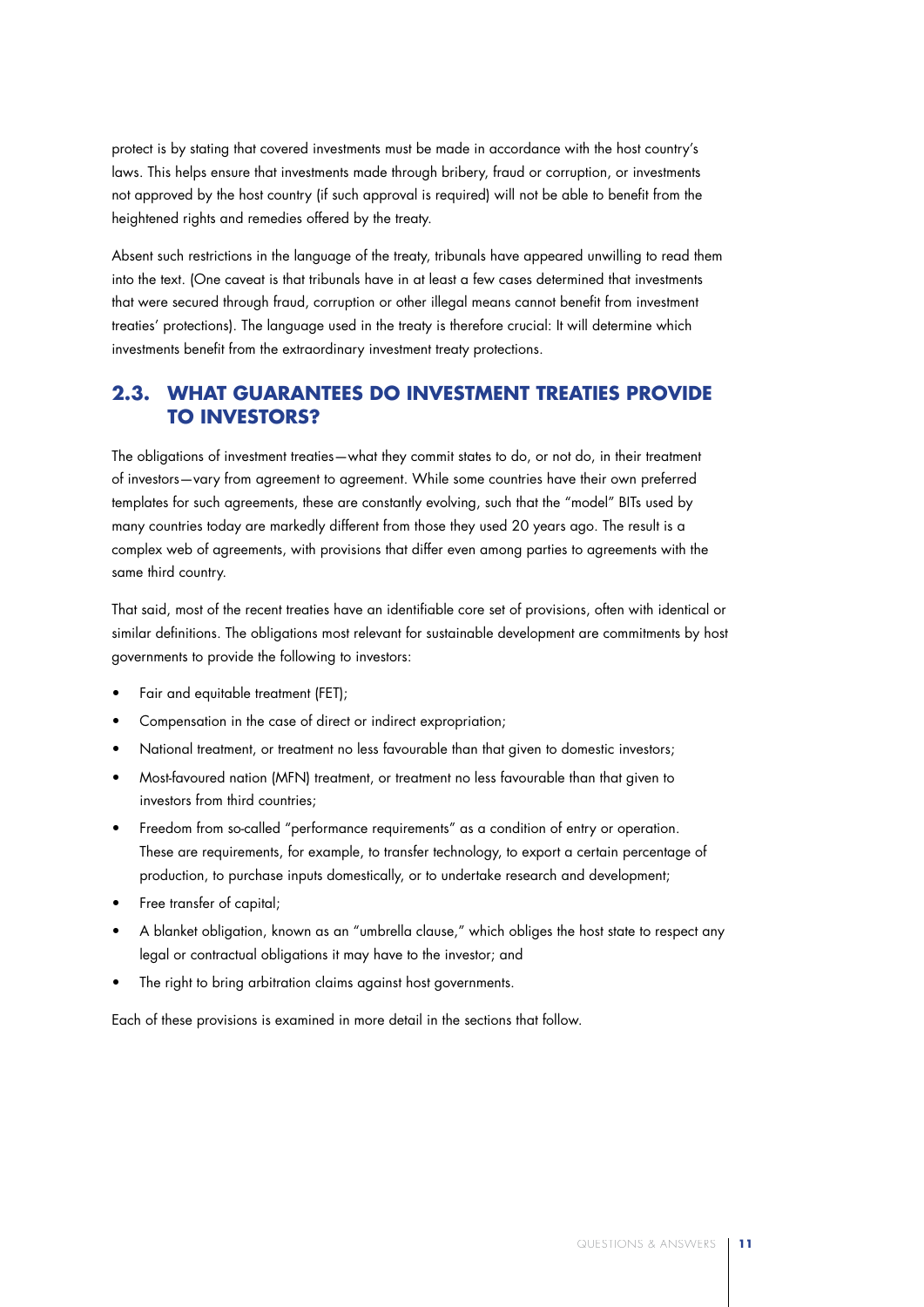## **2.4. Fair and Equitable Treatment (FET)**

### 2.4.1. WHAT DOES THE FET OBLIGATION REQUIRE OF GOVERNMENTS?

Most investment treaties include a provision that commits the host government to provide FET to investors.<sup>12</sup>

The FET obligation has emerged as a prominent feature in investors' actions against host states and has in numerous cases allowed investors to succeed where their expropriation, non-discrimination and other claims have failed. It has thus become a kind of "catch-all" clause. Host states have, for example, been found to violate it for a failure to act in a transparent manner in administrative decision making. Other violations have been found in the inconsistent actions of host state agencies vis–à–vis the investor, such as the encouragement and approval of the investment by one agency and the denial of the necessary zoning permits by another.

In practice it is difficult to predict when the actions of a state will violate the FET standard. The treaty wording itself typically gives no detailed guidance, and tribunals considering this obligation have delivered widely differing interpretations.

A prime example of the high standards that some tribunals have demanded of host state behaviour was delivered in 2003 in the *Tecmed vs. Mexico* case (and echoed in a number of subsequent cases13), where the local government had refused to relicense an operating waste treatment plant, in effect shutting it down. The tribunal found that to avoid violating the FET obligation, the host state must act in a manner that, among other things:

- • "Does not affect the basic expectations that were taken into account by the foreign investor to make the investment;" and
- Is consistent, "free from ambiguity and totally transparent," so that the investor may know all the relevant rules and regulations and their respective goals before investing.14

These requirements clearly place a much heavier burden of responsibility on states than a commitment not to behave in a manner that is egregious and shocking, a lower standard that some tribunals have stated is all that the FET obligation requires.<sup>15</sup>

The notion that the FET obligation protects investors' "legitimate expectations" is now repeated as a rather standard feature of most arbitral decisions addressing whether the obligation has been breached. But, while the *Tecmed* tribunal interpreted the notion of "legitimate expectations" broadly, other tribunals have differed. A subsequent tribunal, for example, cautioned that taking *Tecmed* too

<sup>12</sup> Some Asian investment treaties do not contain this provision, however. For example, investment treaties from Pakistan, Saudi Arabia and Singapore typically do not. OECD, Fair and Equitable Treatment Standard in International Law, September 2004, http://www.oecd.org/dataoecd/22/53/33776498.pdf above, pp.5-7.

<sup>13</sup> Excerpts from *Tecnicas Medoambientales Tecmed S.A. v. United Mexican States,* ICSID Case No. ARB(AF)/00/2, Award, May 29, 2003, para. 154, cited in *MTD v. Chile*, ICSID Case No. ARB/01/7, Award, May 25, 2004, Sept. 9, 2008, para. 112; *Occidental Exploration and Production Co. v. Ecuador*, LCIA Case No. UN3467, Award, July 1, 2004, para. 185; *Azurix v. Argentina*, ICSID Case No. ARB/01/12, Award, July 14, 2006, para. 371; *Siemens v. Argentina*, ICSID Case No. ARB/02/8, Award, Feb. 6, 2007, para. 297-99; *Eureko v. Poland*, Partial Award, Aug. 15, 2005, para. 235.

<sup>14</sup> *Tecmed v. Mexico*, supra, para. 154.

<sup>15</sup> See *Glamis Gold v. United States*, UNCITRAL, Award, June 8, 2009 (citing at various points *Neer v. Mexico*, 4 R. Int's Arb. Awards, 60–62 (1926)).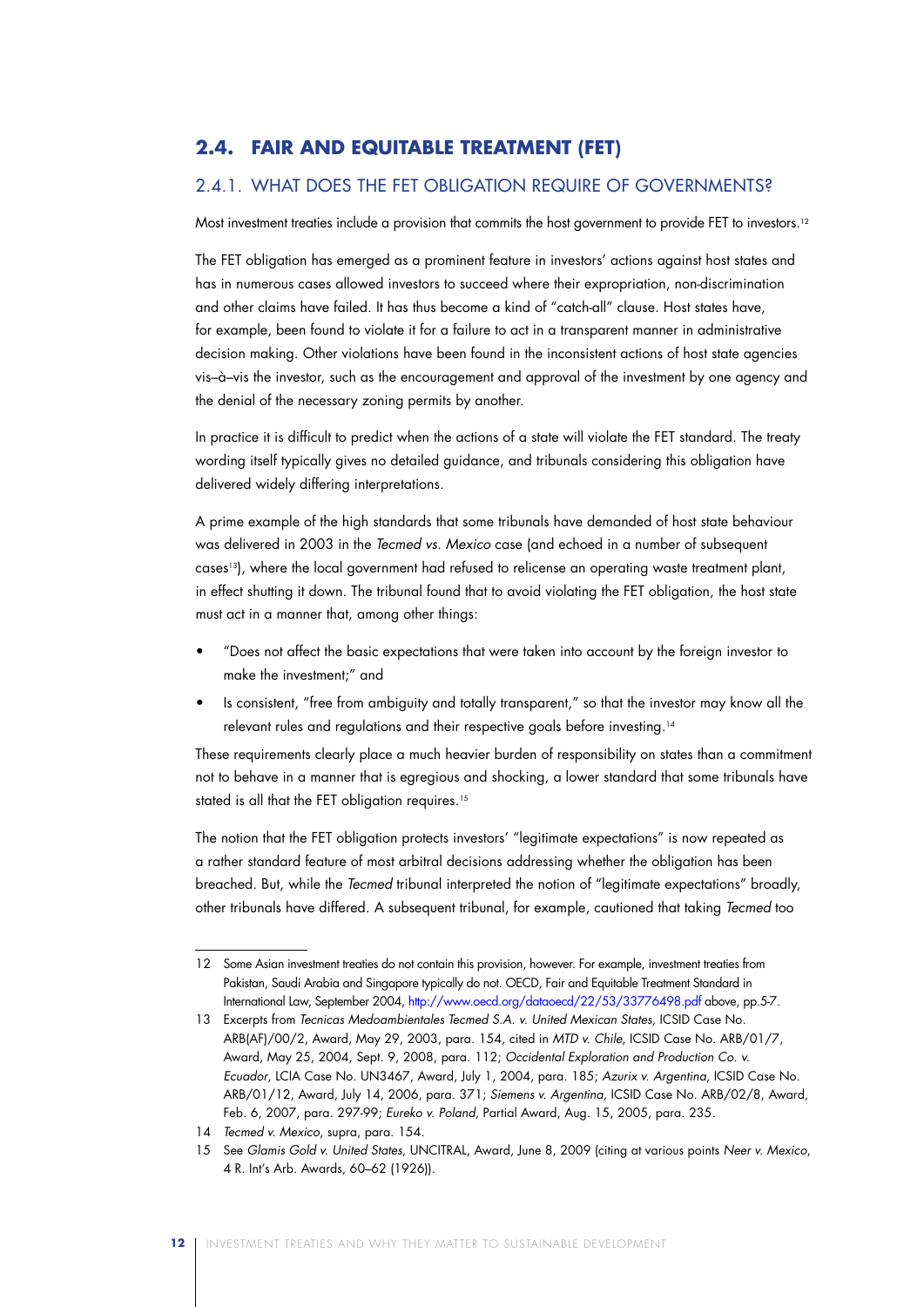literally would result in host state obligations that were "inappropriate and unrealistic." Moreover, it reasoned that investors' expectations must be reasonable and legitimate *in light of the circumstances prevailing in the host country.*<sup>16</sup> Along these same lines, another tribunal decided that it was not legitimate for the investor to expect Lithuania, a country undergoing significant regulatory changes as part of the process of EU accession, to remain at a legislative standstill.<sup>17</sup>

At the end of the day, and even taking into account the need to consider the specifics of each individual case, there is a wide range of views on what is meant by investment treaty commitments to FET. Some argue that certain agreed principles may be emerging. Yet, under the current dispute settlement processes, tribunals are not obliged to follow any one, or indeed any, precedent, often delivering awards that seem to be at odds with previous decisions. As such, we can expect tribunals will continue to arrive at different interpretations of FET, leading to ongoing uncertainty for host governments and investors alike.

## 2.4.2. How Does the FET Obligation Relate to Government Policy Space and Sustainable Development?

The bar set by *Tecmed* is particularly high for some developing countries to meet. For one thing, many of them are constrained by a lack of financial, technical and human resources to bolster their regulatory regimes. Clearly they *should* always be transparent and consistent, but the reality is that they are not always so, particularly when more than one agency or level of government is involved. Coordination among ministries and different levels of government is difficult even for developed countries, making a standard of freedom from ambiguity and total transparency seem unrealistic for any country.

Apart from the stringent standard pronounced by *Tecmed*, the more widespread notion that investors' legitimate expectations deserve protection can impose a weighty burden on governments, particularly if the tribunal takes a broad view of what expectations are "legitimate." Importantly, the regulatory regimes in many developing countries are not as mature as those in developed countries. They may be at the stage where most OECD regimes were in previous decades – experimenting with different types and stringencies of regulations to determine what works and what is appropriate. This is particularly so for countries in sub-Saharan Africa and many Asian states that continue to have relatively meagre regulatory toolboxes. Many developing countries are now adopting innovative policies such as fiscal and market-based measures, in some cases pioneering approaches that have not been tried elsewhere. And getting it right may take some tinkering. In the process, however, host states may be violating the assumptions that investors had when they invested, and some investors may suffer economic damage.

The key question is whether and in what circumstances an investor going into such a country has a right to have its expectations become legally binding on all levels of government in the host state for the duration of the investment. What, in the end, are the investor's legitimate expectations? And were they induced by the host state, or generated by the investor? If "inducements" are relevant, what "inducements" by government officials in the host state should be binding on the state under the treaty? Is it legitimate for investors to develop enforceable "expectations" from a verbal representation by one state official? As a more general matter, is it legitimate to expect a resource-strapped and

<sup>16</sup> *Saluka Investments BV v. Czech Republic*, UNCITRAL, Partial Award, Mar. 17, 2006, paras. 304-05.

<sup>17</sup> *Parkerings-Compagniet AS v. Lithuania*, ICSID Case No. ARB/05/8, Award, Sept. 11, 2007, para. 335.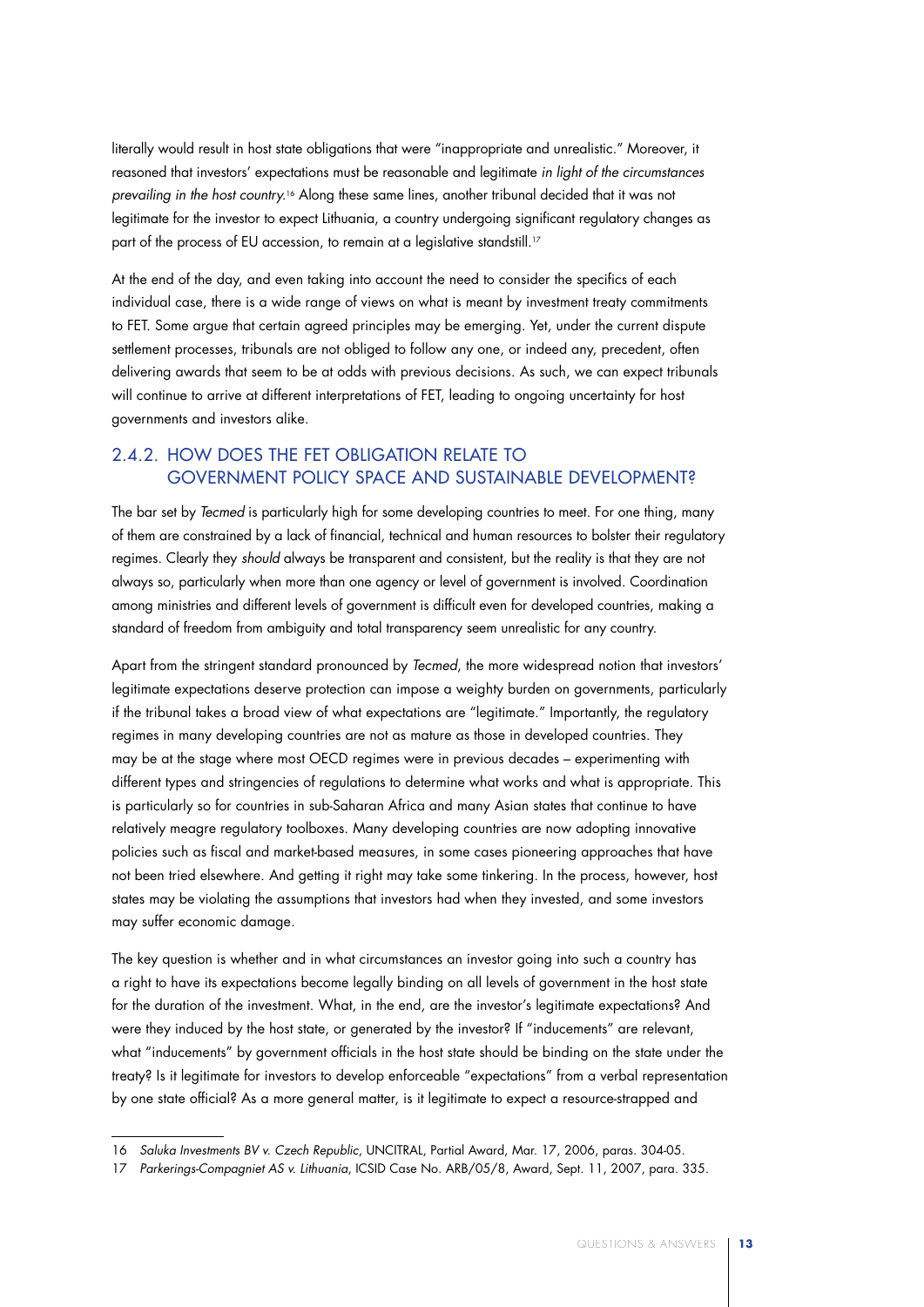uncoordinated regime to function better than it has historically done, or to expect an immature regulatory regime to remain without major changes? Or should investors take such risks into account before investing, as part of their due diligence? Should any investor have a legitimate expectation that the laws applying to it will not change over time?

The fundamental uncertainty regarding the meaning of the FET obligation is a concern, particularly for developing countries, which, as noted above, may be ill-equipped to meet some of the more demanding interpretations of the obligation. One result may be that states will proactively improve their regulation and administration with respect to investors, where they have the capacity for this kind of reform, and this would have positive impacts on both domestic and foreign investors. But another possibility is that states will shy away from the risk of costly and embarrassing arbitration when considering regulatory changes, particularly changes that might be seen as departing from foreign investors' legitimate expectations under some interpretations of the FET obligation. In an uncertain environment, regulatory change becomes a gamble. States that take this gamble may be forced to pay out settlements that will strain their treasuries. This is the dynamic that is asserted to create a regulatory chill on host governments, a state where the fear of arbitrations and damage awards acts to forestall the advancement of public interest regulation.

### 2.4.3. How Are States Responding to Concerns About the FET Obligation?

In order to guide arbitral tribunals in interpreting the FET obligation, states are increasingly taking certain precautionary measures. One is to avoid including the standard in their investment treaties. The investment chapter of the 2005 trade agreement between Singapore and India, for instance, omits the FET clause.

Another approach—and one that has been adopted by a number of countries in their BITs and investment chapters of their FTAs—is to draft the FET standard, or craft an interpretative note, indicating that the FET requirement is synonymous with the customary international law minimum standard of treatment of aliens.<sup>18</sup> As it is commonly described, the minimum standard of treatment sets a basic floor below which states may not go. Even if they treat their own citizens worse than permitted by that minimum standard or floor, that fact does not excuse similar treatment of foreigners. States must treat foreigners equal to or better than required by that minimum standard.

What the minimum standard of treatment actually requires in practice is an unsettled matter. Some tribunals have determined that it bars conduct that is outrageous or egregious.19 Others have concluded that the conduct required is somewhat more exacting. Nevertheless, by equating the FET obligation to the minimum standard of treatment of aliens under customary international law, states aim to ground that treaty obligation. The concern is that if left untied, the standard can be and has been interpreted as requiring states to comply with a higher, more demanding standard of conduct regarding their treatment of foreign investors/investments. However, even if grounded in customary

<sup>18</sup> See, e.g., U.S.–CAFTA-DR, Art. 10.5(1) (signed May 24, 2004 by the United States, Costa Rica, El Salvador, Honduras, Guatemala and Nicaragua; the Dominican Republic signed August 5, 2004; entered into force March 1, 2006, for El Salvador, April 1, 2006, for Honduras and Nicaragua, July 1, 2006, for Guatemala, March 1, 2007, for the Dominican Republic, and January 1, 2009, for Costa Rica; India–Korea FTA, Art. 10.4(1) (signed Aug. 7, 2009; entered into force Jan. 1, 2010).

<sup>19</sup> See, e.g., *Glamis Gold v. United States*, Final Award, 8 June 2009.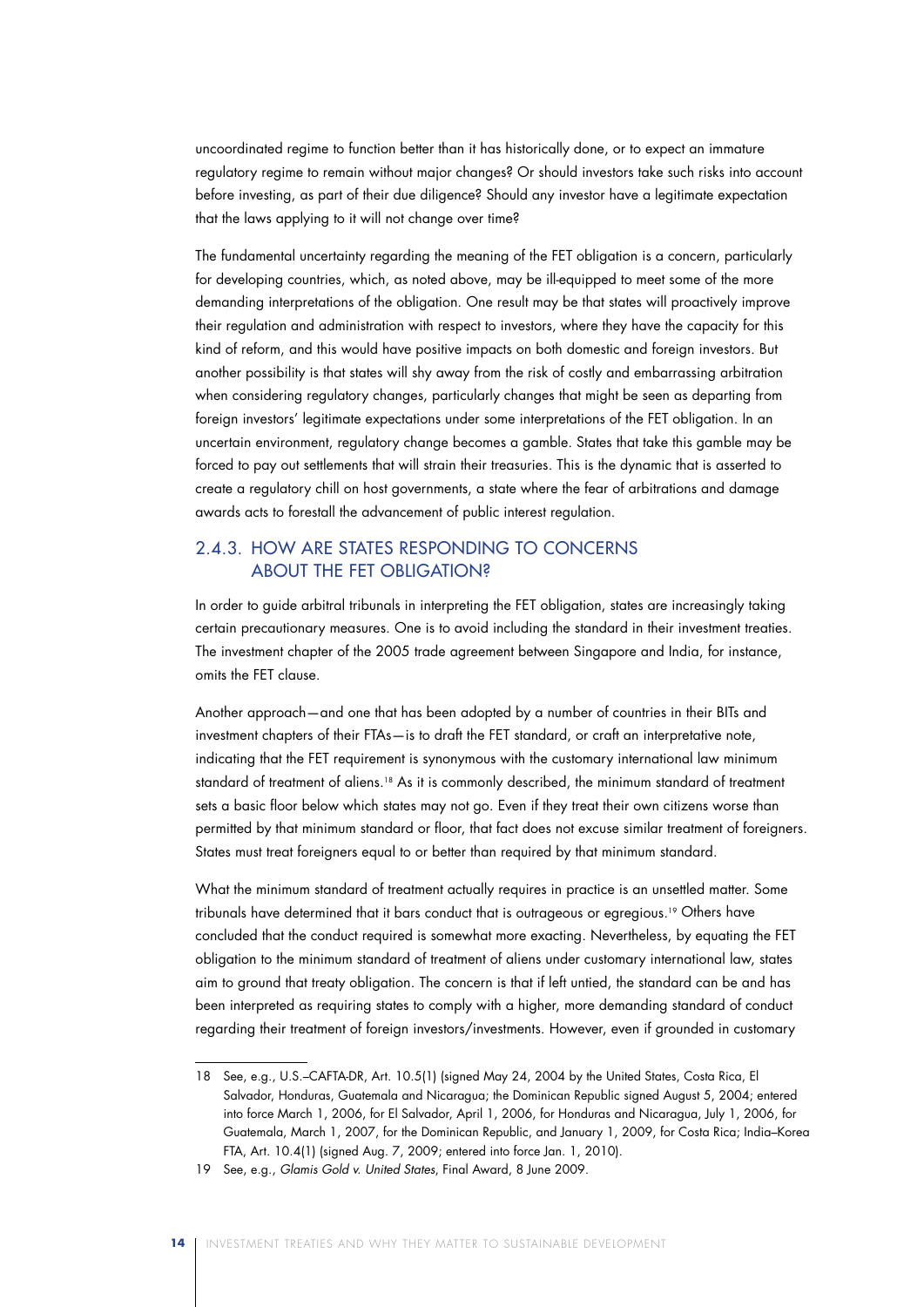international law, some have argued that customary international law, too, is evolving, and is moving towards a more demanding standard.<sup>20</sup> It thus seems that today, uncertainty reigns even when states take the precaution to ground the FET obligation in customary international law on the treatment of aliens. As a consequence, some states are exploring the option of being more specific and explicitly demanding, for instance, that state conduct be outrageous or egregious in order to violate the FET or minimum treatment standard.

## **2.5. Expropriation**

### 2.5.1. What Do Investment Treaties Say About Expropriation?

States need to be able to expropriate for a wide range of reasons, including to build necessary infrastructure and roads. The issue is not so much whether a state has the right to expropriate but in which situations a state will also have to compensate the affected rights holder. Investment treaties, too, allow states to expropriate, but add that a state must provide compensation. In addition, investment treaties require that an expropriation be for a public purpose; non-discriminatory (that is, not targeted at a specific company or nationality); and in accordance with the due process of law. Because investment treaties require that any expropriation must be compensated, the big question is what qualifies as expropriation in the first place.

Expropriation is generally described as falling into two categories: direct and indirect. Many treaties state this explicitly, using a number of different formulations to express that their expropriation provisions cover both types of takings. Many state simply that they govern "direct and indirect expropriation," or "expropriation and measures tantamount to expropriation." Even if treaties do not specifically refer to indirect expropriation, tribunals have interpreted the agreements to also cover those types of takings.

These concepts of "direct" and "indirect" expropriations are rarely defined in treaties. This is not as problematic with "direct" expropriation —the physical taking or nationalization of an enterprise, which usually involves a transfer of ownership to the state. A direct expropriation is easier to identify, and there is a significant body of international law to guide arbitrators in the task. Defining indirect expropriation is much more difficult; and the definition adopted has significant potential impacts for sustainable development.

## 2.5.2. What Is an Indirect Expropriation?

Indirect expropriation is generally understood as an action by the state which takes effective control of the investment, but not through a direct taking of the legal property. A typical example would be putting in place a government board of directors. But what other situations amount to an indirect expropriation? Can measures taken for a clear public purpose, such as public health or environmental protection, constitute an indirect expropriation? The cases decided to date do not provide a clear answer. The outcome depends on the facts of the case, as well as the test applied by the particular tribunal evaluating it.

<sup>20</sup> Those taking this position have included claimants in investor–state disputes such as the investor in *Glamis Gold v. United States*. The tribunal in that case agreed that the customary international law standard may have evolved beyond earlier formulations. The tribunal stated, however, that it was the investor's obligation to establish how the standard had changed and the investor in that case failed to meet its obligation*. Id.* at paras. 598-627.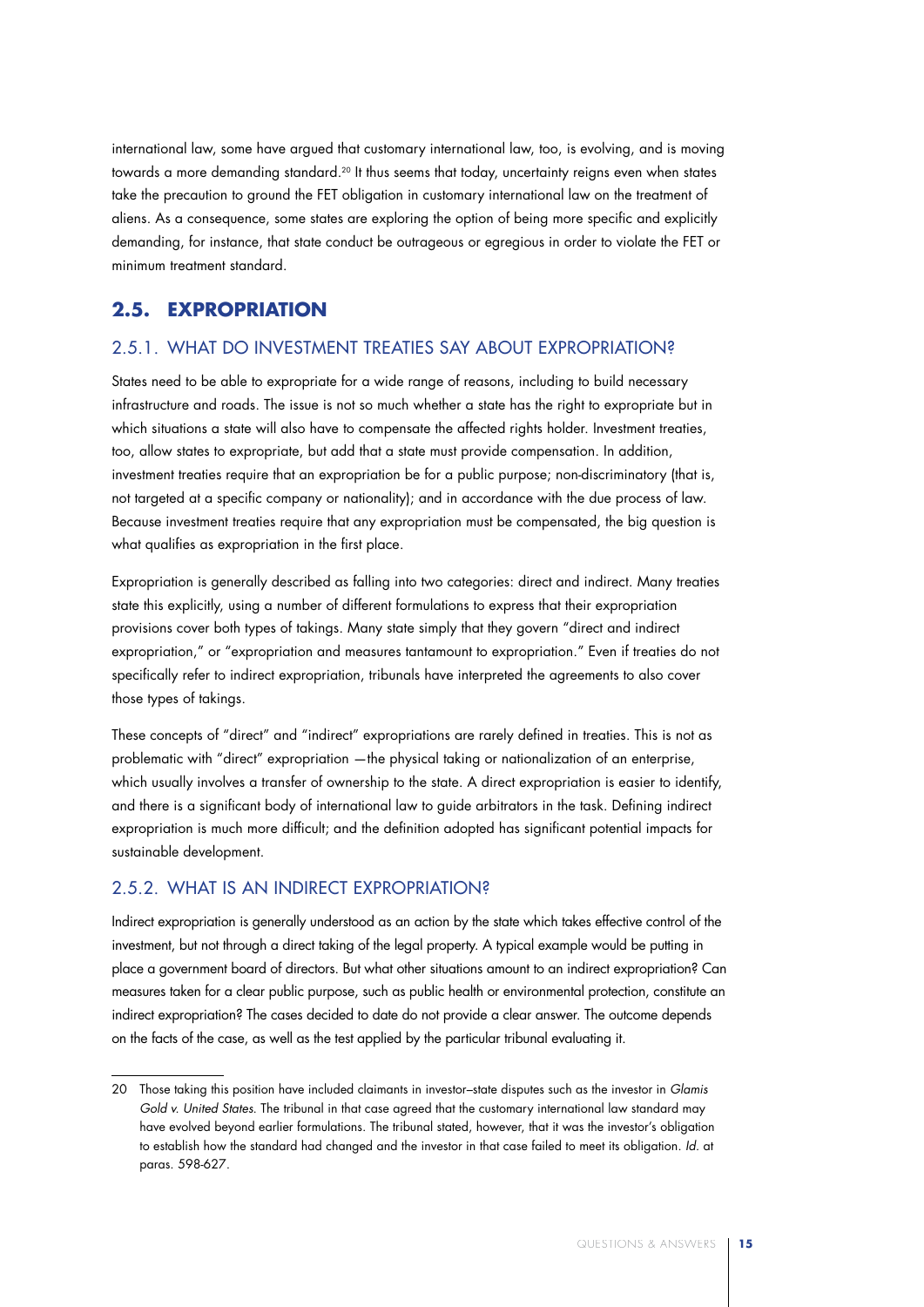Past tribunals have dealt with indirect expropriation in three ways:

- The "sole effects doctrine:" this approach considers the purpose of the measure to be irrelevant. The only thing that defines an indirect expropriation is the extent of the measure's impact on the investor.
- Proportionality: A second approach balances the public purpose of the measure against the burden placed on the investor. It demands that the two should be proportional—that is, that the burden on the investor should not be excessive in light of the public benefits.
- The "police powers" carve-out: A third approach carves out a class of measures that are deemed not to be expropriation, however great their impact. The measures must be non-discriminatory regulations taken in good faith for public welfare reasons. These are considered to be within the safe haven that has traditionally been called the "police powers" of states.<sup>21</sup>

These three approaches are fundamentally different ways of looking at the same obligation. Nonetheless, each has been used in different arbitral awards, making regulatory expropriation something of a moving target.

The sole effects doctrine, for example, was followed in the *Metalclad v. Mexico* case. Metalclad involved two separate government "measures." The first was a set of events that cumulatively denied the company a permit to operate a hazardous waste disposal facility. In this context, the tribunal stated:

*Thus, expropriation under NAFTA includes not only open, deliberate and acknowledged*  takings of property, such as outright seizure or formal or obligatory transfer of title in *favour of the host State, but also covert or incidental interference with the use of property*  which has the effect of depriving the owner, in whole or in significant part, of the use *or reasonably-to-be-expected economic benefit of property even if not necessarily to the obvious benefit of the host State. (paragraph 103)*

With respect to the second measure, which was a state-level act that essentially converted the area for the proposed operations of the investor into an ecological reserve, the tribunal found that this act, too, amounted to an expropriation. In this context, the tribunal explicitly decided that the purpose of the measure was not important: *"The Tribunal need not decide or consider the motivation or intent of the adoption of the Ecological Decree.*"22 In other words, it was not important whether or not the decree in question was aimed at increasing public welfare. Rather, the tribunal declared that the threshold question was whether there was enough of an interference with the investor's investment. It concluded that there had been, and that was enough to establish expropriation. Other tribunals have also used this approach.<sup>23</sup>

<sup>21</sup> See the American Law Institute's "Restatement of the Law Third, the Foreign Relations of the United States," USA, American Law Institute Publishers, Vol. 1, 1987, Section 712, comment g.

<sup>22</sup> *Metalclad Corporation v. United Mexican States*, ICSID Case No. Arb/AF/97/1, Award, Aug. 2000, para. 111

<sup>23</sup> *Compañía del Desarrollo de Santa Elena S.A. v. Costa Rica*, ICSID Case No. ARB/96/1, Award, Feb. 17, 2000.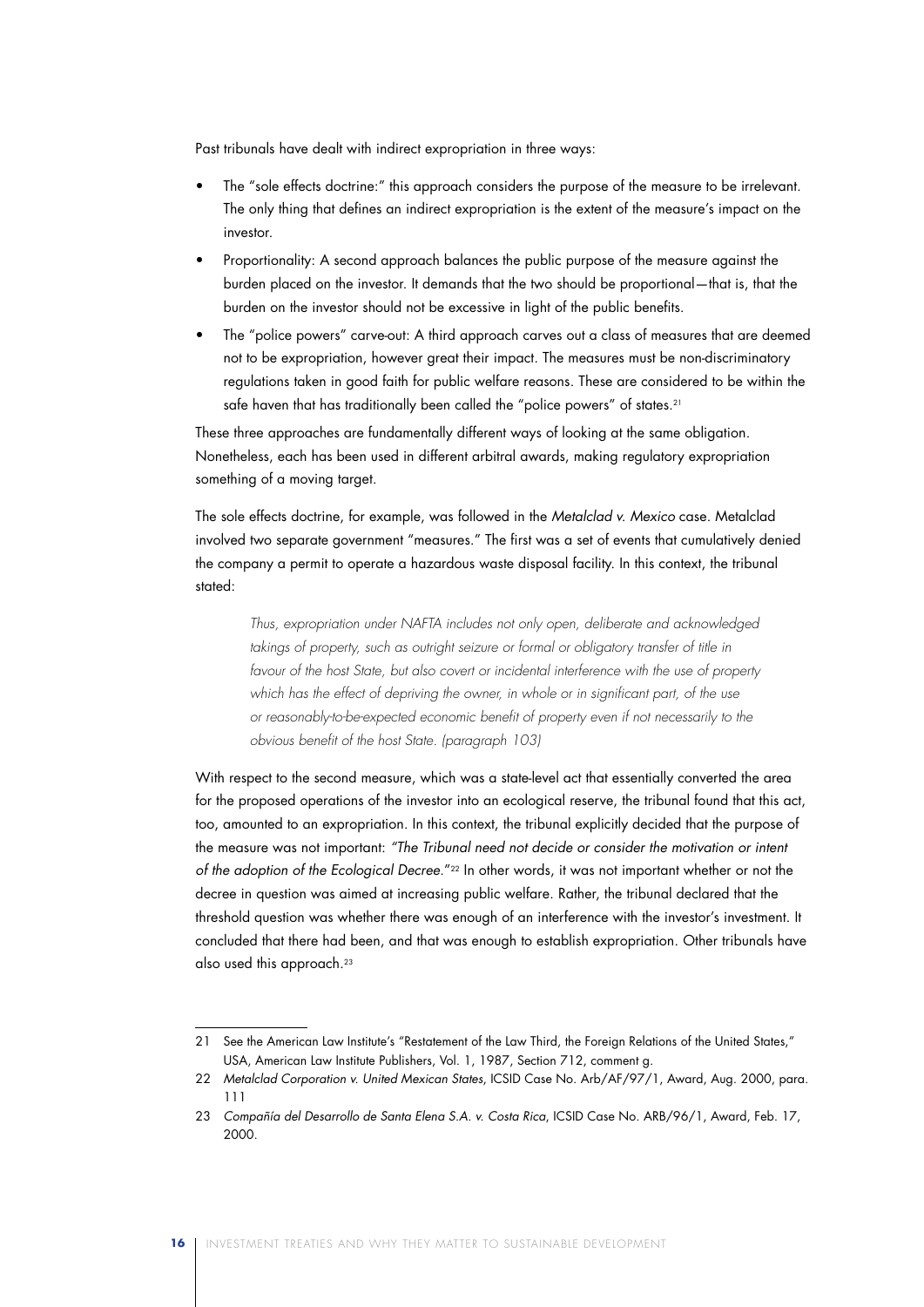The sole effects doctrine casts a wide net. It captures any government regulation that has a significant economic impact on an investor, whether or not it is discriminatory, and whether or not it is taken in good faith for the public good. Followed rigorously, such a standard could see the government paying out compensation in a wide variety of cases where the measure in question had, in fact, no intent to "take" the property of the investor. Almost by definition, any effective regulation will have an economic impact—it will alter a production process, ban a product, demand additional technologies, etc. When the impact is deemed significant enough, the regulation could be deemed an "expropriation" requiring governments to pay investors for losses.

The proportionality approach, by contrast, agrees that a substantial interference with the investment can constitute expropriation, but argues that the reasoning does not end there. Having found an economic impact, it is necessary to ask whether the negative impact on the investor is proportional to the positive impact the measure seeks to achieve. This approach was taken in the case *Tecmed v. Mexico*, described above, where the government had refused to renew the operating licence of a hazardous waste facility because the facility's owner and operator, Tecmed, had breached some terms of its permit and applicable regulations. Concerned by those violations and the landfill's close proximity to the population center, community groups mounted strong opposition to continued operation of the hazardous waste facility. In this case the tribunal decided that the reasoning behind the refusal was not environmental, but rather that the government measures were taken to appease local protestors. As such, the tribunal concluded that the impacts on the investor (resulting in complete shutdown of its facilities) were out of proportion to the environmental benefits of the measure (it was basically assumed that there were none), and therefore amounted to expropriation.

The third approach—the police powers carve-out—is taken in the case of *Methanex Corporation v. United States*.24 In this case the State of California banned methyl tertiary butyl ether (MTBE), a gasoline additive, because it was found to be contaminating groundwater supplies. Methanex, a Canadian company, argued that this was a regulatory expropriation of its investments in the United States since its business was the production of methanol—a key ingredient of MTBE. In its 2005 award, the tribunal dismissed Methanex's claim, explaining that "*as a matter of general international law, a non-discriminatory regulation for a public purpose, which is enacted in accordance with due process*"25 is not an expropriation, unless the state has given explicit guarantees that it will not take the measures in question. In other words, there is a class of measures that is carved out from the category of expropriation, and if a measure falls into this class it is not necessary to even consider the extent of the economic impact. To fall into this class a measure must be undertaken for a legitimate public purpose, must be of general application and non-discriminatory, and must be enacted fairly. The police powers doctrine is described as a carve-out rather than an exception—it is not a case of expropriation for which compensation is not due because an exception excuses the government from its duty to pay damages. Rather, it is a case where the measures are not considered to be expropriation in the first place, and therefore no liability arises and no compensation is required.

As with any carve-out, the challenge is in deciding what is in and what is out. Another tribunal

<sup>24</sup> *Methanex Corporation v. United States*, Final Award, Aug. 3, 2005.

<sup>25</sup> *Ibid*, Part IV Chapter D, para. 7.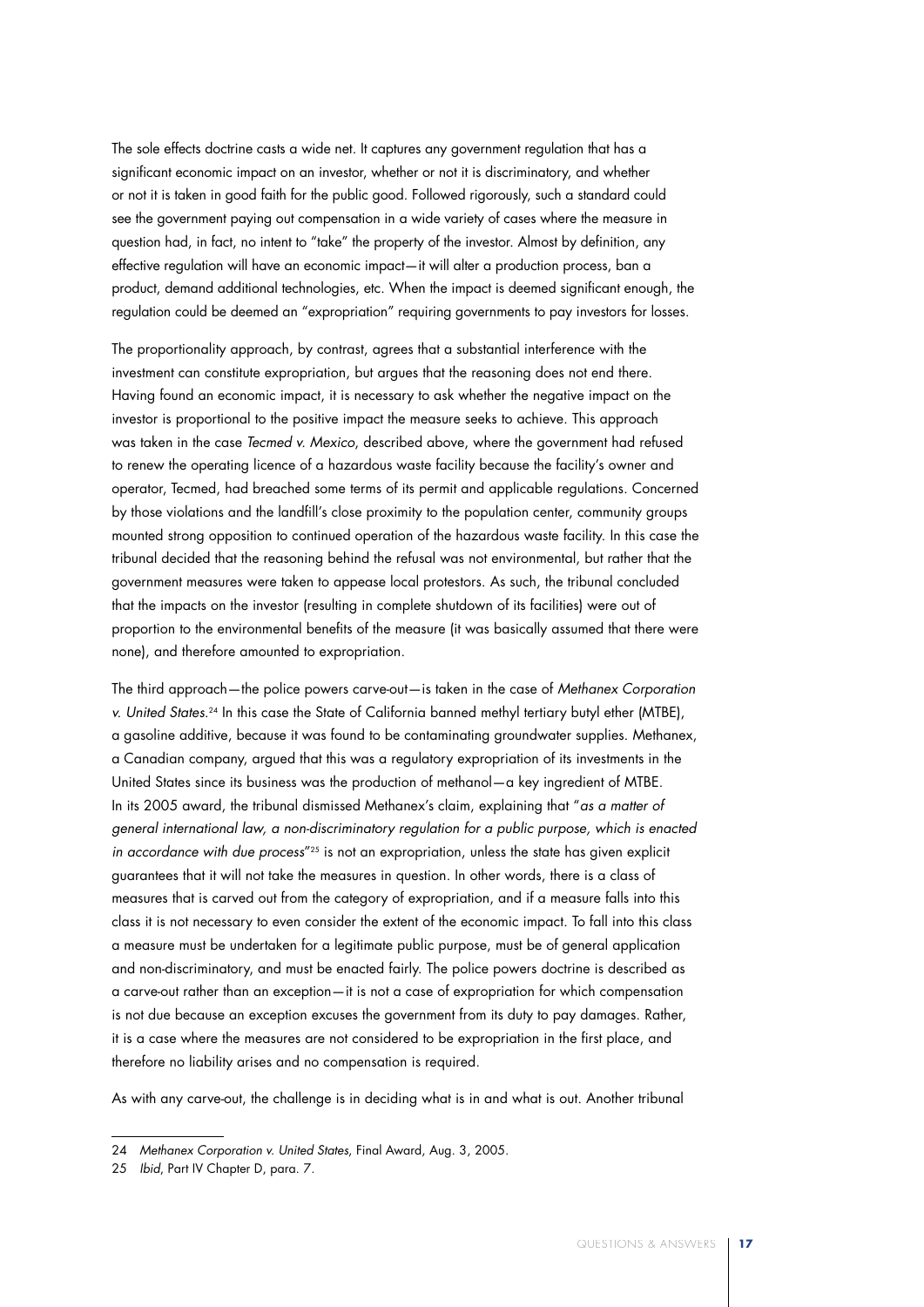that followed the police powers doctrine noted that there was no "bright and easily distinguishable line" between non-compensable regulations and compensable expropriations. The distinction must be made in each case by the tribunal based on the facts before it and on answers to relevant questions such as: Was the measure legitimately aimed at achieving public welfare? Was it discriminatory, treating the investor differently from similar domestic investors or investors from other countries? Was it elaborated and implemented in accordance with due process? These judgments can only be made on a case-by-case basis, and will be influenced by the degree of deference the tribunal accords the government's reasoning and actions.

## 2.5.3. How Does Indirect Expropriation Relate to Government Policy Space and Sustainable Development?

The concept of indirect expropriation raises several concerns for sustainable development. Most importantly, indirect expropriation—depending on how it is interpreted—could end up requiring taxpayers to pay investors to change or stop behavior that is contrary to the public interest. Another concern is that if governments are held liable for their regulations' impacts on investors, they will not regulate to the extent that they should, or will modify or remove regulations when threatened with investor claims (the *regulatory chill* argument).

A third issue relates to the nebulous definition of "indirect expropriations." As noted above, the three main approaches used to identify whether an indirect expropriation has occurred are fundamentally different. This leaves the host state in an uncertain position, not knowing in advance whether a pending piece of legislation will require costly and potentially embarrassing litigation and compensation. A natural reaction to this uncertainty would be a risk-averse approach that erred on the side of less stringent regulation or no regulation at all—leading again to the phenomenon described above as *regulatory chill*.

### 2.5.4. How Are States Responding to Concerns About Provisions on Indirect Expropriations?

The legal uncertainty reigning today is problematic for both the host state and the investor, as it leaves both unclear regarding their respective rights and obligations, and may have the impact of driving up litigation costs. As a response, an increasing number of states are incorporating additional language in their investment treaties clarifying the scope of indirect expropriation. The approach that began in Canada and the United States has now spread over Asia (2009 ASEAN Comprehensive Investment Agreement), Africa (the 2007 Investment Agreement for the COMESA Common Investment Area (COMESA CCIA)) and even some European countries, such as Austria (2008 Austrian Model Investment Treaty and recent treaties based thereon). All of these limit the scope of indirect expropriation and set out criteria that must be considered when determining whether or not one has occurred.

For example, the 2004 Canadian model and the 2008 Austrian texts provide:

*Except in rare circumstances, such as when a measure or series of measures are so*  severe in the light of their purpose that they cannot be reasonably viewed as having *been adopted and applied in good faith, non-discriminatory measures of a Party that are designed and applied to protect legitimate public welfare objectives, such as health,*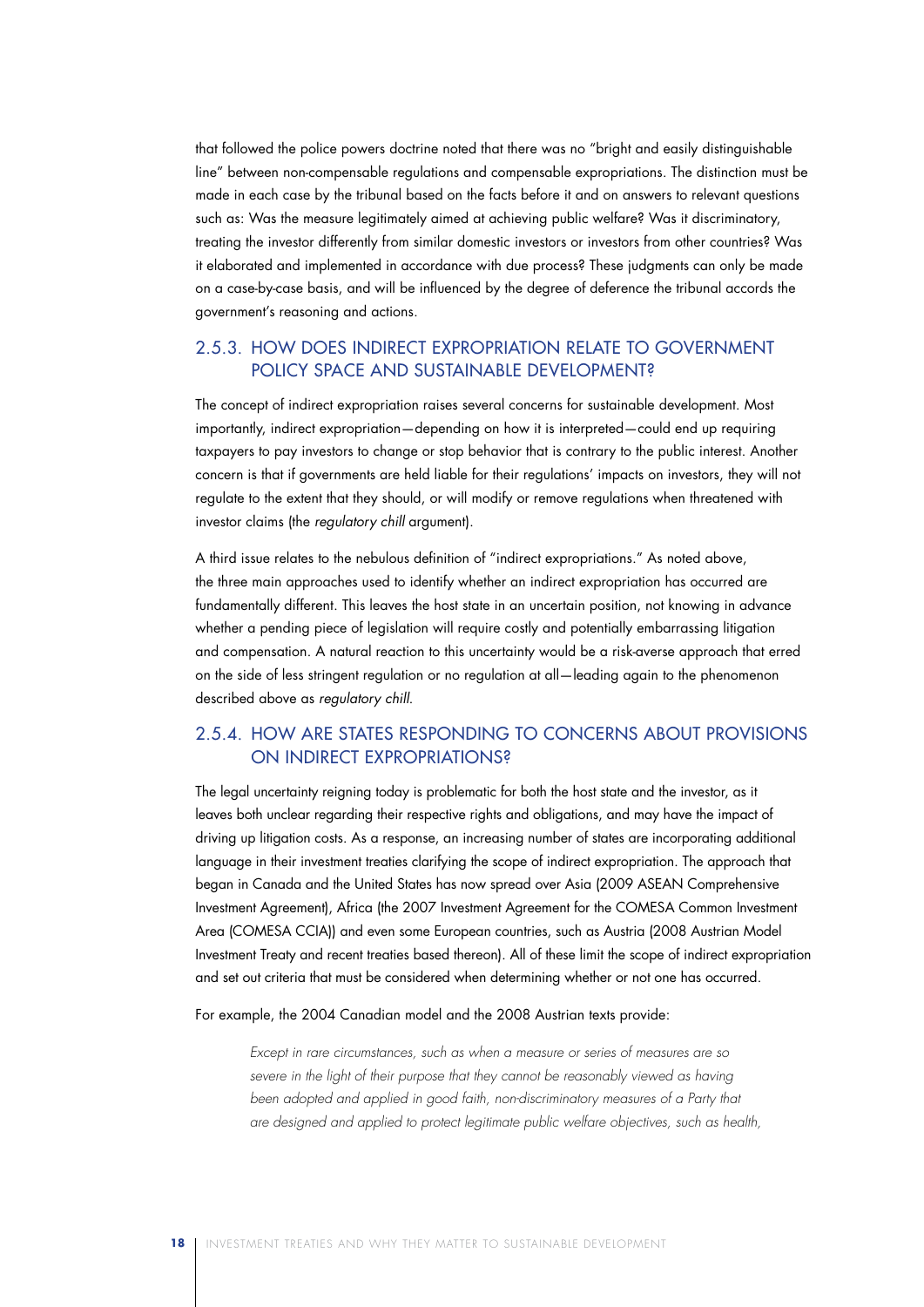*safety and the environment, do not constitute indirect expropriation.26*

#### A yet different approach is that taken in the COMESA CCIA. Article 20(8) reads:

*Consistent with the right of states to regulate and the customary international law principles on police powers, bona fide regulatory measures taken by a Member State that are designed and applied to protect or enhance legitimate public welfare objectives, such as public health, safety and the environment, shall not constitute an indirect expropriation under this Article.*

The U.S. and Canadian texts additionally provide three criteria for determining if an indirect expropriation has taken place:

- (a) The determination of whether an action or series of actions by a Party, in a specific fact situation, constitutes an indirect expropriation, requires a case-by-case, fact-based inquiry that considers, among other factors:
	- (i) the economic impact of the government action, although the fact that an action or series of actions by a Party has an adverse effect on the economic value of an investment, standing alone, does not establish that an indirect expropriation has occurred;
	- (ii)t the extent to which the government action interferes with distinct, reasonable investmentbacked expectations; and
	- (iii) the character of the government action.<sup>27</sup>

The U.S. Model also refers to customary international law on expropriation.

The 2009 ASEAN Comprehensive Investment Agreement (ASEAN CIA), probably inspired by the Canadian and U.S. approach, also sets out a list of factors for tribunals to consider. These are largely the same as those contained in the Canadian and U.S. models, but with some important differences. For example, the ASEAN version avoids the term "legitimate expectations" and replaces it with a reference to written assurances. It also qualifies what is meant by "character of the government action."<sup>28</sup>

## **2.6. National Treatment**

### 2.6.1. What Is the National Treatment Obligation?

This non-discrimination obligation is found in almost all investment treaties. While the wording may

<sup>26</sup> Canada Model FIPA, 2003, Annex B.13(c); Austria Model BIT, 2008, Art. 7(4). Canada's most recent model BIT, the Model Foreign Investment Protection Agreement (FIPA), was updated in 2003. Austria updated its model BIT in 2008.

<sup>27</sup> U.S. Model BIT, 2004, Annex B, Expropriation; Canada Model FIPA, 2003, Annex B.13(1), Expropriation. The text of the Canadian Model is slightly different. The United States last approved a model BIT in 2004, and still conducts its negotiations based on that model. In 2009, the United States commenced efforts to update its model BIT. As of September 2011, however, no new agreement had yet been approved.

<sup>28</sup> Annex 2, ASEAN Comprehensive Investment Agreement. The ASEAN member states are Brunei Darussalam, Cambodia, Indonesia, Lao, Malaysia, Myanmar, the Philippines, Singapore, Thailand, and Viet Nam. It was signed Feb. 26, 2009, but, as of October 2011, had not yet entered into force.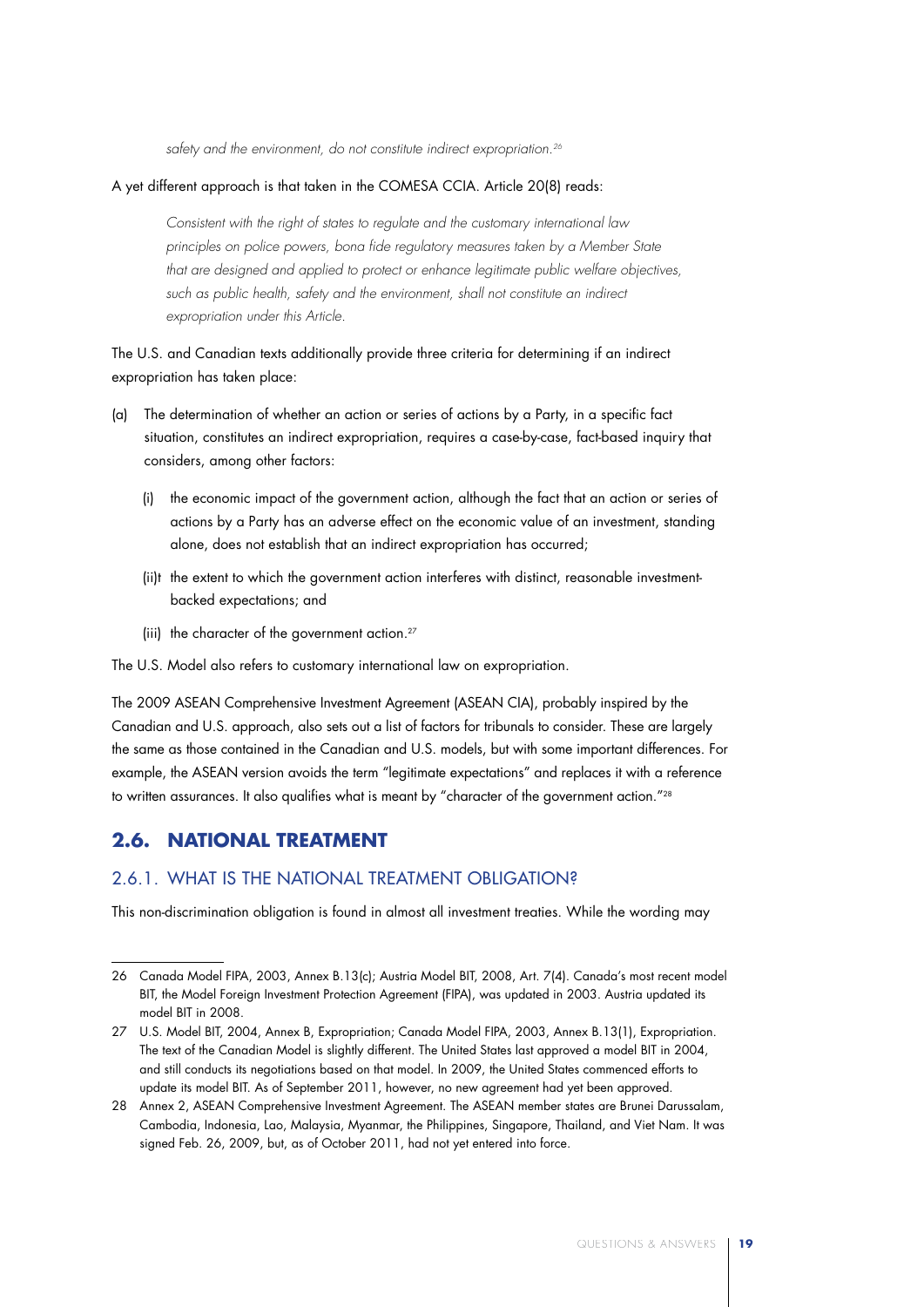differ from agreement to agreement, national treatment essentially means that host states will treat foreign investors no less favourably than they would treat domestic investors. In any investment treaty that features this obligation, it will apply to investments that have been made and are operating in the host country. A typical national treatment clause could read:

*Each Contracting Party shall accord investors of the other Contracting Party, as regards the management, maintenance, use, enjoyment or disposal of their investments, treatment not less favourable than that which it accords to its own investors…*

Some treaties also specify that the investors, in order for them to be compared, have to be "in like circumstances.'" This addition can guide tribunals in limiting the scope of application of the national treatment principle to a more reasonable set of situations. It reinforces the notion that when comparing the treatment of domestic and foreign investors, tribunals should be mindful to ensure they are not comparing apples to oranges. It is not clear that the language is necessary: some tribunals have examined whether foreign and domestic investors were in "like circumstances" even when, as in the example above, the reference to "like circumstances" was not explicitly included in the treaty. A specific reference to the limitation, however, provides more guidance to the tribunals and can produce more predictable outcomes.

Two key issues relevant to the meaning of the national treatment obligation relate to the importance of (1) intent, and (2) the domestic comparator. With respect to the first issue, some tribunals have stated that intent to discriminate is not a necessary element of a national treatment violation. A host state can violate that obligation even if it had no aim to treat foreign investors less favourably than domestic investors. All that matters is whether the host state's actions or omissions had a (more) negative impact on the foreign investors. Assume, for example, a country permitted foreign investment in health services, but required service providers to be certified in accordance with domestic professional standards. If certification processes were designed to regulate and ensure the quality of health services, but imposed burdens that foreign service providers had more difficulties complying with, such measures could arguably violate the national treatment obligation.

The second issue relates to that of the domestic comparator. As noted above, to establish a violation of the national treatment obligation, a foreign investor will likely have to demonstrate that a domestic investor in similar or "like circumstances" with the foreign investor has been treated more favourably than the foreign investor. If no domestic investor in "like circumstances" was treated more favourably than the foreign investor, there will probably be no breach of the national treatment obligation. The more finely a tribunal identifies differences and draws distinctions between domestic and foreign investors, the less likely it will be that it will find a domestic investor has been treated differently than the foreign investor. To illustrate, if a foreign investor owned a manufacturing facility in the host country and produced the same product as a domestic investor, but did so using a process that emitted more greenhouse gases than the domestic investor, a law aiming to reduce emissions might have the impact of according less favourable treatment to the foreign investor. If the foreign investor challenged that the measure discriminated against it in violation of the national treatment obligation, a tribunal may determine that, due to the processes used (and in light of the goals of the regulation) the two investors were not in "like circumstances," and therefore no violation of the national treatment obligation could be found.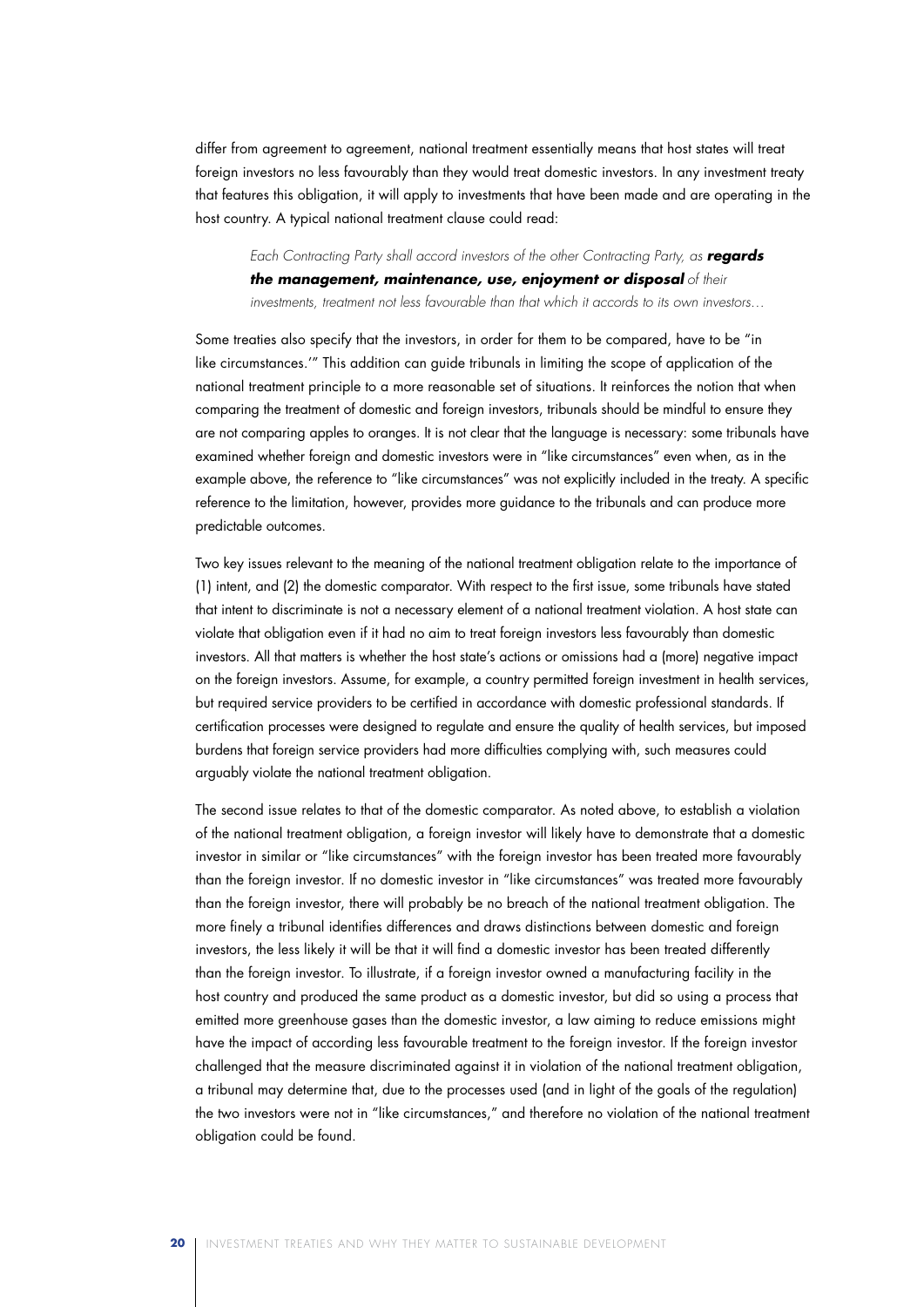In contrast, tribunals might take broad views of what are investors "in like circumstances" – even grouping investors involved in completely different economic sectors and activities in the same category. In one case, for instance, the tribunal determined that the claimant, a foreign investor involved in oil production and exportation, was in "like situations" with domestic entities involved in the production and export of lumber, bananas, and palm oil.29 Applying that rather expansive notion of "likeness," the tribunal determined that the state had discriminated against the foreign investor in violation of the national treatment obligation.

### 2.6.2. How Are Pre-Establishment Rights Granted Through the National Treatment Clause?

In some agreements, the national treatment obligation will apply not only to investors who are already operating in the host country (post-establishment national treatment) but also to potential investors seeking to make investments.

When the national treatment obligation is extended to potential investors, it creates what are called pre-establishment rights (or "rights of establishment"). They give foreign investors the right to enter a host country and make an investment on terms no worse than those faced by a domestic investor that might be considering the same type of investment. For example, the NAFTA—one of the first treaties to contain such a provision—states in Article 1102 (National Treatment):

*[E]ach Party shall accord to investors of another Party treatment no less favourable than that it accords, in like circumstances, to its own investors with respect to the establishment, acquisition, expansion, management, conduct, operation and sale or other disposition of investments. (emphasis added)*

The bolded words create NAFTA's pre-establishment rights. Pre-establishment rights are not traditionally found in investment treaties, and even today are present in only a relatively small number of agreements. All of the United States and Canadian agreements since the NAFTA contain them, as do countries such as Japan. The ASEAN CIA has language based on the NAFTA wording. The EU Member states - who until 2009 had the exclusive competence on FDI - have not negotiated pre-establishment rights, since the competence on pre-establishment lay with the European Union. The European Union has indeed negotiated market access rights in the context of its free trade or economic partnership agreements. However, the European Commission did not negotiate preestablishment rights in the context of investment protection. Recently, however, the European Union has the competence over FDI, and it is likely that the European Commission will negotiate investment treaties or chapters with pre- and post-establishment rights. Pre-establishment rights also feature in the WTO's General Agreement on Trade in Services (GATS), where members can offer or request preestablishment rights to investors in particular service sectors.

Through these agreements, governments give away a key power they traditionally hold as sovereigns – i.e., the authority to regulate and control the entry of foreign individuals and entities. Countries of course may always decide to open up their borders to foreign investors unilaterally. Through domestic measures, they can opt to liberalize their markets in a piecemeal or wholesale fashion depending on

<sup>29</sup> *Occidental Exploration and Production Co. v. Ecuador*, LCIA Case No. UN3467, Award, July 1, 2004, paras. 167-179.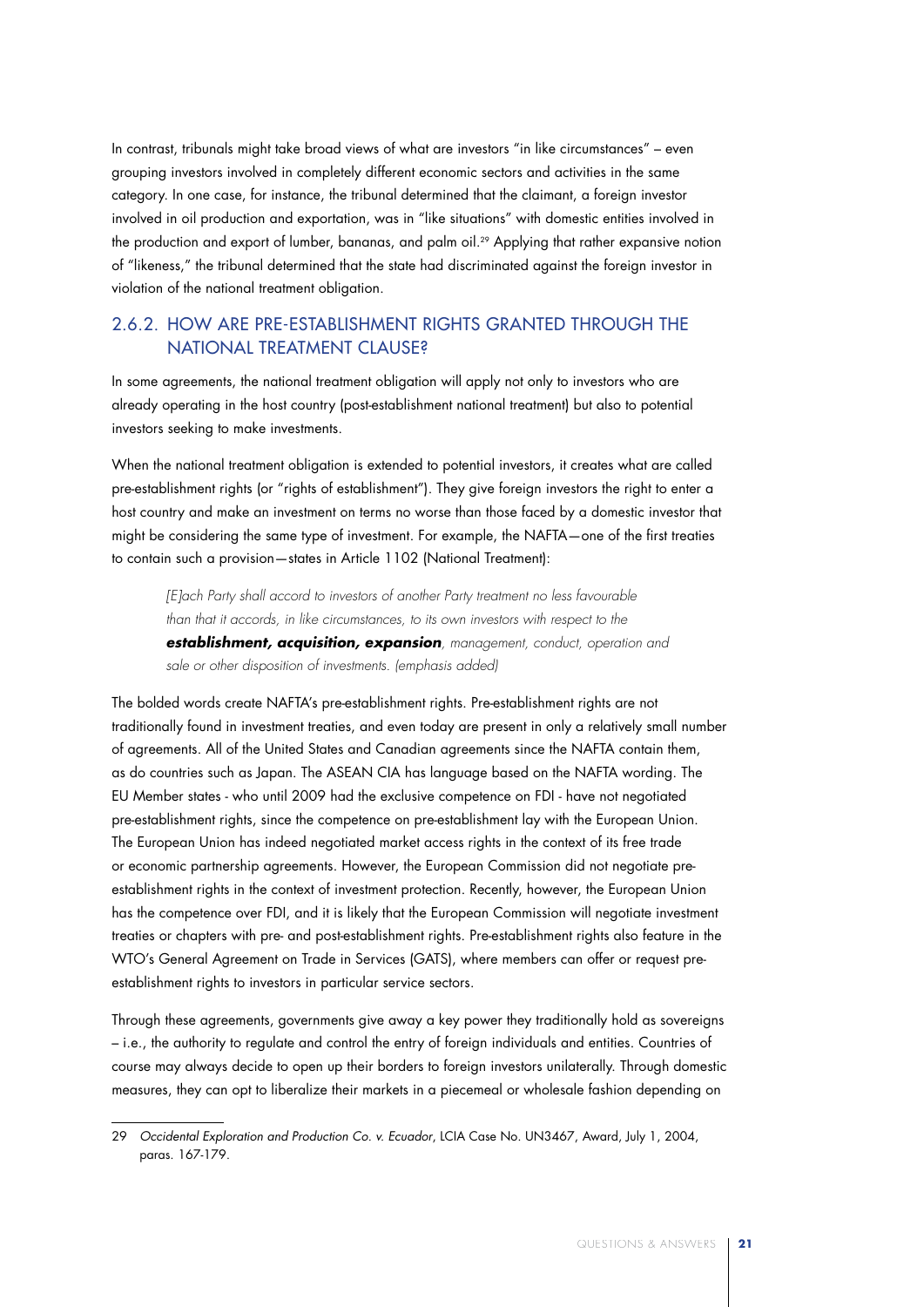their policy needs and aims. Investment treaties that grant pre-establishment rights, in contrast, lock countries into longstanding commitments to open their borders and allow foreign investors to enter.

### 2.6.3. What Are the Main Concerns Regarding the National Treatment Obligation and Its Impact on Domestic Law and Policy?

Governments may have a number of valid reasons for treating individuals or entities differently at the pre- and post-establishment phases. The national treatment obligation, however, can limit their abilities to do so.

If a tribunal too broadly identifies what are "like circumstances," the national treatment obligation can restrict governments' freedom to differentiate between investors and investments based on factors that are related to their activities, and not to their nationality. Various characteristics of any two investment projects in the same sector – including such aspects as who the investor hires, where the investment is located, what benefits it provides, what it produces, and what impacts it has on the surrounding environment – can result in the two investment projects having very different costs and benefits for the host economy. Based on those different costs and benefits, and without regard to the nationality of the investors, a government may want to favour (through, e.g., fiscal measures or permit approvals) one such investment project over the other. If a broad view of "likeness" is applied to the investments, however, the national treatment obligation could bar such differential treatment.

Further, there may be legitimate reasons why a government might take action to enforce laws or policies against one entity before (or without) taking similar enforcement actions against others, for example: resource constraints preventing action against all offenders; the desire to "set examples;" and the goal of targeting the worst violators of the law. Additionally, if a government makes a legitimate change in law or policy, treatment of a foreign investor after that change may differ from treatment of domestic (and other foreign) investors prior to the change. Both types of situations could also potentially result in de facto differential treatment of the foreign and domestic investors.

If a tribunal, however, solely focuses on the impact of the measure and does not view the reasons for the differential treatment as being relevant to whether there is a breach of the national treatment obligation, that obligation may hinder governments' abilities to apply, enforce, and modify laws and policies serving legitimate and important public interest goals.

Additional concerns arise from the issue of pre-establishment national treatment. For one, legitimate national security concerns may counsel a country to want to guarantee a domestic presence, and strictly regulate foreign involvement, in a particular sector or activity.

Another concern with pre-establishment rights in investment treaties starts from the premise that in some countries the laws governing host country enterprises—which may include environmental, health, labour or safety laws—may be weak or missing. In such cases, particularly for foreign investments with significant potential impacts, states might wish to stipulate a high standard of conduct for incoming investments, for example to take advantage of the technical capacity of the foreign investor. If this were to occur, the investor could argue that such requirements violated the host state's obligations for pre-establishment national treatment. That is, it could argue that the host state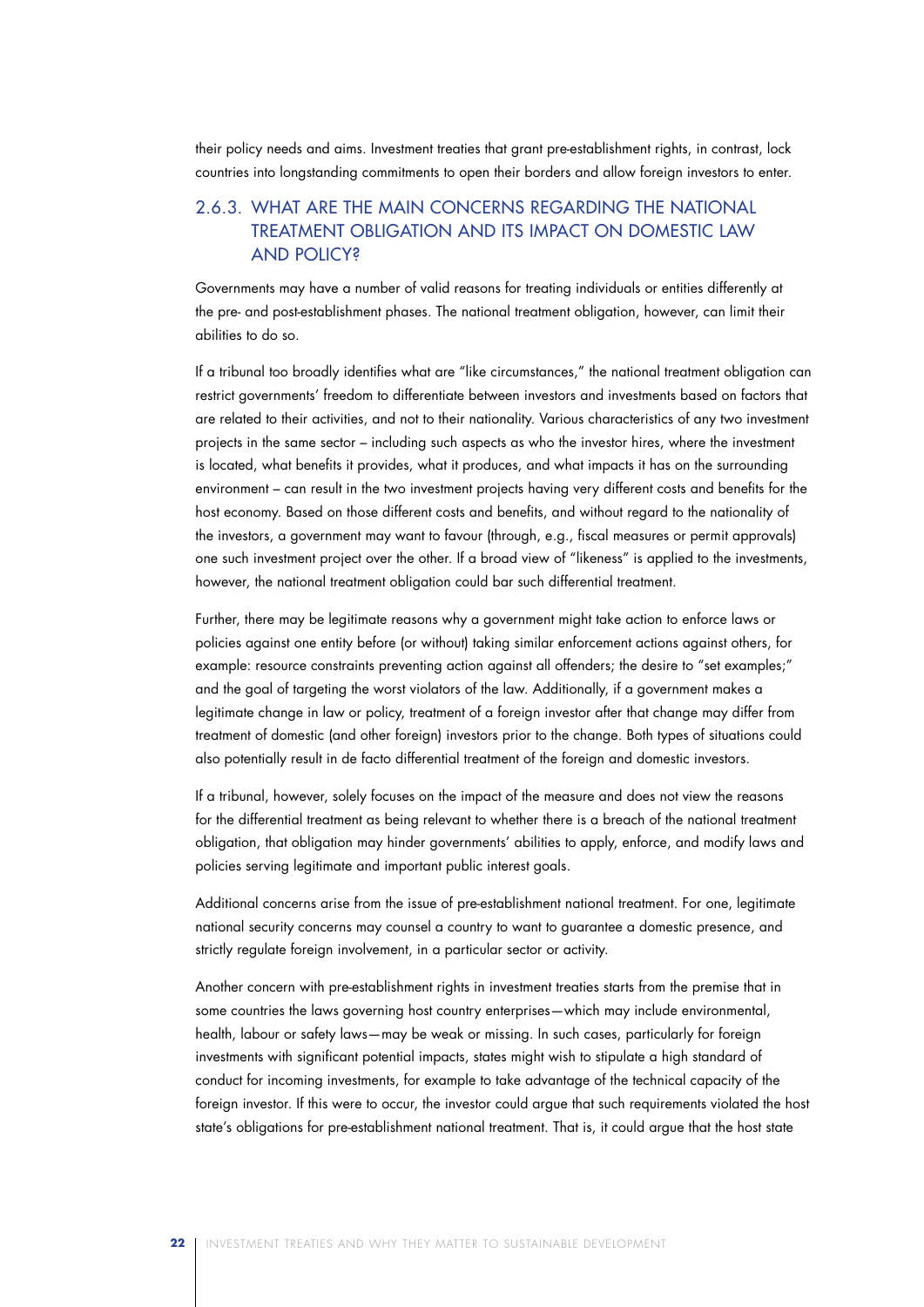was granting it less favourable treatment than it would grant similar domestic investors, which would be covered only by the less demanding domestic law.

Pre-establishment rights are sometimes criticized from an economic development perspective as well. This line of criticism follows on the "infant industry" argument, which says that in order to develop a strong domestic presence in a particular sector, it is sometimes necessary to give that sector temporary support and/or protection – assistance to help compete with, or a shelter behind which to develop free from, the potentially crushing competition of more efficient and/or more powerful foreign producers. Not allowing foreign investment in the sector is one way of doing that; giving assistance to domestic players is another.

There are a number of economic reasons why a state might prefer a strong domestic presence in a sector to foreign domination. Spending on research and development (closely correlated with capacity for innovation) is typically higher in head office states than in subsidiaries. Capacity to innovate is also increased by having local technicians and management learn by doing. And it may be that some of the decisions of domestic firms, including on re-investment of profits, will be more beneficial to the domestic economy than would be the decisions of foreigners.

On the other hand, the infant industry approach can hinder the beneficial injection of new technologies and management practices that might be quickly imported by foreign investors. It also can leave domestic consumers, at least initially, spending more on the goods produced by less efficient local producers, and perhaps consuming lower quality goods. Arguably the greatest downside of the infant industry approach is the risk that the infants will never "grow up" and the economy will be indefinitely saddled with inefficient low-quality producers.

There is little consensus on whether the benefits of the infant industry strategy outweigh the costs, and the specifics of each sector, country, and means of implementation will obviously be important in determining the outcome. It *is* clear, however, that those countries wanting to avail themselves of such a strategy or other similar practices that might disfavour foreign investors cannot do so if, rather than simply determining unilaterally that they do not want to adopt an infant industry policy, they commit in a treaty to grant foreign investors pre-establishment rights. Such commitments would be, moreover, somewhat final; it is very difficult to reverse such decisions under most investment treaties.

Finally, there is a more fundamental question: whether the promotion of requirements under international law for states to allow foreign investors to enter their state without any distinction from domestic investors is emerging as a new form of colonialism.30 International law has in myriad manners provided a legal support for colonialism in its various historic forms. In the case of preestablishment rights, while notionally these rights are reciprocal, in practical reality many countries have significantly less capacity than their other treaty parties to both (a) take advantage of and benefit from investment opportunities abroad, and (b) benefit from the inward investment they may receive. And while it is true there is a growing volume of FDI by investors from developing countries overall, patterns of inequality persist.31 The encouragement of largely irrevocable rights of access in such circumstances remains an issue requiring considerable additional attention.

<sup>30</sup> Howard Mann, "International Investment Agreements: Building the New Colonialism?" Proceedings of the American Society of International Law, Vol. 97, 2003.

<sup>31</sup> See, e.g., OECD, FDI in Figures (July 2011).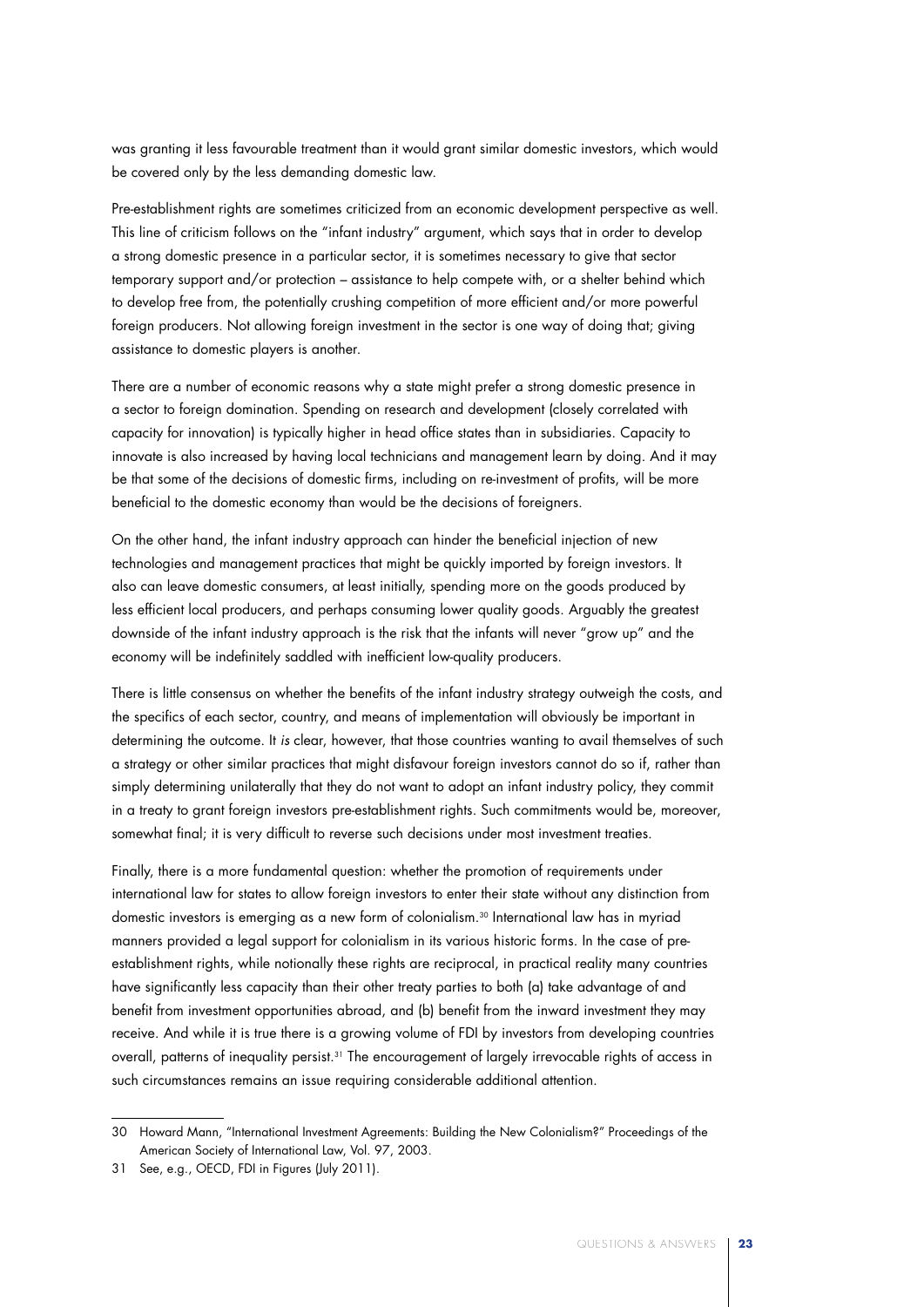### 2.6.4. How Are States Responding to Concerns About the National Treatment Obligation?

States have taken various steps in order to clarify and rein in the impacts of the national treatment obligation. Some states have included in their BITs language clarifying that discrimination is only prohibited when it is between "like" investments/investors. Such text reflects the principle that countries may legitimately accord different treatment to investors or investments that are in dissimilar circumstances. Although arbitral decisions indicate that the principle may be read into the treaty even when "like circumstances" language is not included in the text, it is nevertheless more prudent to make this clear in the treaty language. Additionally, some treaties provide language guiding tribunals in determining when situations or circumstances will be "like."32

A number of states have also inserted explicit reservations and limitations into their treaties to preserve their rights to take measures that will intentionally or foreseeably discriminate against foreign investor. For example, some states have included in their agreements exceptions designed to protect particular aims and objectives (e.g., exceptions allowing more favourable treatment of indigenous or other minority groups), sectors or sub-sectors (e.g., provision of security services), and/or particular measures (e.g., exceptions for "non-conforming measures" existing at the time the agreement enters into force). The NAFTA, for example, has over 100 pages of such exceptions to national treatment.

Pre-establishment national treatment rights entail particularly significant commitments, and are seldom offered across the board. Rather, as with the GATS and some investment agreements, states that offer these rights will offer to do so only in certain identified sectors (the *list-in* or positive list approach), or they will specify a list of sectors, activities, and/or policy areas in which the commitments do *not* apply (the *opt-out* or negative list approach). The positive list approach is more predictable since states do not run the risk of forgetting to exclude a sector they had not intended to open up.

### **2.7. Most-Favoured Nation (MFN) Treatment**

### 2.7.1. What Is MFN Treatment?

Almost all investment treaties contain obligations to provide MFN treatment. If a state is given MFN treatment by an investment treaty partner, then this means the partner should treat that state's investors no less favourably than it treats investors from other countries.

This seems straightforward enough, but in the last decade or so a new meaning has been argued for MFN provisions that gives them greater significance. MFN obligations have been used to allow investors to "import" commitments from among the many different agreements to which their host states might be party. That is, investors have successfully argued that although the BIT between their home country and

<sup>32</sup> See COMESA Investment Agreement, Art. 17(2). The COMESA Investment Agreement for the COMESA Common Investment Area was adopted May 2007 at the Twelfth Summit of COMESA Authority of Heads of State and Government). COMESA states are Burundi, Comoros, Democratic Republic of Congo, Dijbouti, Egypt, Eritrea, Ethiopia, Kenya, Libya, Madagascar, Malawi, Mauritius, Rwanda, Seychelles, Sudan, Swaziland, Uganda, Zambia and Zimbabwe.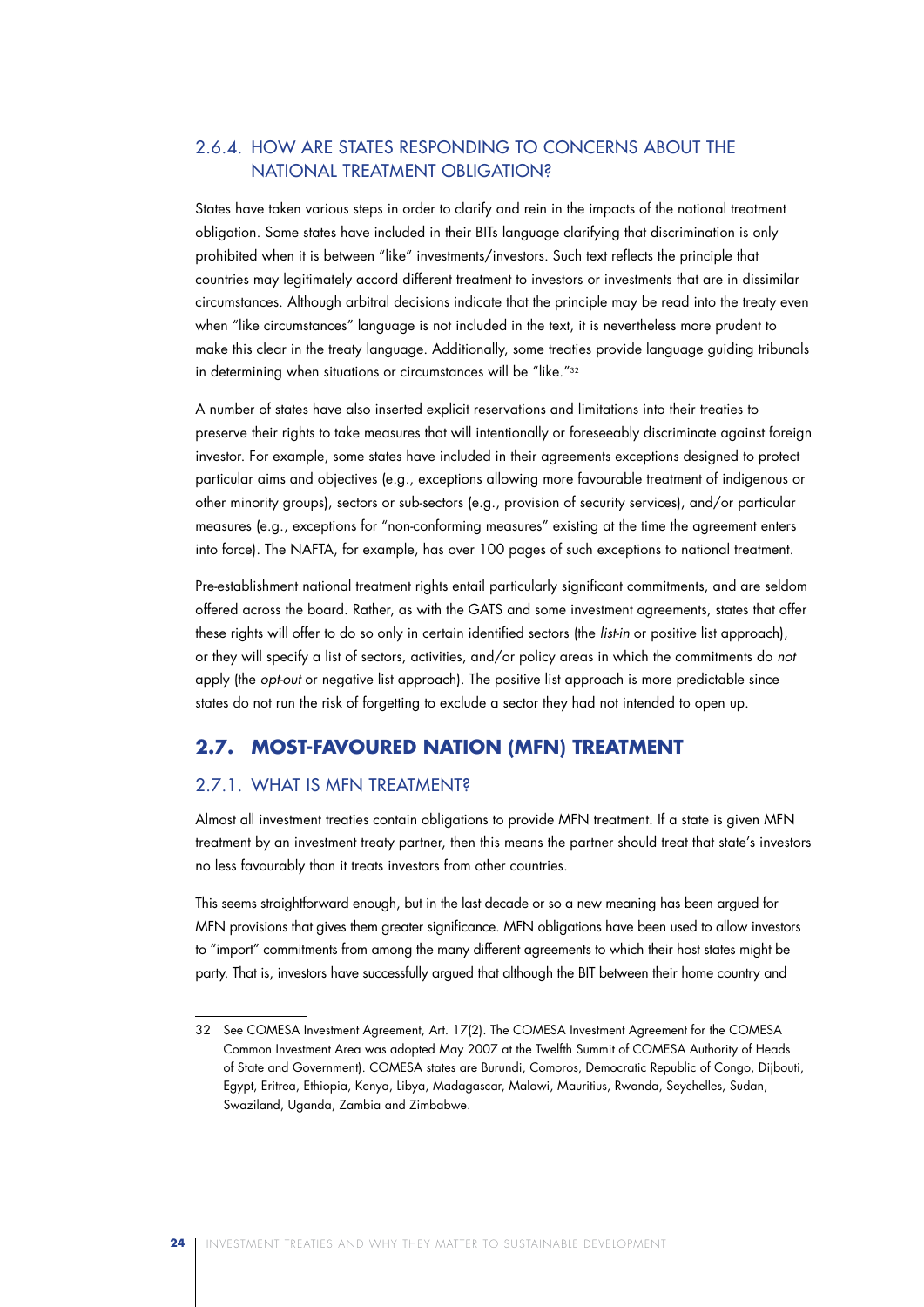the host state might be unfavourable to their claims, they are entitled to treatment as favourable as that promised to investors covered by any investment treaty that the host country had signed.

This gives investors a broad array of choices. There are over 2,750 BITs, and a host of investment chapters in free trade agreements, as well as commitments under the WTO's GATS and the Energy Charter Treaty (ECT). All have roughly similar elements, but they are not all identical. Any given state may be party to dozens of agreements with different wording to describe the basic obligations, or even fundamentally different obligations and procedures. These differences might stem from the fact that the agreements were signed at different points in the evolution of investment treaties, because the state's different treaty partners were powerful enough to offer their own boilerplate agreements on a take-it-or-leave-it basis, or a variety of other possible reasons.

Many of these differences are superficial, but some may be significant, and the new interpretation of MFN means that an investor might be able to pick and choose from among the various different formulations of the provisions on, for example, expropriation, to find one that is more favourable to its case, even if that one does not happen to be from the agreement signed by its home country.

For example, in *MTD v. Chile*, the Malaysian investor successfully claimed that the MFN provision in the Malaysia-Chile BIT entitled it to invoke the FET provisions in Chile's BITs with Denmark and Croatia, which contained more extensively worded obligations.33 In *Maffezini v. the Kingdom of Spain*, the Argentine investor effectively invoked the MFN provision in order to bypass restrictions in the Argentina-Spain BIT – restrictions which required that investors first turn to domestic courts before resorting to international arbitration. It has now been held by a number of tribunals that the MFN obligations in investment treaties allow for this type of cherry-picking among existing treaties.34

Not all commentators and tribunals agree with this approach however. Indeed there is an ongoing debate on whether and to what extent it should be possible to use the MFN clause in BITs to import more favourable provisions from other treaties that have been concluded by the host state. Thus, although cases like *Maffezini, MTD, RosInvest Co. v. Russia*,35 and others have allowed investors to use the MFN provision to expand their substantive and procedural rights, tribunals in other cases have come to contradictory conclusions regarding the effect of the MFN provision.<sup>36</sup>

Other questions regarding the impact of the MFN obligation also exist. Could an investor, for example, import obligations from agreements other than BITs? Could it complain that a host country had caused it harm by actions that violated commitments under the WTO's GATS, Trade-Related Investment Measures (TRIMs), or Trade-Related Aspects of Intellectual Property Rights (TRIPS)? These contain commitments covering the treatment of investors, after all. How about the WTO Agreement on Government Procurement, which is clearly not an investment agreement? These matters are still largely unsettled, giving rise to uncertainty regarding the actual scope and impact of the MFN obligation.

<sup>33</sup> *MTD Equity v. Chile*, supra.

<sup>34</sup> See *RosInvest v. Russian Federation*, SCC Arbitration V (079/2005), Award on Jurisdiction, Oct. 2007 & Award, Sept. 12, 2010.

<sup>35</sup> SCC Arbitration V (079/2005), Award on Jurisdiction, Oct. 2007 & Award, September 12, 2010.

<sup>36</sup> See, e.g., *Plama Consorutium Ltd. v. Bulgaria*, ICSID Case No. ARB/03/24, Decision on Jurisdiction, Feb. 8, 2005; *Salini Costruttori S.p.A. v. Jordan*, ICSID Case No. ARB/02/13, Decision on Jurisdiction, Nov. 9, 2004.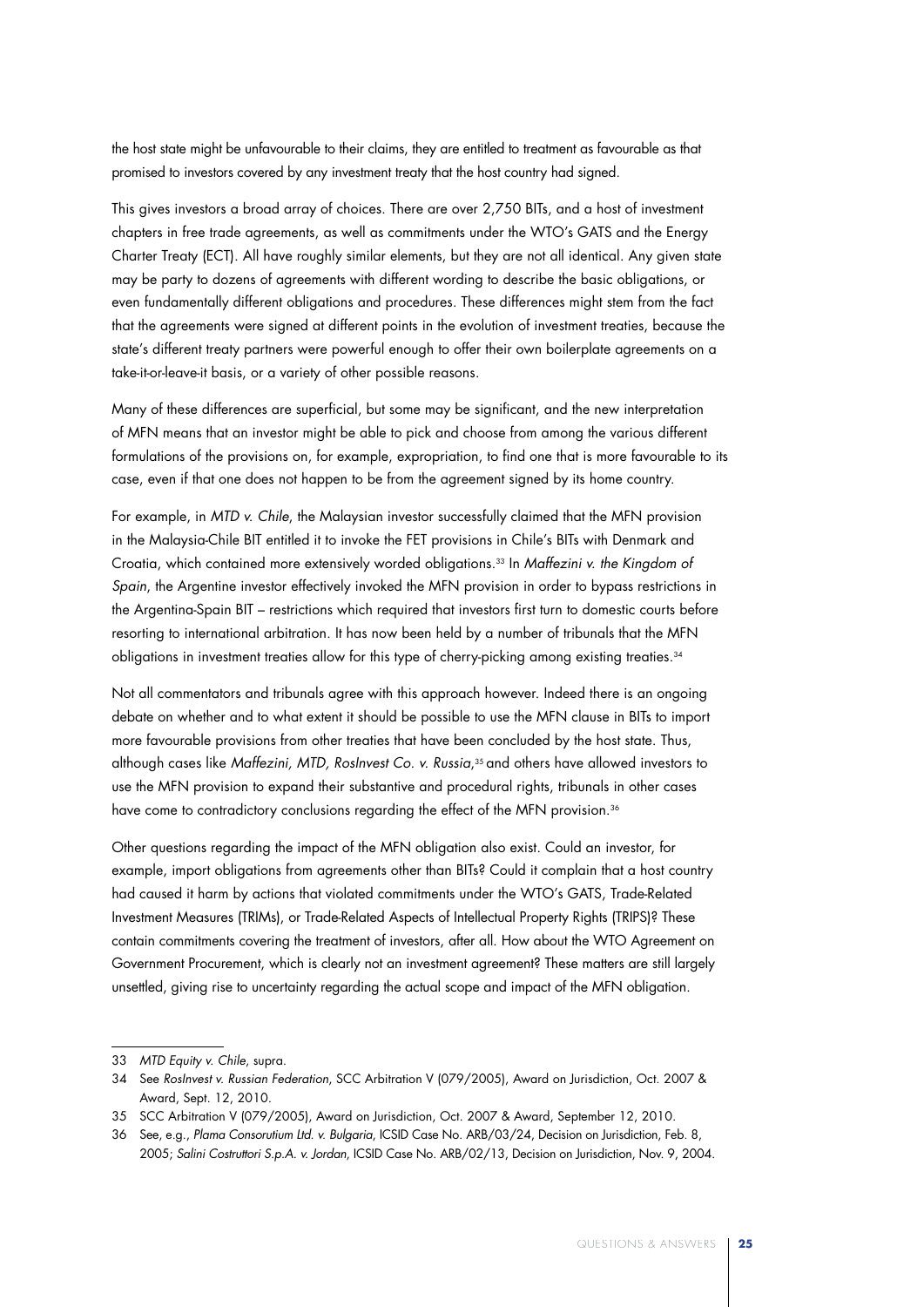### 2.7.2. What Are the Main Concerns Regarding the MFN Obligation?

As noted above, the MFN obligation has evolved over roughly the past 10 years from a relatively uncontroversial obligation designed to level the playing field among foreign investors from different states, to one that raises important questions regarding the capability of the obligation to distort investment treaties and enlarge countries' commitments under them beyond what the state parties to the agreements originally intended or envisioned.

More specifically, some decisions to date suggest that an investor whose rights against the host state are governed by one BIT with an MFN provision (the "basic BIT") can search the universe of BITs (or potentially other treaties) to which the host state is party, identify more favourable clauses and protections in those other agreements, and use the MFN provision to replace or supplement the protections the basic treaty alone would have provided the investor. Disconcertingly, the decisions also suggest that when "importing" these enhanced rights, the investors can unhinge them from their associated limitations and exceptions. This arguably enables investors to create a "super treaty" of strong protections that no country has been actually willing to conclude, but that the investors can craft by piecing together a patchwork of only the most favourable provisions of existing agreements.

Allowing foreign investors to isolate, extract and import more favourable provisions from other investment treaties can broaden states' obligations under investment treaties, undoing what may have been the results of hard-fought negotiations between the host and home country, and nullifying what might have been purposeful limits in the agreements. Assume, for instance, that one treaty, the "basic treaty" grants foreign investors relatively broad rights as compared with other investment treaties, but uses various procedural mechanisms to reduce the investors' abilities to proceed directly to investor– state arbitration to enforce those rights. A foreign investor covered by that basic treaty, and enjoying its rather broad substantive protections could potentially use the basic treaty's MFN provision to import lessrestrictive provisions on investor–state arbitration found in other investment treaties, and bring its claims directly before an arbitral tribunal. This use of the MFN provision impacts the host states' potential liability under the basic treaty, and alters the cost-benefit equation for that investment treaty.

Similarly, if an investor were able to import obligations from agreements other than BITs, such as the GATS, the concern here would be, among other things, that the drafters of those agreements never intended to grant private investors the right to enforce those treaties' provisions through binding arbitration.

Above and beyond those concerns over scope, there are other problems with an expansive interpretation of MFN protection. The most serious is that it may stymie efforts to improve investment treaties. It was argued above, for instance, that the majority of the world's some 2,750 BITs have worryingly unclear provisions in the areas of expropriation and FET. And it was noted that as a result some countries have tried to innovate in their modern investment treaties to tighten up that wording. All of those countries, however, still have BITs in force that contain the older language. MFN provisions may allow investors to simply sidestep around the improved text, unless the MFN provisions themselves are more carefully worded.

### 2.7.3. How Are States Responding to Concerns About the MFN Obligation?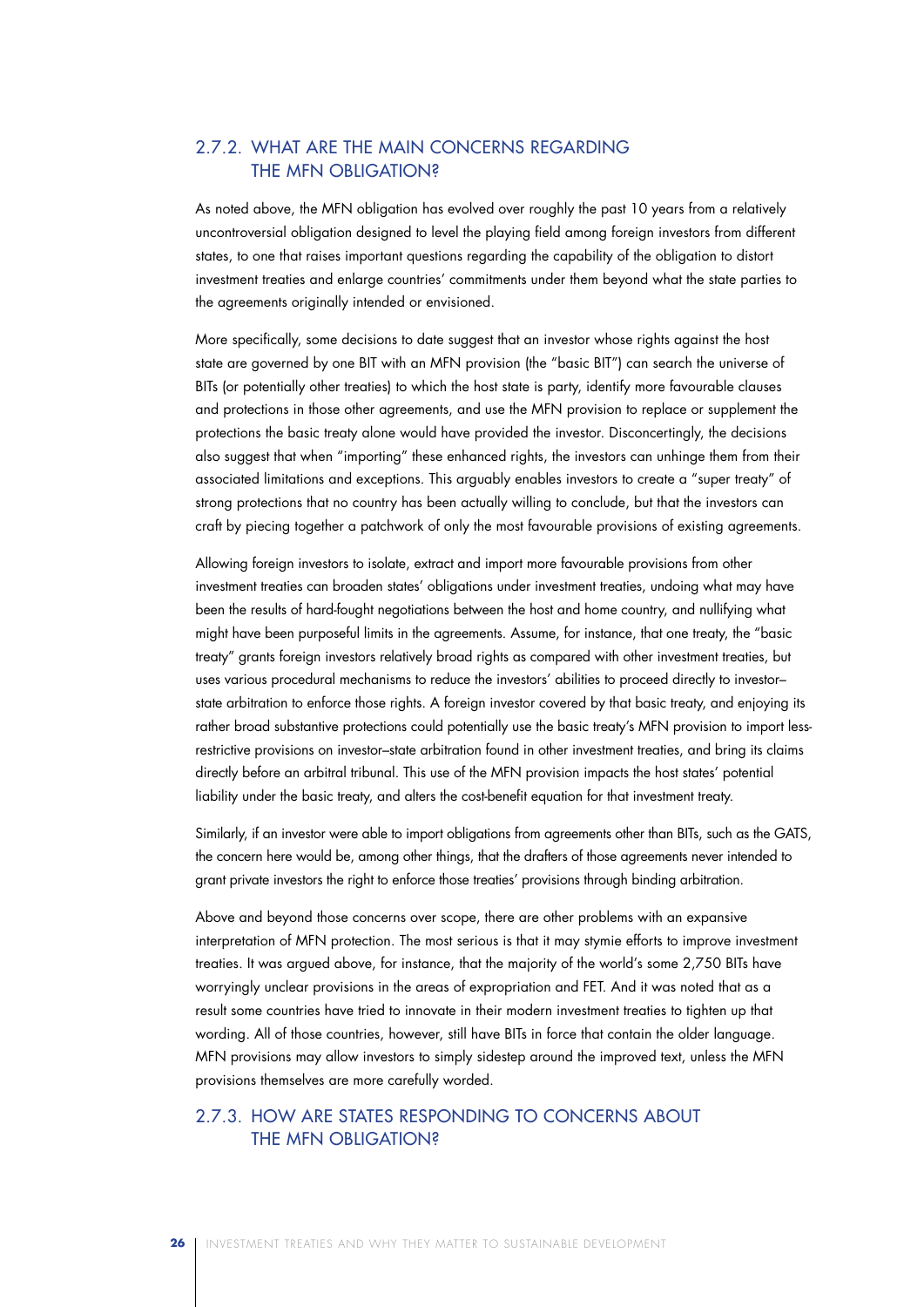To avoid such uses of the MFN provision, some countries have decided to entirely exclude the MFN obligations from their treaties. The investment chapters in the India–Korea Comprehensive Economic Partnership Agreement (CEPA)<sup>37</sup> and India–Singapore CEPA,<sup>38</sup> for example, completely omit the MFN provision.

Other countries have continued to include the provision, but have then adopted relevant exceptions or limitations to it. Examples of limitations used in existing treaties to prevent unintended "ratchetingup" of the agreements include those indicating that the MFN provision cannot be used to (a) import more favourable provisions relating to certain rights and obligations such as dispute settlement procedures,<sup>39</sup> (b) import rights from specific agreements,<sup>40</sup> or (c) import protections from treaties concluded before a certain date.41

## **2.8. Performance Requirements**

### 2.8.1. What Are Performance Requirements?

A performance requirement is a condition that investors must meet in order to establish or operate a business, or to obtain some advantage offered by the host state. Performance requirements can include, for example:

- Requirements to export a certain percentage of total sales, or total production;
- Requirements to enter into joint venture arrangements with domestic partners;
- Requirements to transfer or share technology;
- Requirements that a certain amount of inputs be locally sourced:
- Requirements to expend a certain amount on research and development; and
- Requirements to hire a certain number or percentage of local employees.

Governments may impose performance requirements as mandatory measures. Governments may also provide investors fiscal incentives or other advantages in exchange for businesses' compliance with the performance requirements.

Performance requirements have been and are being used by many countries to further (with varying levels of success) diverse policy goals such as regulating trade balances, improving the

<sup>37</sup> This agreement, which entered into effect January 1, 2010, is available at http://commerce.nic.in/trade/ india%20korea%20cepa%202009.pdf.

<sup>38</sup> Comprehensive Economic Cooperation Agreement between the Republic of India and the Republic of Singapore, Ch. 6 (signed June 29, 2005; entered into force Aug. 1, 2005). Taking the place of an MFN provision, the agreement states in Article 6.17(1), "Review of Commitments:" If, after this Agreement enters into force, a Party enters into any agreement on investment with a non-Party, it shall give consideration to a request by the other Party for the incorporation herein of treatment no less favourable than that provided under the aforesaid agreement. Any such incorporation should maintain the overall balance of commitments undertaken by each Party under this Agreement.

<sup>39</sup> See, e.g., Colombia–Switzerland BIT, Ad Art. 4, para. 2 (signed May 17, 2006); Free Trade Agreement between New Zealand and China, Ch. 11, art 139 (signed Apr. 7, 2008; entered into force Oct. 1, 2008).

<sup>40</sup> See Canadian Model FIPA, supra, Art. 9(3) ("Article 4 [MFN] shall not apply to treatment accorded by a Party pursuant to agreements, or with respect to sectors, set out in its schedule to Annex III.").

<sup>41</sup> See id.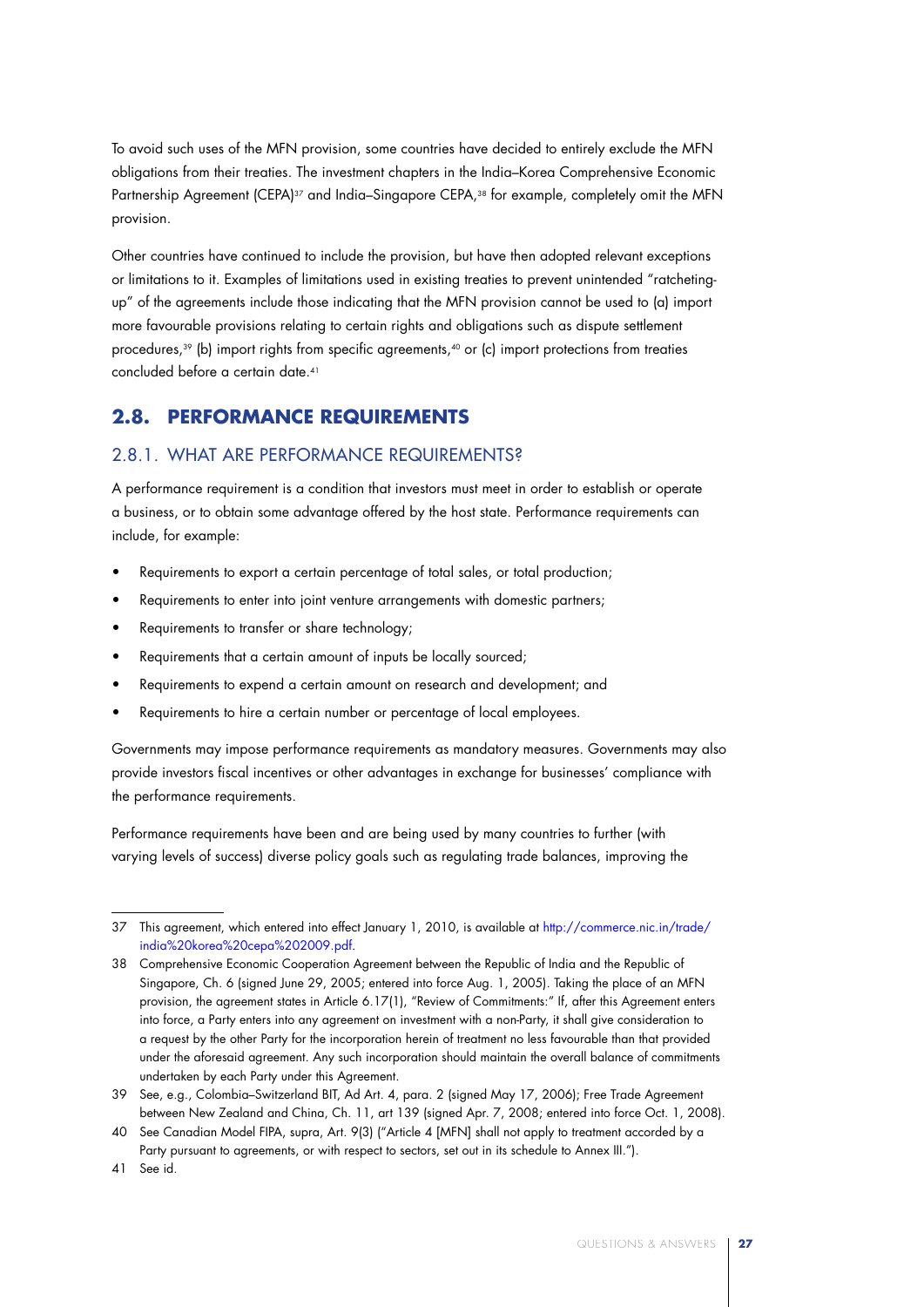competitiveness of domestic industries, gaining technology and increasing employment.42

## 2.8.2. How Do Investment Treaties Limit States' Abilities to Impose Performance Requirements?

States have increasingly been committing in international treaties not to impose certain performance requirements. One main body of international law restricting states' freedoms to impose performance requirements is the WTO's Agreement on Trade-Related Investment Measures (TRIMs Agreement). The WTO's TRIMs Agreement prohibits certain categories of *trade-related* performance requirements such as requirements for domestic sourcing of inputs, and restrictions on imports and exports related to local production. Although the TRIMs Agreement covers only a sub-set of all performance requirements, these commitments are significant given that almost all of the world's trading nations subscribe to them.

Apart from the TRIMs Agreement, the majority of investment treaties do not mention performance requirements. However, the United States and Canadian agreements since the NAFTA contain them, as do agreements concluded by some Asian countries.43 The European Commission might negotiate rules to limit the use of performance requirements in its future investment treaties or chapters.

Some of the investment treaties that contain provisions on performance requirements simply reference and incorporate the TRIMs Agreement. These agreements do not expand the number or scope of restrictions beyond those already provided for in the TRIMs Agreement; they may, however, allow investors to bring an investor–state arbitration claim against the host government to challenge and seek damages for a measure on the ground that it is an impermissible performance requirement. The TRIMs Agreement itself does not similarly permit investors to bring claims against states challenging measures as performance requirements.

Other investment treaties go beyond the TRIMs Agreement in terms of the restrictions they place on performance requirements. Some investment treaties with provisions on performance requirements, for instance, also prohibit such policy measures as (1) requirements for foreign investors to transfer technology, production processes, or other proprietary knowledge, and (2) requirements to appoint people of a particular nationality to senior management provisions.

### 2.8.3. What Impacts Do Restrictions on Performance Requirements Have on Sustainable Development?

The relationship between performance requirements, restrictions on them, and sustainable development is complex and multifaceted. One issue is that foreign investment is often touted as an important means of facilitating the transfer of technology, a phenomenon that, among other effects, can enable developing countries to "leapfrog" over highly polluting phases of growth and development that developed countries faced during their periods of industrialization. Yet when

<sup>42</sup> See, e.g., Rachel Denae Thrasher & Kevin P. Gallagher (2010). 21<sup>st</sup> Century Trade Agreements: Implications for Development Sovereignty. 38 *Denv. J. Int'l L. & Pol'y* 313, 338–340; UNCTAD (2005). World Investment Report 2005L Transnational Corporations and the Internationalization of R&D, at 214–216, 229; UNCTAD (2003). *Foreign Direct Investment and Performance Requirements: New Evidence from Selected Countries*.

<sup>43</sup> See, e.g., US–CAFTA-DR, supra, Art. 10.9; India–Singapore FTA, supra, Art. 6.23; Japan–Mexico FTA, art. 65 (signed Sept. 17, 2004; entered into force April 1, 2005); Canada–Croatia BIT, Art. VI (signed Feb. 3, 1997; entered into force Jan. 30, 2001).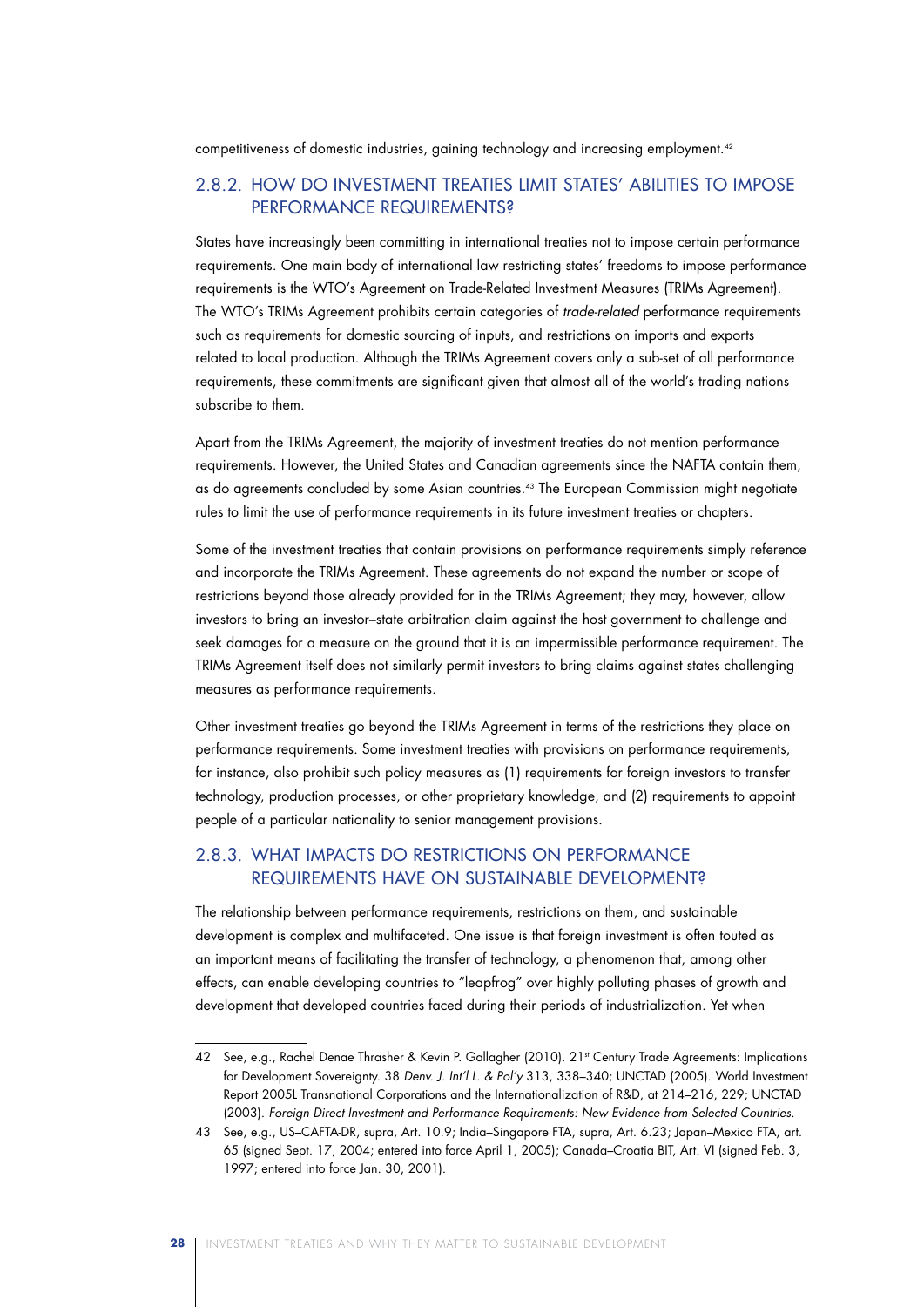investment treaties limit countries' rights to mandate or incentivize the transfer of technology, these restrictions on performance requirements may hinder such knowledge transfer and thereby slow the spread of cleaner, more environmentally friendly practices.

Even more fundamentally, from a sustainable development perspective, the key question is whether the Washington Consensus had it right; the Washington Consensus held that performance requirements are unwise economic policy, and therefore are unnecessary barriers to investment which should be discouraged. But are performance requirements necessarily bad policy? What empirical evidence there is seems to suggest that performance requirements are not all equal on this score, but that some have in fact assisted countries in reaping the asserted benefits of foreign investment and furthering their development goals.<sup>44</sup>

From a sustainable development perspective it would be better for countries to have the flexibility to use some types of performance requirements. A state can unilaterally decide not to implement performance requirements if it believes such requirements are not good economic policy; it need not commit via treaty to remove those measures from its "toolbox" of available policy options. No state can force an investor to make an investment that is not economically viable, but this does not mean that formulas for the mutual benefit of the investor and the local community and host state cannot be found. Treaty restrictions on performance requirements, however, reduce the variety of formulas available.

### 2.8.4. How Are States Safeguarding Their Options to Use Performance Requirements?

In some agreements containing limits on performance requirements, states have carved out exceptions to the limitations to make clear that they can continue to take certain measures to help ensure that investment aids them in furthering their domestic policy goals. The TRIMS+-type agreements to which the U.S. is party, for instance, specify that the prohibitions on mandatory performance requirements "shall not be construed to prevent a Party from conditioning the receipt or continued receipt of an advantage … on compliance with a requirement to locate production, supply a service, train or employ workers, construct or expand particular facilities, or carry out research and development, in its territory."45 These measures are among those that can help host countries maximize benefits from FDI. Yet despite recognizing the rights of countries to implement such important policy measures through the use of *incentives*, these provisions nevertheless prevent host countries from implementing *mandatory* regulations in this area, and may therefore negatively impact host states' bargaining power when entering into agreements with specific foreign investors for particular projects or investments.

## **2.9. Requirements for Free Transfers of Capital**

### 2.9.1. What Are the Requirements for Free Transfers of Capital?

<sup>44</sup> For surveys of experience, see Zampetti, Americo Beviglia & Torbjörn Fredriksson (2003). The Development Dimension of Investment Negotiations in the WTO—Challenges and Opportunities. Journal of World Investment, 4(3); UNCTAD (2003). *Foreign Direct Investment and Performance Requirements: New Evidence from Selected Countries*. New York and Geneva: United Nations; Moran, Theodore H. (1999). Foreign Direct Investment and Development: A Reassessment of the Evidence and Policy Implications. in OECD, *Foreign Direct Investment, Development and Corporate Responsibility*, pps. 43–55.

<sup>45</sup> See, e.g., US–Panama FTA, art. 10.9(3)(a) (signed June 28, 2007).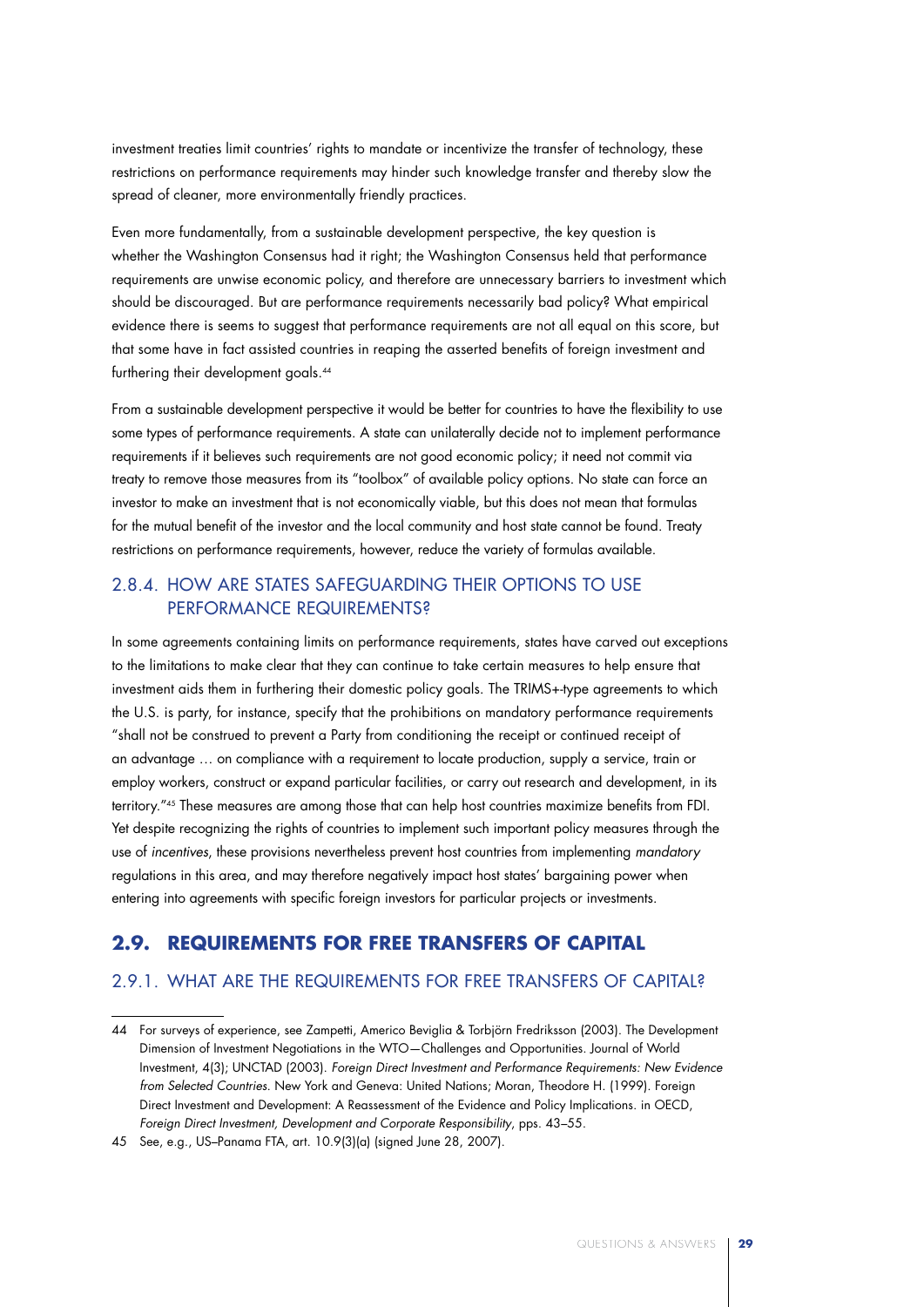Investment treaties almost universally require host countries to permit foreign investors to freely transfer their investment-related capital in and out of the host country. This can include flows of capital into the country to establish, expand, and maintain an investment. It can also include flows of capital out of the country such as wages, returns (e.g., profits, dividends, and interest), payments to creditors, and proceeds from sale or liquidation of the investment.

The standard is an absolute standard, meaning that foreign investors protected by these provisions may have more freedom to move their capital in and out of the country than domestic investors who would remain subject to the host country's measures restricting transfers. Additionally, many treaties broadly state the obligation, requiring the host state to guarantee free transfers in and out of its territory with little or no exceptions. A number of recent investment treaties and chapters, however, limit the obligation by stating that states may restrict transfers for a number of reasons, including to enforce laws relating to (1) bankruptcy and the protection of creditors' rights, (2) issuing, trading, or dealing in securities, (3) enforcement or collection of fines and judgments, and (4) financial reporting. Some, although similarly a minority, also contain safeguard or other provisions allowing states to take measures to prevent or respond to balance of payments or other general macroeconomic crisis situations.

### 2.9.2. What Are Some of the Concerns Regarding Free Transfer of Capital Clauses?

Governments may have a number of important and legitimate reasons for wanting to regulate flows of capital in and out of their territories, including to protect the stability of their currency and markets, minimize effects of global economic crises, restrict funding of terrorism or repressive regimes, and ensure the collection of taxes, fines or judgments. Broad obligations to permit free flows of capital in and out of the country, however, can limit countries' freedoms to regulate in these areas. The consequences for host countries threaten to be significant. Countries may even find themselves exposed to claims and potential liability for taking good faith measures of general applicability such as using capital controls in order to prevent or respond to economic meltdowns.

The short essay by Kevin P. Gallagher, which appeared in *Investment Treaty News* on April 5, 2011, describes this last issue well. Although he focuses on the issues faced by developing countries, the concerns are also relevant to developed countries and countries-in-transition, which attract the bulk of foreign investment:

*Capital flows—cross-border non-foreign direct investments—can help developing countries grow. Indeed, many developing countries may lack the savings or financial institutions that can help finance business activity. Capital from abroad can fill that gap. Therefore, under normal circumstances, the more capital flowing into a developing country, the more the country benefits. However, cross-border capital flows tend to be "pro-cyclical:" too much money comes in when times are good, and too much money evaporates during a downturn.*

*A key characteristic of the global financial crisis has been the mass swings of capital flows across the globe. Indeed, international investment positions now surpass global output. Developing and emerging markets are no strangers to these flows. When the*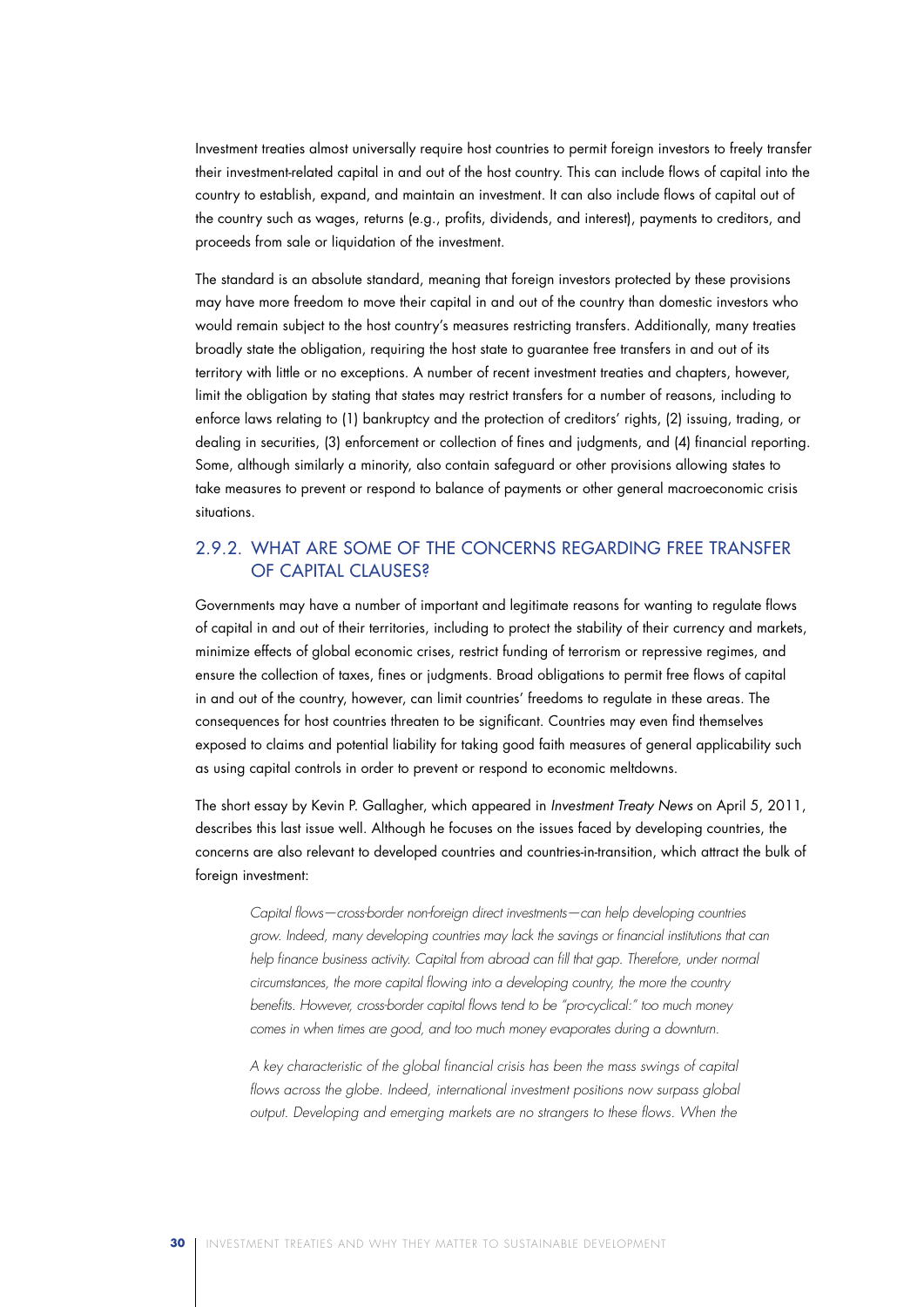*crisis hit, capital rapidly left the developing world in a flight to the "safety" of the United States market. In the attempt to recover, many industrialized nations, including the U.S., have resorted to loose monetary policy with characteristically low interest rates. Relatively higher interest rates and a stronger recovery have triggered yet another surge in capital*  flows to the developing world. The result has been an increasing concern over currency *appreciation, asset bubbles, and even inflation.* 

*Under these circumstances, capital controls can help smooth the inflows and outflows of capital and protect developing economies. Most controls target highly short-term capital flows, usually conducted for speculative purposes.46*

Investment treaties, however, rarely leave countries the freedom to implement these measures. And although one country may be unwilling to bring a claim against a foreign country for breach of the treaty in such circumstances (perhaps due to its own use of capital controls in response to the same or similar economic crisis), investors who have suffered losses due to the measures will likely not share the same reluctance.

### 2.9.3. How Are States Responding to Concerns About Free Transfer of Capital Clauses?

As noted above, several states have begun introducing limitations to the free transfer of capital clause in investment treaties, through more or less wide exceptions clauses with hard or flexible time limits. Some exceptions, such as the one used in the Japan–Republic of Korea BIT, provide relatively ample room for host state measures, by allowing restrictions on transfers for domestic policy reasons including to secure payment of fines, penalties and court judgments, while also providing protection for measures addressing "external financial difficulties," "macroeconomics management" policies, "balance of payment" problems or measures taken for "prudential" reasons. Also, this BIT does not impose any specific time limits for measures taken in response to balance-of-payments problems, external financial difficulties, or other exceptional macroeconomic difficulties, though it does specify that such measures be temporary.

European member states have also been called by the European Court of Justice to review and renegotiate the sweeping free transfer clauses contained in their BITs. According to the Court, this is necessary in order to bring the agreements into compliance with European law, which demands more flexibilities in times of financial and macroeconomic crises.<sup>47</sup>

## **2.10. Amplified Obligations: Umbrella and Stabilization Clauses**

<sup>46</sup> Kevin P. Gallagher (2011, April 5). Reforming United States Trade and Investment Treaties for Financial Stability: The case of capital controls. *Investment Treaty News*.

<sup>47</sup> Case C-205/06, *Commission v. Austria* [2009] ECR I-1301; Case C-249/06, *Commission v. Sweden* [2009] ECR I-1335; Case C-118/07, *Commission v. Finland*, of 19 November 2009.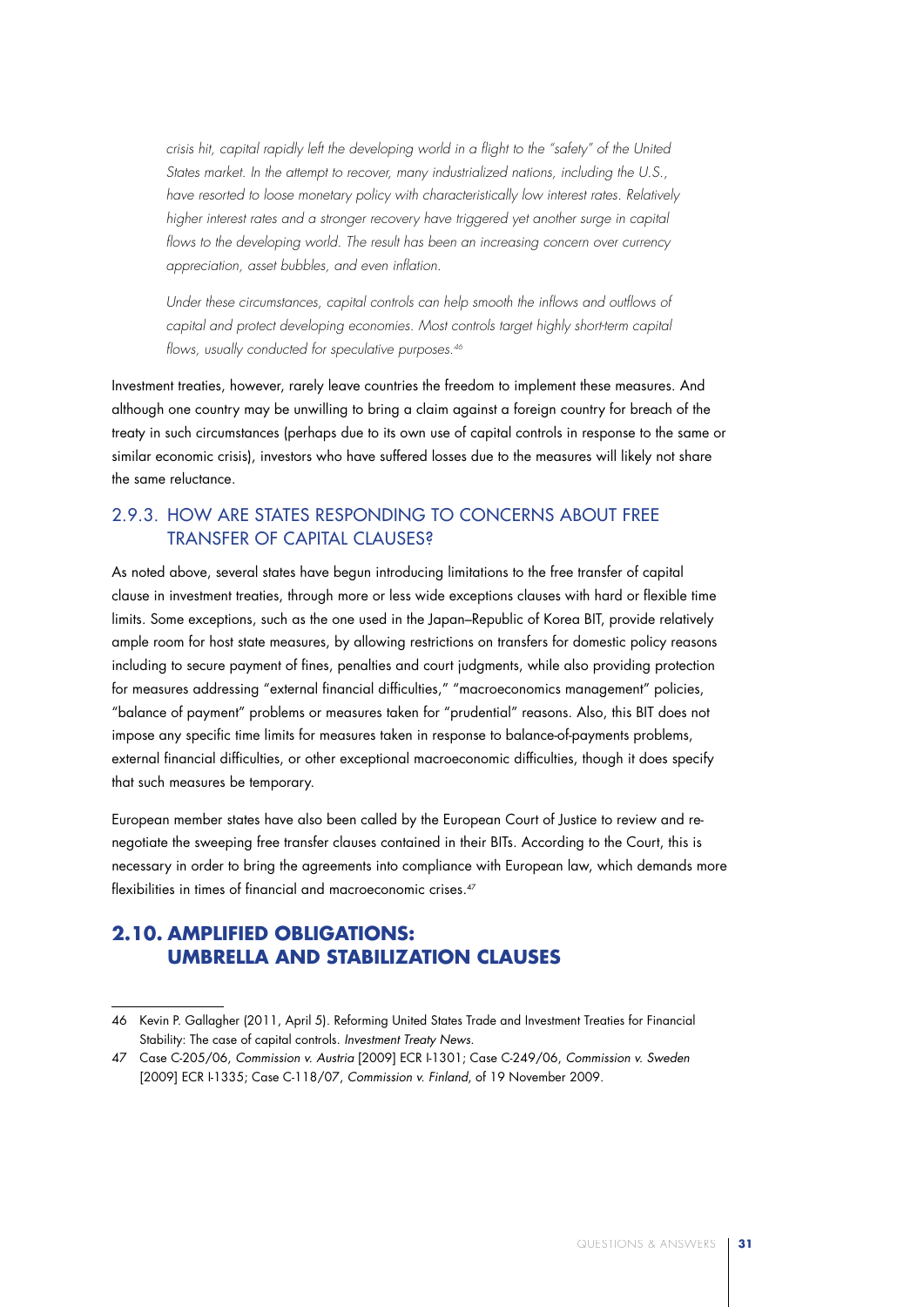### 2.10.1. What Are Umbrella Clauses?

A 2004 article estimated that roughly 40 per cent of the existing investment treaties contain what is known as an umbrella clause.<sup>48</sup> The precise wording differs from agreement to agreement, but generally they look something like this:

*"Each Party shall observe any obligation it may have entered into with regard to investments."49*

Such provisions are called umbrella clauses because, by committing the host state in the investment treaty to fulfilling both investment treaty and non-investment treaty obligations, they may bring a wide range of obligations under the umbrella-like coverage of the investment treaty. They may, for example, bring in obligations found in investment contracts, the actual contracts between states and foreign investors, which specify the terms under which the investment will take place. This would allow investors to enforce a wide variety of host country obligations legislative, contractual, and treaty-based—through the investment treaty's powerful investor–state dispute settlement mechanisms. It would also make it possible for investors to have at least two tries at justice – one from the domestic legal regime that covers the contract, and the other (in case the first does not work) from the legal recourse offered by the investment treaty.

However, it is not yet clear that umbrella clauses are able to transform all types of state undertakings into treaty obligations. The first known case to consider the question, *SGS v. Pakistan*, rejected the argument that they had such broad powers, arguing that the legal consequences would be

> *so far-reaching in scope, and so automatic and unqualified and sweeping in their operation, so burdensome in their potential impact upon a Contracting Party, we*  believe that clear and convincing evidence must be adduced by the Claimant ...that *such was indeed the shared intent of the Contracting Parties.50*

Subsequent tribunals, however, have taken quite the opposite position, arguing that the plain meaning of "respecting any obligations made with respect to the investment" is clear: it means all obligations, including contractual commitments and other obligations not based on the investment treaty itself.51 As with MFN, it is uncertain how far this could be taken. It might be, for example, that the commitments made under WTO law would become part of the obligations of an investment treaty, allowing investors to directly seek redress against governments in a way that the WTO members never intended.

The umbrella clause may become particularly potent when combined with an investor–state contract that features a stabilization clause.

### 2.10.2. What Are Stabilization Clauses?

<sup>48</sup> Gill, Gearing and Birt (2004). Contractual Claims and Bilateral Investment Treaties: A Comparative Review of the SGS Cases. *J. Int. Arb.* 21(5) 397.

<sup>49</sup> U.S.–Argentina BIT, Art. II(c) (signed Nov. 14, 1991; entered into force Oct. 20, 1994).

<sup>50</sup> *Ibid*, para. 167.

<sup>51</sup> *Eureko B.V. v. Poland*, UNCITRAL, Partial Award, Aug. 19, 2005.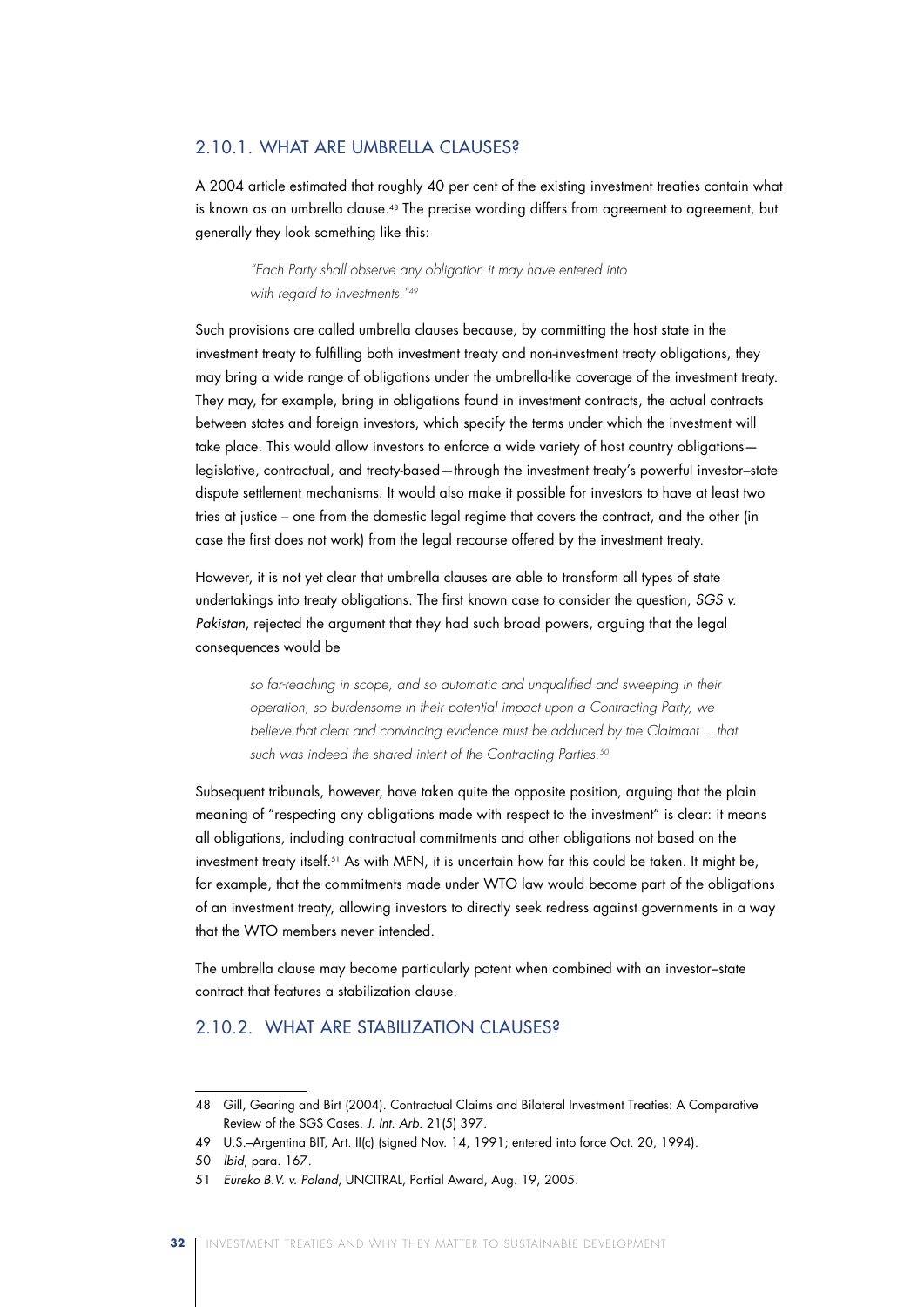Stabilization clauses are clauses that promise to insulate the investor from changes in the host state's laws, and they typically feature in capital-intensive, site-specific, long-lived investments such as extractive sector projects.52 They are not found in investment treaties, but rather in investor–state contracts. A 2008 study found that stabilization clauses exist in three main forms: "freezing clauses" that freeze the law of the host state for the investor for the life of the project; "economic equilibrium clauses" that leave the investor to comply with new laws, but promise compensation for the cost of compliance; and "hybrid clauses" that have characteristics of the two previous forms, and may commit the state to restore the investor to the same position it was in prior to the law change, including by exempting it from the effects of new laws.53 These powerful promises are given even greater force if an umbrella clause causes them to become enforceable through the investment treaty dispute settlement provisions.

Even where umbrella clauses do not exist, or are not interpreted so as to bring contract obligations under investment treaty provisions, stabilization clauses may change the nature of the obligations found in the investment treaties. On expropriation, for example, stabilization clauses may completely moot the police powers carve-out described above. Even if a tribunal were inclined to follow the Methanex reasoning that considered non-discriminatory public welfare measures to be outside the definition of expropriation, if an express commitment has been made to shelter an investor from such measures, then the picture might change entirely. *Methanex*, for example, held that such measures were not normally to be considered expropriation "unless specific commitments had been given by the regulating government to the ... foreign investor contemplating investment that the government would refrain from such regulation."<sup>54</sup> In other words, if the United States had signed a stabilization agreement with Methanex Corp., the California ban on MTBE would probably have been considered expropriation after all.

Stabilization clauses may alter the nature of the commitment to FET as well. An important component of FET in many of the arbitration rulings is the requirement that the host state respect the "legitimate expectations" of the investor when it decided to invest.55 A critical source of such expectations, it is widely understood, is to be found in the investment contracts, and in particular any stabilization clauses. In the case *Parkerings v. Lithuania*, the tribunal stated that a stabilization clause can give rise to a legitimate expectation by the investor that the investment will not be negatively affected by law changes.56 As such, if a host state failed to honour a stabilization clause in an investment contract, under the *Parkerings* reasoning it would likely also be breaching the FET standard of its investment treaty. The investor could then effectively use the investment treaty's investor–state dispute settlement provisions to seek compensation for the breach of contract.

### 2.10.3. What Are the Implications of Umbrella and Stabilization

<sup>52</sup> Andrea Shemberg, *Stabilization Clauses and Human Rights*, a research project conducted for IFC and the United Nations Special Representative to the Secretary General on Business and Human Rights, Mar. 11 2008, p. 27, p. ix. Of the contracts containing freezing clauses analysed in the research, 83 per cent were in extractive sector contracts (all were mining projects).

<sup>53</sup> *Ibid*, p. vi.

<sup>54</sup> *Methanex*, Part IV Chapter D, para. 7.

<sup>55</sup> E.g. *Técnicas Medioambientales Tecmed, S.A. v. Mexico*, ICSID Case No. ARB (AF)/00/2, Award, May 29, 2003. para. 154.

<sup>56</sup> *Parkerings-Compagniet v. Lithuania*, ICSID Case No. ARB/05/8, Award, Sept. 11 2007, para. 332.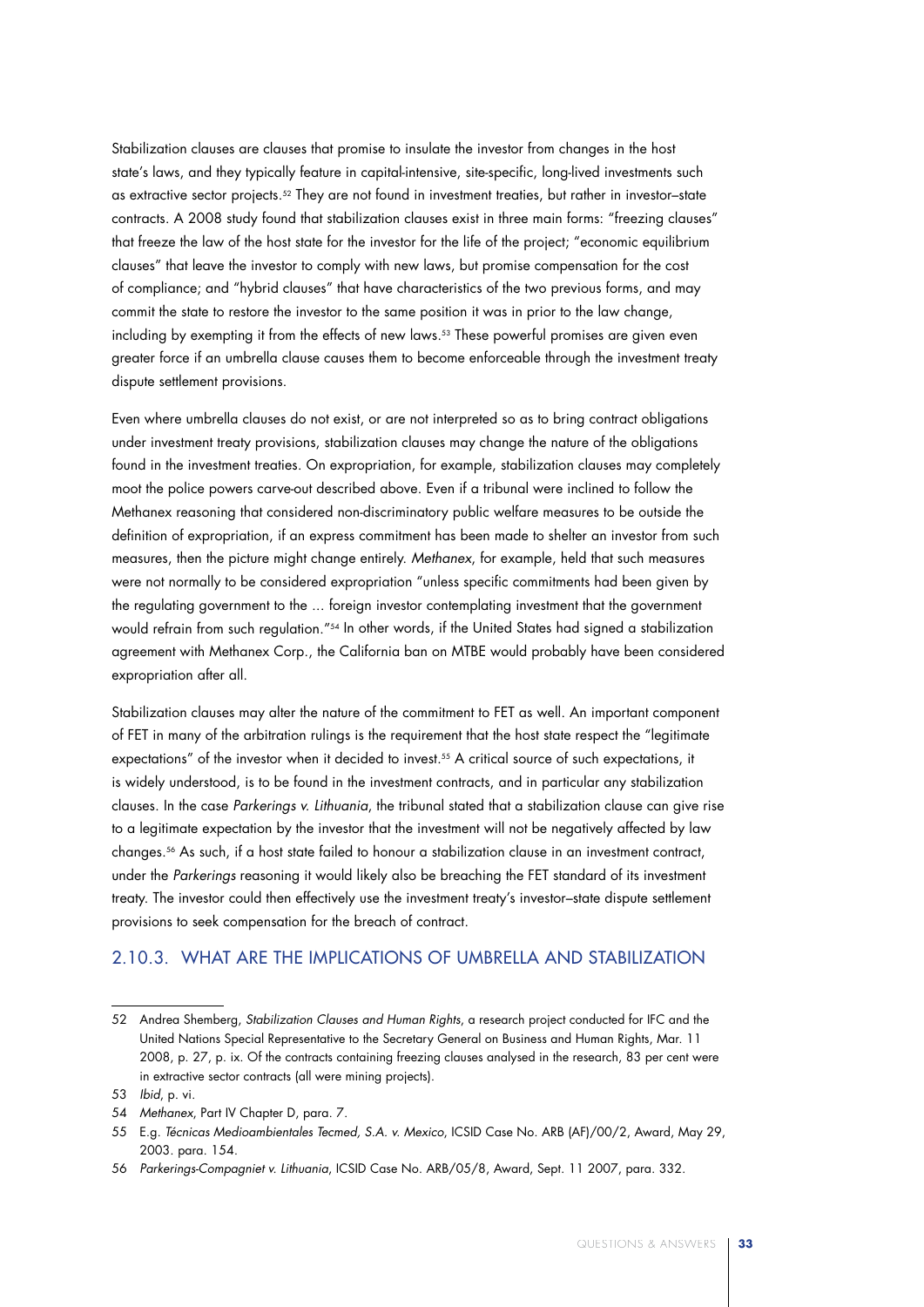### Clauses for Sustainable Development?

The concerns with umbrella clauses and stabilization agreements are straightforward: depending on how they are interpreted they may make desirable public welfare measures more costly and less likely to be enacted. Both of them may greatly expand the power of the protection that investment treaties offer to investors, at the same time shrinking the policy space governments may have to enact measures for purposes such as protection of the environment, health and safety. Umbrella clauses may bring a whole class of commitments out of their originally intended legal frameworks to make them subject to binding investor–state arbitration. Stabilization agreements are expressly about limiting policy space—a concern in and of itself, given the desirability of improved regulatory regimes for environment, health and safety and other matters related to sustainable development in most jurisdictions—and when combined with umbrella clauses they become even more potent. Further, they may change the nature of state obligations under an investment treaty, making public welfare measures more likely to be found in breach of commitments on expropriation and FET.

A growing concern with both umbrella clauses and stabilization clauses, and the interplay with other investment treaty provisions, is a disequilibrium that is being created in the scope of the treaty provisions. As *Parkerings* and *Methanex* indicate, some decisions that seem to take the view that investment treaties leave host states with relatively wide latitude to regulate also appear to view states as having significantly less freedom under the treaty when there is a contractual stabilization clause. The issue that arises from the impact contractual stabilization clauses have on the application of the treaty relates to the fact that it is almost exclusively developing countries that sign such contracts with stabilization clauses. Most OECD states operate through more widely applicable licensing or other administrative procedures. Hence, in practice, this approach to applying the treaty provisions would likely lead to greater regulatory constraints on those states likely to need regulatory development the most, as they would generally now have the least developed public interest regulatory framework.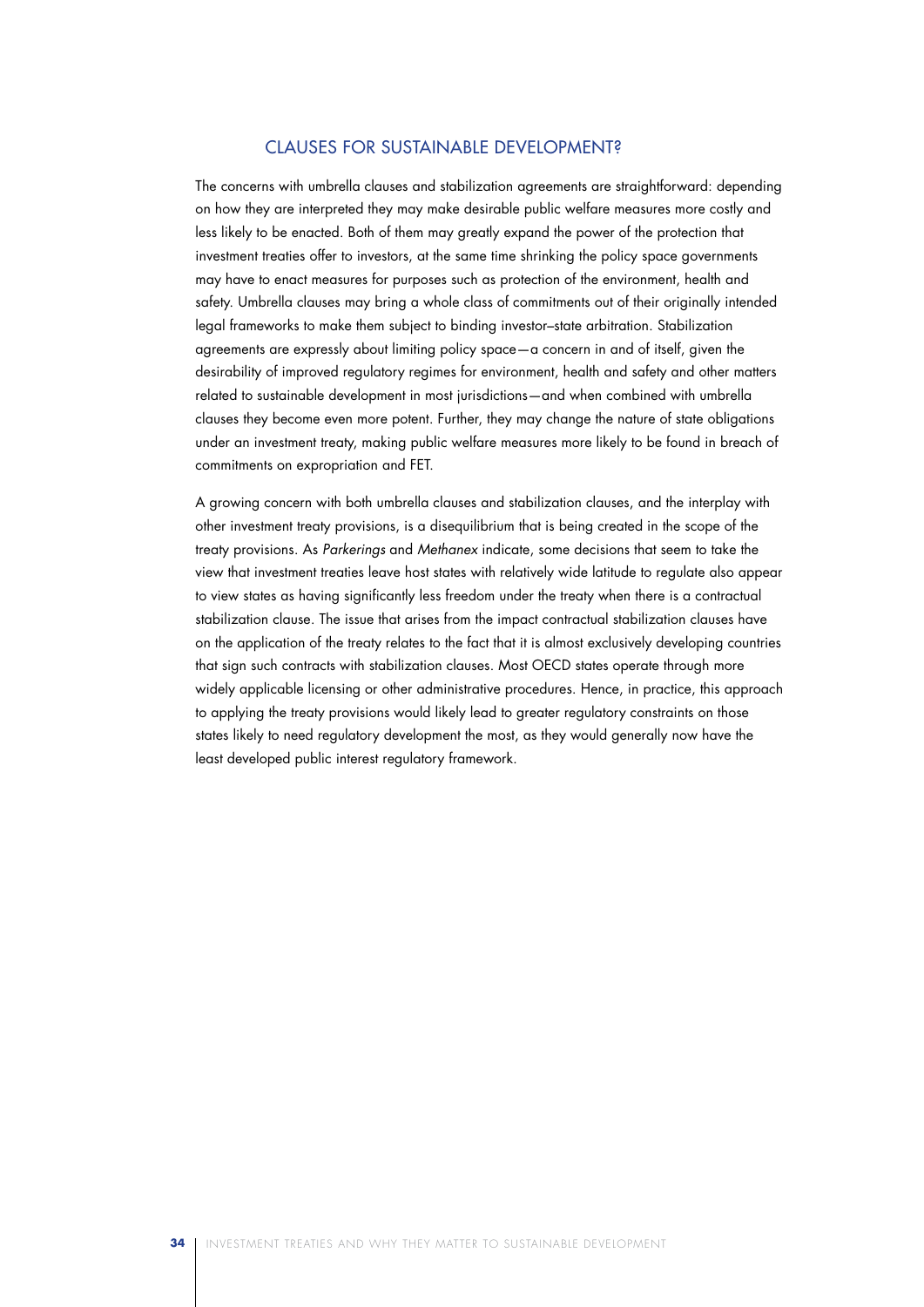## **3. Balancing the Investor Guarantees: Obligations of Investors and Home States?**

## **3.1. Do Investment Treaties Impose Obligations on Investors?**

The answer to this question has long been, and with only a few exceptions, continues to be, "no." Investment treaties contain guarantees for investors, but do little to balance those guarantees by imposing substantive obligations on them. Perhaps the only real exception is that, as noted above, treaties may impose the rather basic duty on investors to establish their investments in accordance with the host state's laws and regulations. In at least some cases, failure to comply with this treaty requirement to *establish* an investment legally has resulted in the investor being barred from pursuing an investment treaty arbitration against the state.57 Tribunals have also considered investor corruption in the making of an investment even in absence of any explicit clause on investor conduct in the treaty or the contract.<sup>58</sup> The consequence of such misconduct has led tribunals to deny arbitration rights to the investor by rejecting jurisdiction. Other times, investor conduct (or, more accurately, misconduct) has affected tribunal's findings on a breach of the treaty by the host state, or on the amount of damages awarded.59 Overall however, tribunals do not appear to be considering investors' compliance with domestic environmental, labour, or tax law after the investment is established.

Features of some more modern treaties may change this picture. A couple of Austrian agreements, for instance, emphasize in their preambles the need "for all governments and civil actors [such as investors] to adhere to the UN and OECD anti-corruption efforts...."<sup>60</sup> They also refer, albeit through much softer language, to the value of having companies behave responsibly in accordance with the OECD Guidelines for Multinational Enterprises.<sup>61</sup> Even if non-compliance with these principles does not impact investors' rights to maintain arbitration actions, it may at least impact tribunals' assessments of their claims.

<sup>57</sup> *Inceysa Vallisoletana S.L. v. Republic of El Salvador*, ICSID Case No. ARB/03/26, Award, Aug. 2, 2006

<sup>58</sup> *World Duty Free v. Kenya*, ICSID Case No. ARB/00/7, Award, Oct. 4, 2006. World Duty Free alleged that Kenya breached its contractual obligations toward the investor and also violated international law. It did not base its action on a BIT or other investment agreement.

<sup>59</sup> *See* Peter Muchlinski (2006). Caveat Investor? The Relevance of the Conduct of the Investor Under the Fair and Equitable Treatment Standard. 55 *ICLQ* 527. See also, e.g., *Biwater v. Tanzania*, Award, July 24, 2008, paras. 788-807 (finding that due to the investor's poor bid for and mismanagement of the concession, the value of the concession had evaporated to the degree that the no additional economic losses were suffered as a result of the state's breach of the BIT).

<sup>60</sup> Austria–Tajikistan BIT, pmbl. (signed Dec. 15, 2010); Austria–Kosovo BIT, pmbl. (signed Jan. 22, 2010).

<sup>61</sup> *Ibid.* Some treaties dedicate specific articles to the issue of investor obligations. The COMESA investment agreement, for example, contains an article requiring investors to comply with the host state's regulations in all phases of the investment. It states in Article 13, "COMESA investors and their investments shall comply with all applicable domestic measures of the Member State in which their investment is made."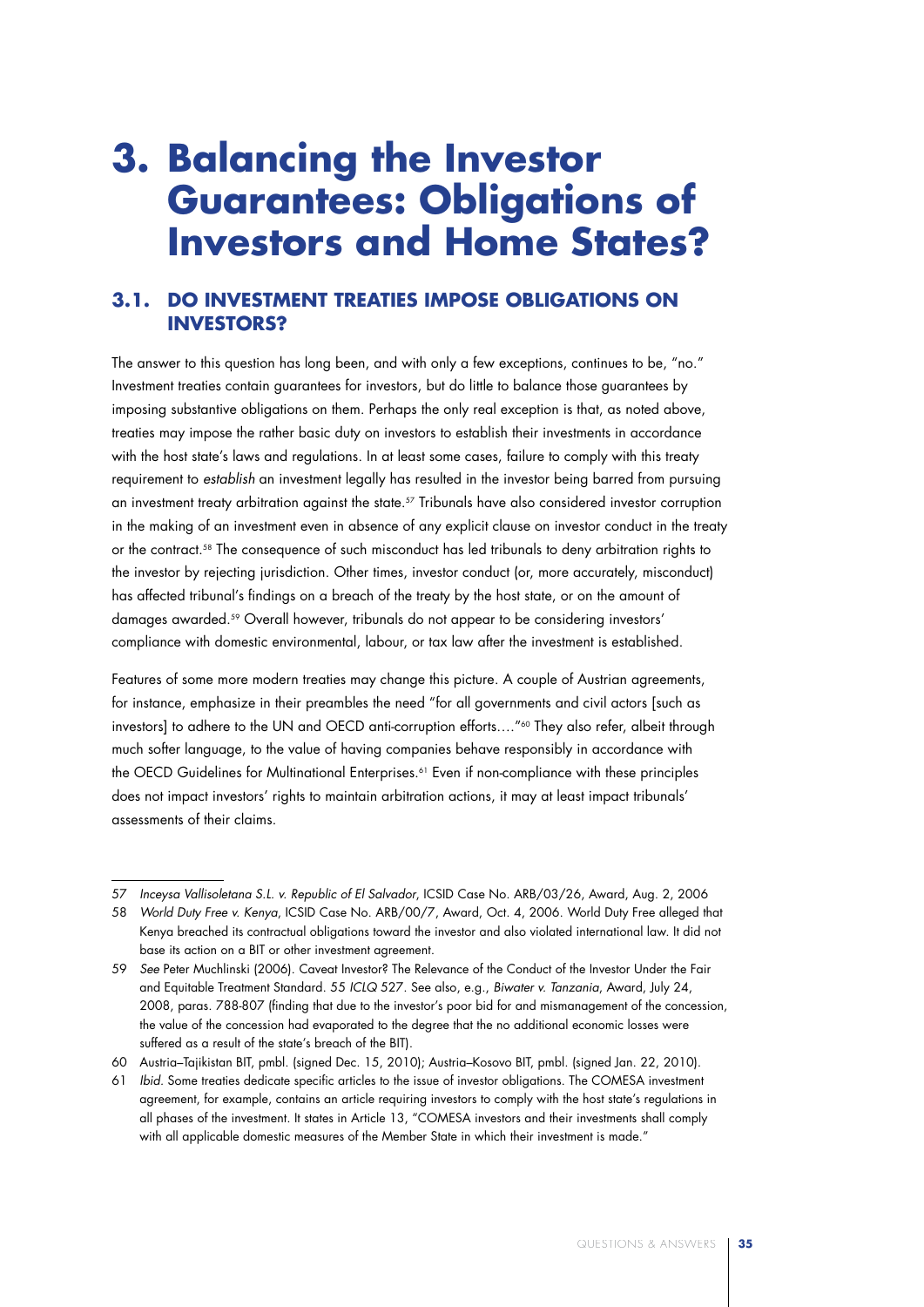Several observers would have the treaties go further and suggest imposing binding obligations on investors under the agreements, including obligations on corruption, environmental impact assessments and management, and labour and human rights issues. Work continues on this. Overall, however, most investment treaties in the universe of such agreements are still fairly onesided: guarantees flow from host states to foreign investors, and there little or no conditions for foreign investors to satisfy in order to receive the full benefit of the treaties' protections.

### **3.2. Do Investment Treaties Impose Obligations on Home States?**

Investment treaties can typically be described as imposing obligations on host states, without likewise assigning obligations to home states. One problem with this one-way flow of obligations is that it may prevent the treaties from doing what they can to further one of their purported main goals: promoting foreign investment.<sup>62</sup>

As explained above, there a number of factors that influence investors' decisions on whether and where to invest abroad. Among them are the needs and strategies of the investor (e.g., if it wants access to a market or resources) and characteristics of the host state (e.g., the size of its markets, available resources, presence of reliable infrastructure, and stability of the business and legal environment). The investors' home states can also play an important role, as there are a variety of measures they can take to promote outward investment. These include (1) providing information and technical assistance to their domestic firms to help them identify and seize opportunities abroad; (2) providing information and technical assistance to developing countries to help them attract investment; (3) providing incentives to investors to invest abroad; and (4) providing insurance to mitigate investment risks.

Investment treaties can include commitments by home states to implement such measures, yet at present, they generally do not. Only a small set deviates from that pattern, taking at least some steps to more widely distribute the burdens imposed by investment treaties.<sup>63</sup>

There are other ways that home states could help ensure that their investors are contributing positively to sustainable development in the host states. One is a commitment by the home state to cooperate with the host state on domestic environmental and labour matters by, for instance, providing the host state with information and expertise on developing and implementing regulatory policies in these areas. Another is a commitment to provide the host state with information regarding its firms' records of compliance with the home state's laws. Home states can also commit to ensure that there is a forum for addressing and seeking redress for the

<sup>62</sup> See, e.g., UNCTAD (2003). *World Investment Report 2003: FDI Policies for Development: National and International Perspectives*, at 155; "In future IIAs consideration should especially also go to home countries … to encourage FDI flows to developing countries and help increase the benefits from them."

<sup>63</sup> See, e.g., CARIFORUM–EU Economic Partnership Agreement, arts. 7, 121, 135-138. By December 2009, the agreement had been signed by all CARIFORUM countries and approved by the European Parliament. CARIFORUM countries are Antigua and Barbuda, Bahamas, Barbados, Belize, Dominica, the Dominican Republic, Grenada, Guyana, Haiti, Jamaica, Saint Lucia, Saint Vincent and the Grenadines, Saint Kitts and Nevis, Suriname, and Trinidad and Tobago. See also UNCTAD (2005). International Investment Agreements: Key Issues, Vol. II, at 3–5; UNCTAD (2001). Home Country **Measures**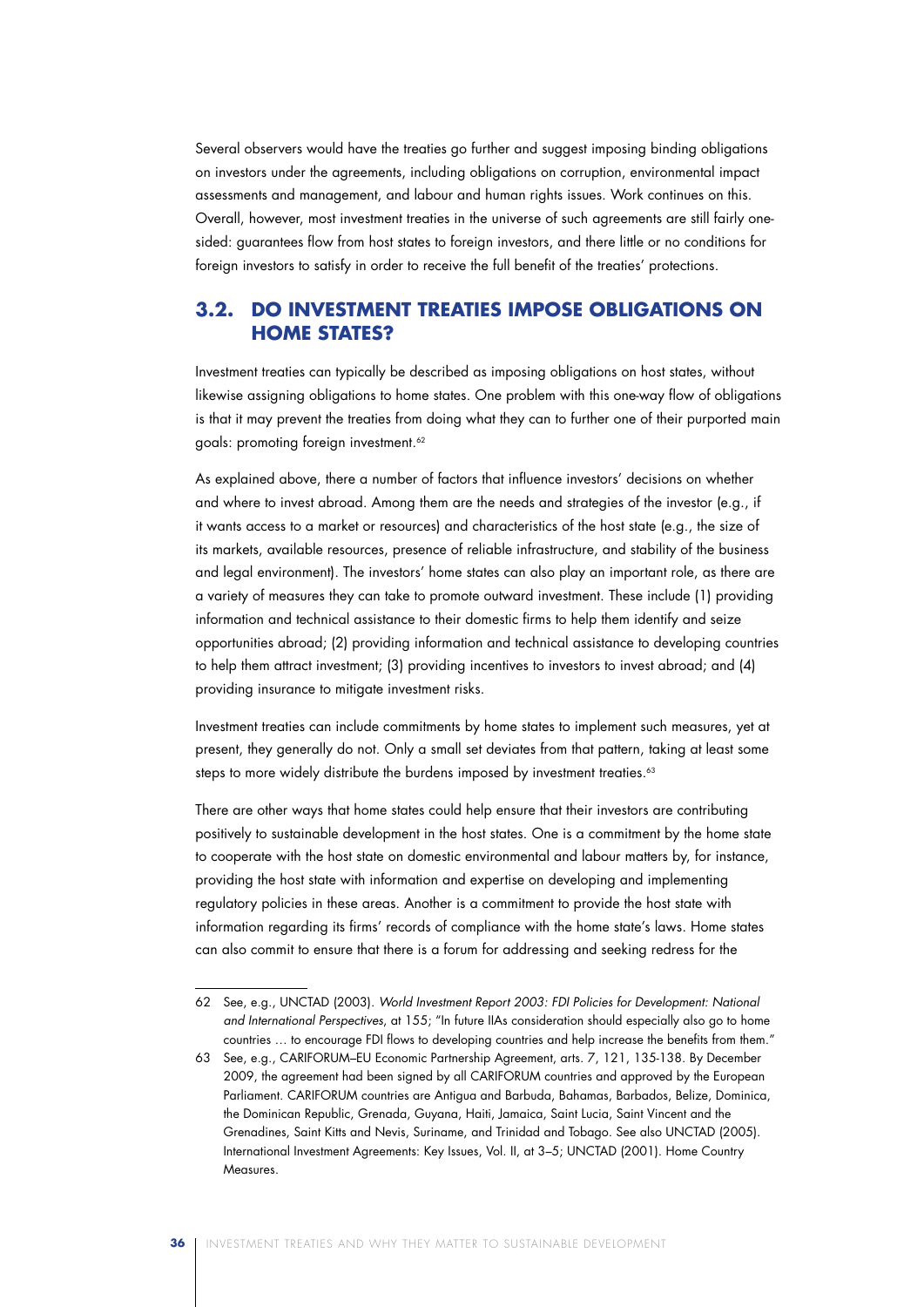conduct of their overseas investors. They can do this, for example, by establishing a mechanism under the treaty to review and decide complaints, and/or allowing civil suits against the investor in the investor's home state to recover for harms caused by the investor in the host state. Investment treaties could also commit home states to regulate investors' conduct abroad. A relatively minute number of investment treaties take some of these steps.64 The traditional and majority approach is to be silent on these issues.

## **4. Investment Treaty Arbitration**

## **4.1. What Are the Processes for Enforcing States' Obligations Under Investment Treaties?**

The obligations countries assume under investment treaties can be particularly powerful when combined with enforcement mechanisms. Nearly all investment treaties include mechanisms through which violations can be alleged and disputes resolved. Generally, there are two processes under which this may happen: one is a state-state process for disputes arising between contracting parties; the second is a process through which an investor can bring a claim directly against the host state for alleged violations.

The first type of process—state–state dispute settlement—is the traditional process under international law for resolving conflicts arising under treaties. In the WTO context, for instance, only signatory states may bring claims against other signatory states. Companies that have suffered injuries from a foreign government's improper trade practices have no right to bring a direct claim alleging violations of WTO law. The second type of process—one through which private individuals and entities can bring claims directly against states for a breach of the treaty—is relatively novel and unique. Prior to the ascendency of investment treaties, complaints of investors were generally dealt with between states. In other words, if foreign nationals believed that a host government had violated international law with respect to their investment, it was up to their government to take up the matter on their behalf.

## **4.2. Who May Bring Claims Against Host States Under Investment Treaties?**

The specific answer to this question will depend on the language of the governing investment treaty. Nevertheless, the general answer is that any covered foreign "investor" can bring a claim against the host state alleging that the government's treatment of the investor's "investment" violated the treaty. As noted above, most treaties provide broad definitions for the terms "investment" and "investor." Consequently, investment treaties can expose a host state to claims from a seemingly unlimited number of individuals and entities. To illustrate the range of possibilities, minority shareholders in Company A which, in turn, holds an interest in a foreign investment, Company B, may each independently bring claims against the host government if they believe a particular measure taken by

<sup>64</sup> The agreements with the most comprehensive provisions on cooperation on environmental and labour measures and capacity tend to be free trade agreements or economic partnership agreements. See, e.g., U.S.–CAFTA-DR, supra, Chs. 16 & 17.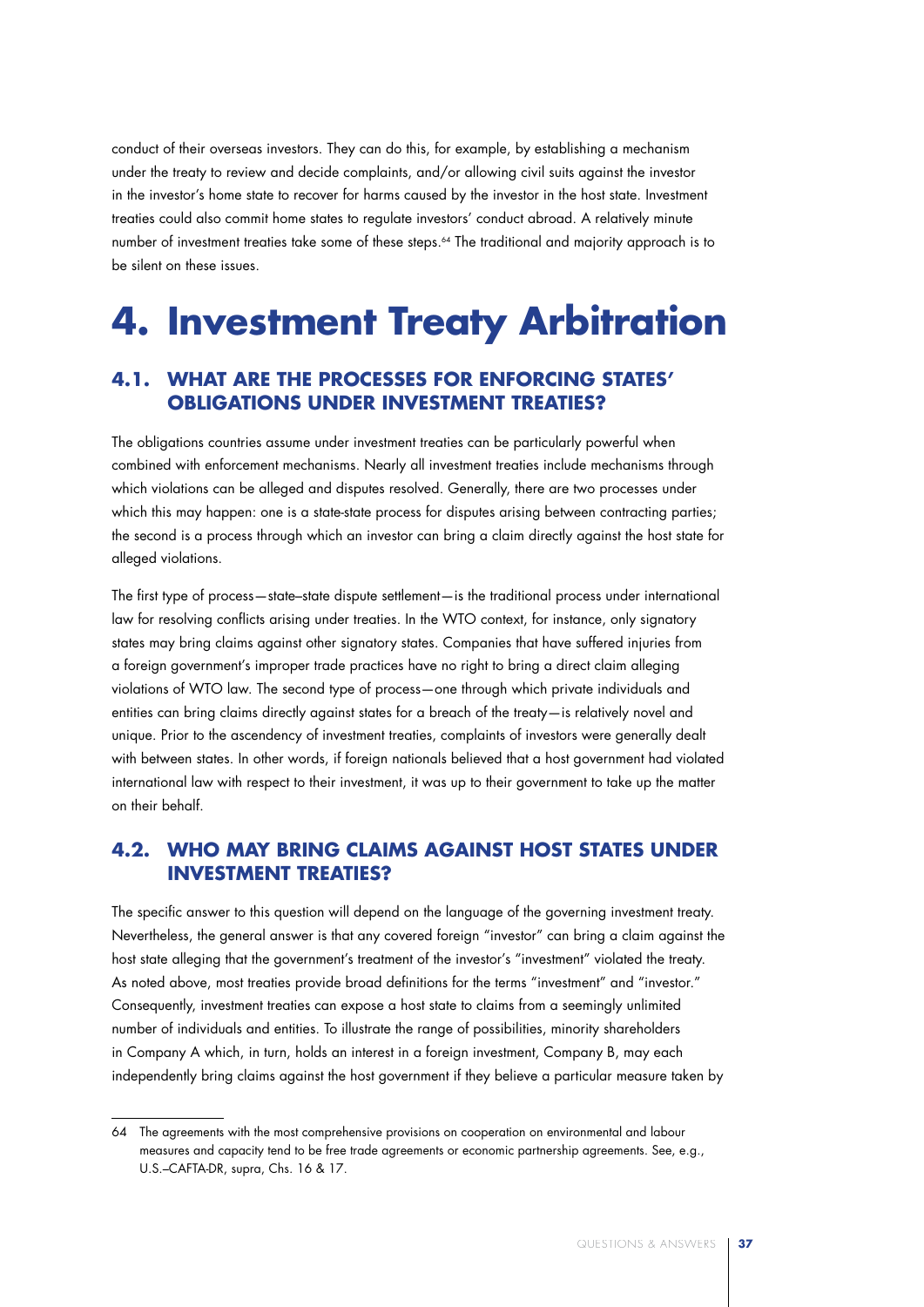the host state harmed their indirect investment in Company B. Company A as well as any other direct or indirect shareholders in Company B may also bring their own claims against the host country alleging that the same government measure harmed their investments in Company B. In practice, this means that one measure taken by the host state can generate a potentially significant number of claims against it relating to impacts suffered by just one company operating in the host state. If the measure is one of general applicability, affecting a number of enterprises involved in a particular sector or activity, the number of claims against the host state can potentially expand exponentially.

## **4.3. Are There Limits on Investors' Abilities to Bring Claims?**

The governing investment treaty may impose a number of restraints on investors' abilities to pursue investor–state arbitrations. One threshold condition that must be met for a claim to survive is that the claimant must establish that it is a covered "investor" and that there is a dispute under the treaty related to its existing or, in some cases, potential "investment." As noted above, however, broad definitions of the terms "investor" and "investment" have tended to make this a relatively easy condition to satisfy.

Another restraint on investors' rights to bring claims can relate to the subject matter of the dispute. Treaties may carve out particular types of disputes, such as disagreements over taxation, or disputes over pre-establishment issues, from going to investor–state arbitration.

Investment treaties may also require investors to comply with certain time periods before initiating claims. These time periods can be "cooling off" periods requiring the investor to wait a specified time before commencing the arbitration; they can also include "limitations" periods stipulating that investors must notify governments of a dispute within a certain number of years from the point at which they should have been aware of the breach of the treaty. If an investor fails to meet either of these criteria, a claim may well be dismissed by an arbitral tribunal. Existing practice, however, illustrates that at least some tribunals are willing to allow an investor to use the MFN provision in the governing investment treaty to bypass these requirements if the investor can identify another treaty to which the host state is party that does not impose similar "cooling off" or "limitations" periods. In some cases involving "cooling off" periods, tribunals have also watered down the force of these restrictions by stating that compliance with them is not strictly required for investors to bring claims.

### **4.4. What Are Fork-in-the-Road Clauses?**

A potentially important limit on investors' abilities to bring claims is the so-called "fork-in-the-road" provision. The system of investor–state arbitration is often promoted as a means of providing a "neutral" and "depoliticized" forum for settling investment disputes by allowing investors to bypass domestic courts, which may be considered corrupt, politicized, or simply over-burdened and inefficient. "Fork-in-the-road" provisions allow investors to weigh their options and choose whether to pursue their claims in domestic courts or through investor–state arbitration, but require that once an investor has elected one route, the other is closed off.

Fork-in-the-road provisions can prevent foreign investors from having the opportunity to try their claim twice: both through domestic courts and through arbitration. So far, however, tribunals have been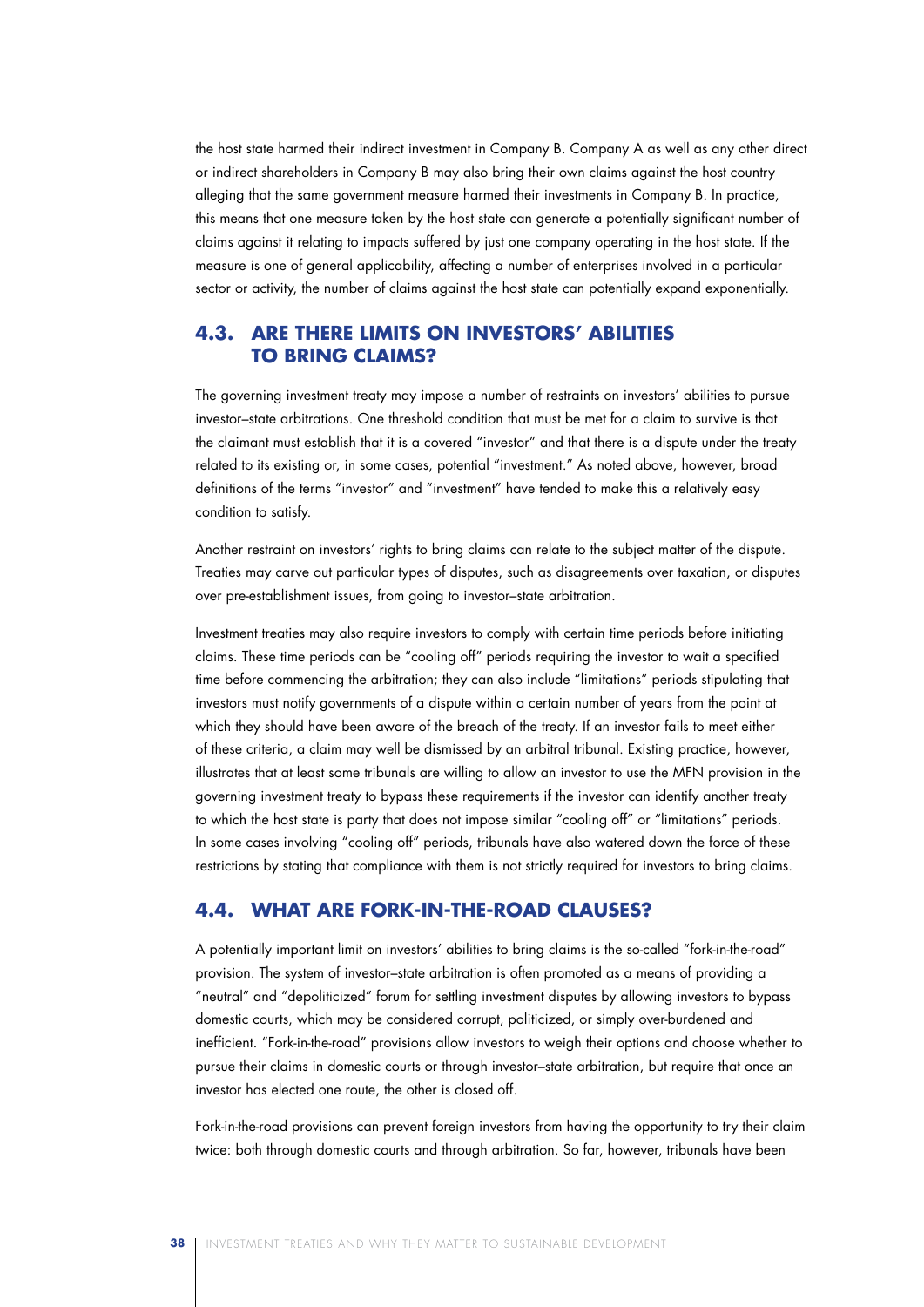reluctant to bar claims based on fork-in-the-road clauses. For instance, investors have been allowed to claim breaches of a contract in local courts, and breaches of an investment treaty in international arbitration, even when the same fundamental complaints lie at the heart of both claims.<sup>65</sup> This controversial approach allowing investors to frame their claims so as to pursue different avenues of relief for essentially one set of grievances, multiplies the potential number of cases against a state and provides investors with multiple bites at the apple.

### **4.5. Do Investment Treaties Require Claimants to First Exhaust Local Remedies?**

Exhaustion of local remedies is a principle of customary international law according to which, for an international claim to be brought against a state based on alleged violations of rights of another state's national, all remedies available in the domestic legal system of the respondent state must be exhausted. This gives the state an opportunity to redress an alleged international wrong within its domestic legal system before the dispute is raised to the international plane. There are some exceptions to the requirement to exhaust local remedies, such as when there are no reasonably available remedies to provide effective redress or if the available remedies do not provide reasonable possibility of redress.

In contrast to this principle, which is also applied in international human rights cases, investment treaties typically do not require the exhaustion of local remedies, and allow investors to proceed directly with international arbitration. In some instances, the requirement to exhaust local remedies is explicitly excluded. Moreover, where the treaty is silent, tribunals have not appeared willing to read such requirement into the agreement despite the customary international law rule.

A few investment treaties explicitly oblige investors to pursue their case through domestic courts, or other administrative channels, prior to launching international arbitration proceedings. Demanding that investors thoroughly test out domestic courts before turning to international arbitration helps prevent unripe and frivolous claims, and can give the government an opportunity to remedy alleged wrongs. Moreover, by dealing with investor complaints through their own judicial and administrative channels, governments are encouraged to develop and nurture these institutions.

## **4.6. What Rules Govern the Arbitrations?**

In order to understand the process of investment treaty arbitration, it is best to start with the treaties themselves. The treaties will outline the procedures for initiating arbitration proceedings, such as the steps a foreign investor must take to notify a government of an investment dispute, the rules that can be applied to the arbitration, and the steps for selecting arbitrators.

Treaties will usually spell out which of the various sets of arbitration rules parties may use in the event of arbitration, sometimes specifying a single set of rules, and sometimes offering a menu of options from which the investor may choose. The election made by the investor claimant is then binding on

<sup>65</sup> *CMS Gas Transmission Company v. Argentina*, ICSID Case No. ARB/01/8, Decision on Jurisdiction, July 17, 2003; *Toto Construzioni Generali v. Lebanon*. ICSID Case No. ARB/07/12, Decision on Jurisdiction, Sept. 11, 2009.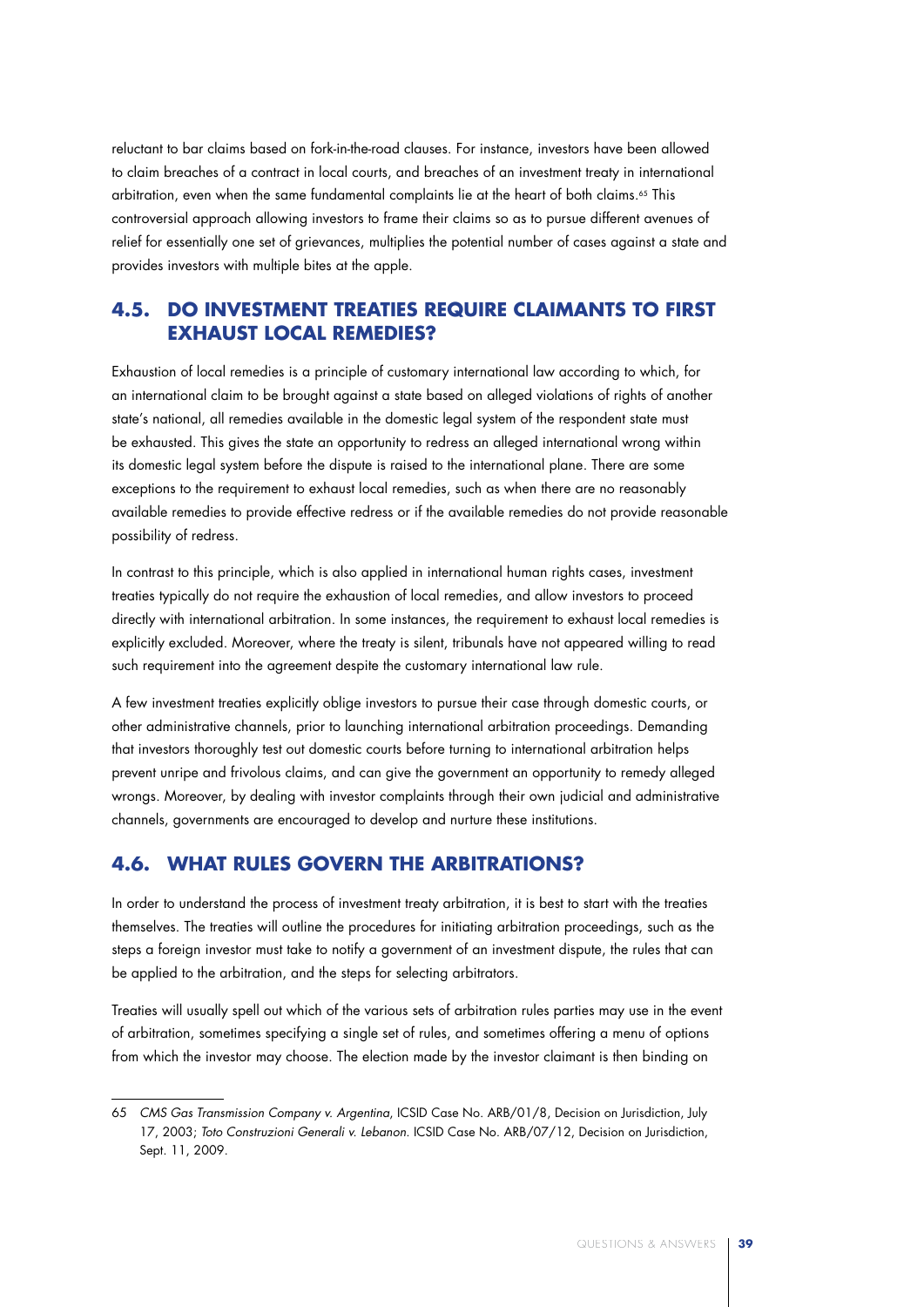the respondent government. Most treaties provide a choice between the rules developed under the auspices of the World Bank's International Centre for Settlement of Investment Disputes (ICSID), or those developed by the United Nations Commission on International Trade Law (UNCITRAL), the UN body responsible for international business law. Sometimes additional options are offered, such as the arbitration rules those of the arbitration facilities of the Stockholm Chamber of Commerce (SCC) or the International Chamber of Commerce (ICC).

Arbitration rules break down broadly along two categories: those associated with an institution, and ad hoc rules. The latter are rules which the disputing parties can adopt, without any—or very little institutional support.

The only arbitration institution dedicated solely to settling disputes between foreign investors and governments is ICSID. ICSID was established in 1965 under the Convention on the Settlement of Investment Disputes between States and Nationals of Other States (the ICSID Convention) which has been signed by over 140 states. ICSID's caseload has expanded significantly in the last decade; 166 claims were registered with ICSID during 1995–2005, compared with 30 cases in the 30 years prior. Today ICSID is by far the most commonly used arbitration facility for investor-state arbitrations. It is also the most visible, in part because of its popularity but also because it maintains a publicly accessible docket of cases. In fact, among the facilities commonly used for investor–state disputes, ICSID is the only arbitration facility to consistently publicize the existence of its cases. More importantly, ICSID receives greater public scrutiny because of its relation to the World Bank, an intergovernmental organization with a mandate for poverty alleviation in developing and least developed countries. In the words of one arbitrator, ICSID is not "meant to be just another arbitration institution."66

ICSID has its own set of procedural rules for disputes submitted to it. Due to the nature of the ICSID institution as one designed to handle disputes between investors and states, ICSID's arbitration rules were specifically drafted for such cases, and are currently the only set of arbitral rules with this focus.

The second most used rules are those developed by UNCITRAL. First adopted in 1976, and revised for the first time since then in 2010, the UNCITRAL Arbitration Rules are used for a variety of arbitration types, including commercial, state–state, and investor–state disputes. Importantly, the UNCITRAL rules can be used in so-called *ad hoc* arbitration, where a dispute is resolved outside of any institution. The parties to a dispute may also decide they want to use the administrative and logistical support of an institution, such as the SCC's arbitration facility, but use the UNCITRAL rules to govern the dispute. The UNCITRAL secretariat has no involvement in administering arbitrations conducted under its rules.

## **4.7. What Types of Relief Can Investors Obtain When Bringing Claims Against States?**

Investors have asked for various types of remedies in their claims against states. The claims for relief can be broken down into five general categories: (1) monetary compensation; (2) restitution or return of property; (3) punitive damages (i.e., an assessment of damages against the state designed

<sup>66</sup> *Malaysian Historical Salvors, SDN, BHD v. Malaysia*, ICSID Case No. ARB/05/10, Dissenting Opinion of Judge Mohamed Shahabuddeen, Annulment Proceedings, Feb. 19, 2009, para. 64.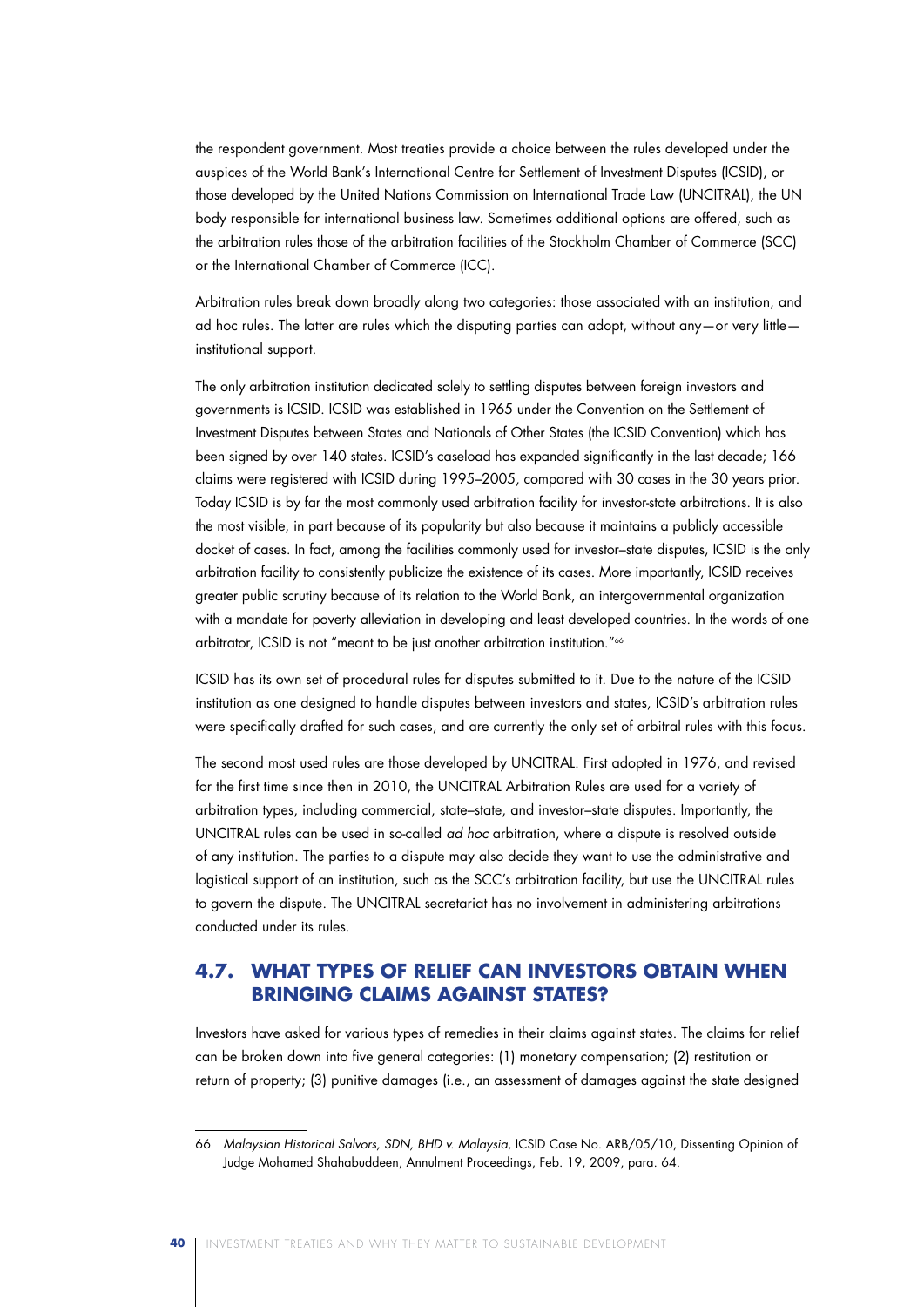not to compensate the investor for harms suffered, but to punish the state for wrongful conduct); (4) declaratory relief (i.e., a declaration deciding a particular issue in dispute); and (5) injunctive relief (i.e., an order telling the government to take, or refrain from taking, certain action).

With the exception of punitive damages, which are generally said not to be allowed in investor– state arbitrations, or only allowed in "exceptional circumstances," investors have been successful in securing all other forms of relief. "Compensatory" damage awards are commonly issued, and though the awards are frequently less than the amounts sought by investors in their claims, they are often staggering, even running into the hundreds of millions of dollars.

While the financial impacts on the host state are not as directly apparent when a tribunal issues an award against it requiring injunctive relief, this form of relief is arguably more intrusive and objectionable from the respondent host state's perspective because, in addition to having possible impacts on the host state's budget, it consists of the tribunal directly dictating how the government must or must not act. Requests for this type of relief seem to be on the rise as investors seek new ways to use investment treaties to their advantage.

### **4.8. Who Decides the Disputes?**

Investment treaties and the various procedural rules governing investor–state arbitrations leave the disputing parties significant freedom to decide on important aspects of the arbitration proceedings, including the selection of arbitrators. In contrast to domestic or international courts, in which a judge is assigned to a case by the court, the parties to an arbitration select their own "judges" and have considerable autonomy when doing so.

Usually, three arbitrators preside over investment treaty arbitrations; one selected by the claimant (the investor), another selected by the respondent (the state), and a third selected with the consent of both parties. If the two parties cannot agree on the third arbitrator, which is not unusual, an arbitration institute is often designated as the appointing authority.

The treaties and procedural rules applicable to investor–state disputes place few restrictions on who may be appointed as an arbitrator outside of vaguely stated requirements that arbitrators be independent and/or impartial. Under the ICSID Convention, there is a sitting panel of arbitrators designated by member governments; however, the parties are free to select their arbitrator from outside the ICSID panel.

Despite the fact that the disputing parties are provided with generous discretion in electing arbitrators, the professional community of active investment treaty arbitrators is relatively small, often with a commercial law background. Moreover, the worlds of arbitrators and counsel are tightly intertwined. It is common for lawyers to move between the roles of arbitrator and counsel (albeit in different cases), and arbitrators often hold senior partner positions in law firms that specialize in counselling investors and governments on investment treaty arbitrations.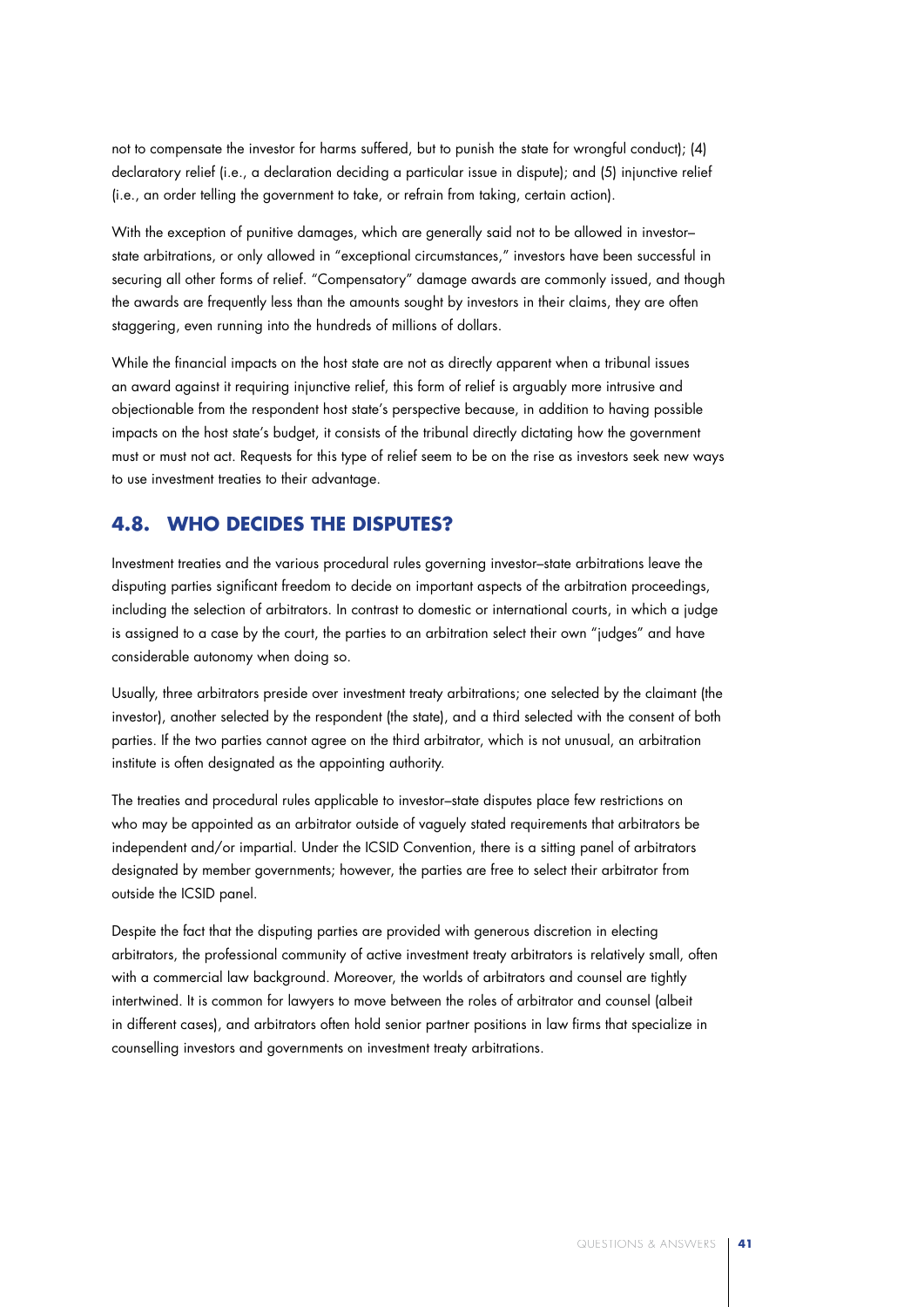## **4.9. What Are the Main Concerns That Arise Regarding the Use of Private, Party-Appointed Arbitrators to Decide Investment Disputes?**

Some characteristics of arbitration tribunals have led to concerns as to the independence and impartiality of the system. In particular, there is a concern that the current approach leads to a systemic bias in favour of investor rights over competing public interests. While there are a number of dimensions to this critique, the most obvious one is that professional arbitrators are offered perverse incentives to encourage investor claims. They may do this by deciding disputes in favour of investors, or by issuing decisions broadly interpreting their jurisdiction. For instance, the more expansively a tribunal interprets investment treaty terms such as "investors" and "investments," the more likely it is that it will find the claimant's claim is an action by an "investor" relating to an "investment," and therefore one the tribunal has the power to adjudicate. Similarly, allowing investors to use MFN clauses to bypass "cooling off" periods, and narrowly reading "fork-in-the-road" provisions are also interpretations of investment treaties that help expand tribunals' jurisdictions over claims. As one respected analyst points out, "more claims mean more business for the arbitration industry."67

A second critique regarding the current system is that, as long as each party appoints its own arbitrator, there will be doubts that the party-appointed arbitrator can be truly impartial or independent. Even if the arbitrator is not actually biased, there remains an appearance of partiality.

A third critique relates to the "dual-role" issue—the fact that lawyers who work on investor–state cases can also serve as judges of those disputes. In investor–state disputes, the universe of claims and legal issues is relatively small, generally revolving around application of the FET, expropriation, non-discrimination, and umbrella clause obligations. An investor's attorney who is arguing in one investor–state dispute for a broad interpretation of the FET standard may be sitting as an arbitrator in another dispute where the scope of the FET obligation is at issue. When the arbitrator issues a decision, it may be difficult for him or her to not be influenced (consciously or subconsciously) by the arguments advanced by his or her investor client in the separate dispute, by the effect the arbitral decision may have on shaping the law applicable to the investor/client's claim, or by the desire to expand the prospects for future business in his or her role as counsel. Even if this type of situation does not have an actual impact on the arbitrator's decision making, it can create a perception of bias.

## **4.10. What Could be Done to Address the Concerns That Arise Regarding Arbitrator Independence?**

A number of alternatives have been suggested to strengthen the independence and accountability of an international system for settling investment disputes. One is a roster of permanent arbitrators, under tenure for a given number of years, which would help insulate arbitrators from economic and political pressures. Another possibility would be to have institutions appoint all arbitrators (thereby getting rid of party-appointments) and to disallow arbitrators from also serving as counsel in investment treaty arbitrations for a certain period of time.

<sup>67</sup> Gus van Harten (2009, Aug. 7). A Case for an International Investment Court. *Investment Treaty News*.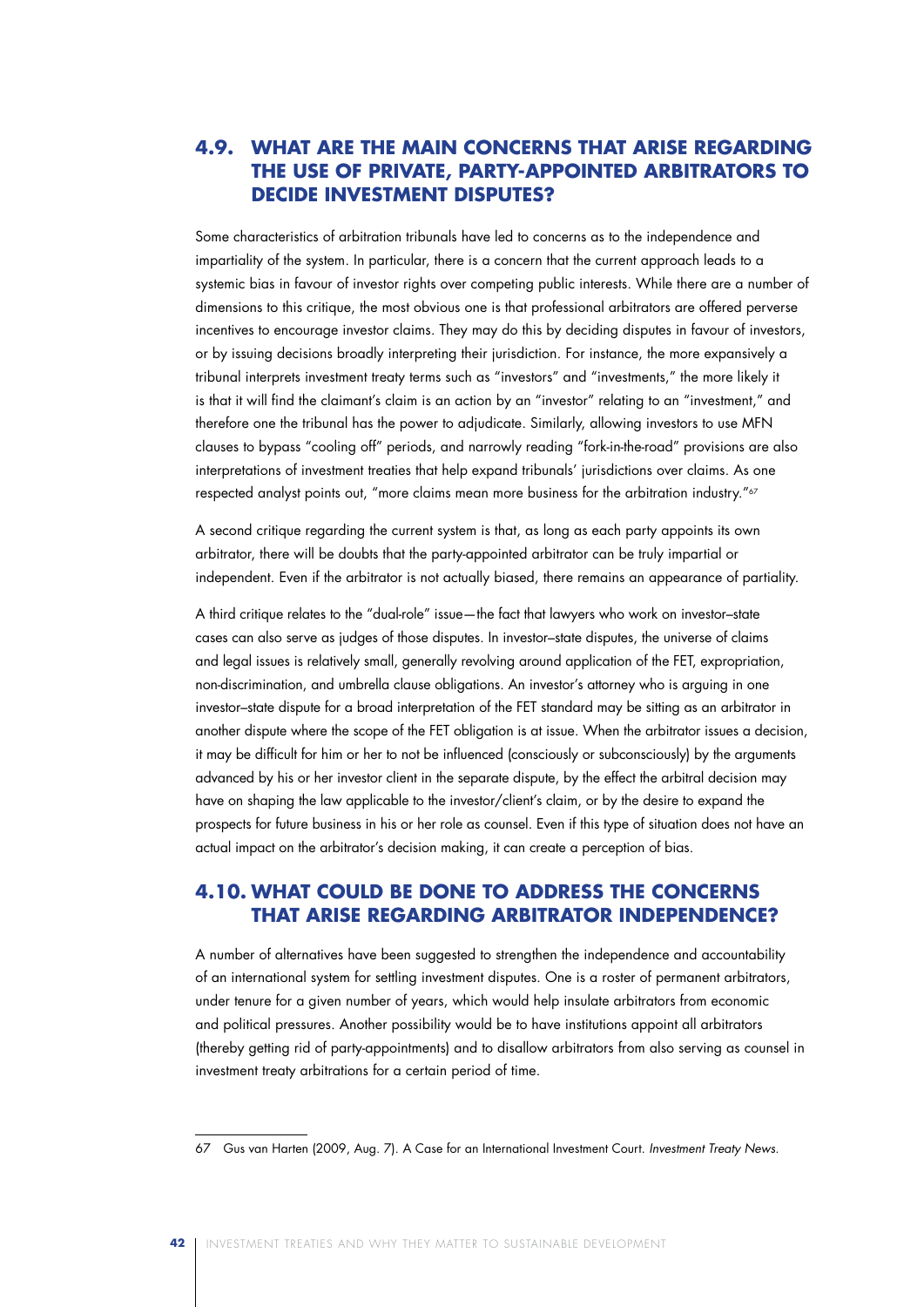A more ambitious proposal is an international investment court. It is argued that a centralized international investment court would not only strengthen the independence of the system, but also increase the transparency and legitimacy of the international investment law regime more broadly. Additionally, if an effective mechanism for appeals were also introduced, an international investment court could address another problem with the arbitration model: conflicting judgments by different tribunals.

### **4.11. Can Errors of Law or Fact in Investment Treaty Arbitration Be Corrected?**

One aspect of investor–state arbitration that makes it such an attractive mechanism for investors is that, in contrast to judgments issued by domestic courts, governments have only minimal avenues for challenging awards and resisting their enforcement, even if the awards are based on errors in law or fact. Two international treaties give arbitral awards this force. The first is the 1958 Convention on the Recognition and Enforcement of Foreign Arbitral Awards (the "New York Convention"); the second is the 1965 ICSID Convention.

The New York Convention requires its roughly 150 state parties to recognize and enforce foreign arbitral awards. It provides that states may only refuse to do so on seven limited grounds: (1) there was no valid arbitration agreement; (2) there was a lack of proper notice of, or due process in, the proceedings; (3) the award falls outside the terms of the submission to arbitration; (4) the tribunal was improperly constituted; (5) the award has been suspended or set aside at the place of arbitration; (6) the subject matter of the dispute is not subject to arbitration; and (7) enforcement of the award would be contrary to the public policy of the state where enforcement is sought. The New York Convention does not list errors of law or fact as grounds for refusing to recognize or enforce an award.

If an arbitral tribunal issues an award against a respondent state, and the investor seeks to execute the award in a state party to the New York Convention, the default rule is that the New York Convention will compel courts in that country to enforce the award. The respondent state may only resist enforcement by arguing to the relevant court that one of the New York Convention's seven grounds for rejecting the arbitral award apply .

States' rights to challenge awards under the ICSID Convention are even more limited. In particular, under the ICSID Convention, arbitral awards cannot be resisted or appealed before national courts. When a victorious claimant seeks to enforce an award against a losing respondent state, the ICSID Convention requires every state party to that treaty to enforce the award as if it were a final domestic judgment.

The only way for a losing respondent state to challenge an ICSID award is to ask for the constitution of another ICSID arbitral tribunal to review and annul all or part the award. That new tribunal, however, is not an appellate instance with broad powers of review. Pursuant to the ICSID Convention, the tribunal, or, more specifically, "annulment committee," can only annul an award on five grounds: (1) if the tribunal was improperly constituted; (2) if the tribunal manifestly exceeded its powers; (3) if there was corruption on the part of the tribunal; (4) if there was serious departure from a fundamental rule of procedure; and (5) if the award failed to state the reasons on which it was based.

Annulment committees have declared that even if an award is based on manifest errors of law or fact, the award must nevertheless stand because such errors are not a ground for annulment under the ICSID Convention. Moreover, unlike under the New York Convention, being inconsistent with public policy is not a permissible ground for annulment.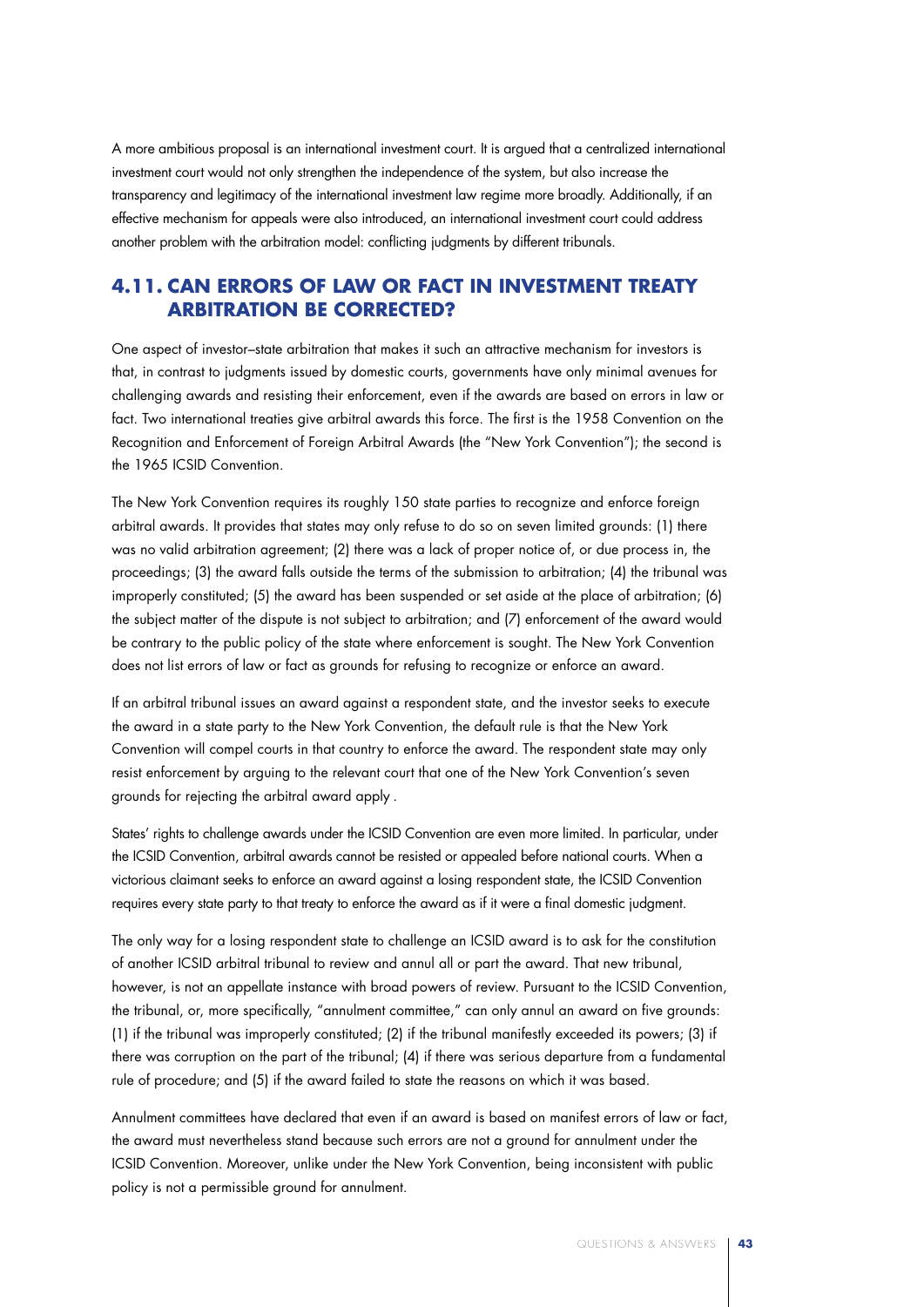If, notwithstanding application of the ICSID or New York Convention, a country refuses or is unable to enforce an award and pay a judgment, it may suffer significant consequences. In particular, a state's failure to pay an award or its efforts to prevent enforcement will likely be taken into account by foreign investors and lenders such as the World Bank, potentially affecting the country's credit rating and ability to attract future investment.

## **4.12. Is There Any Mechanism Available for Ensuring Treaties Are Interpreted in a More Predictable Manner?**

The short answer to this question is "no." As noted above, many of the decisions issued to date have produced inconsistent interpretations of similarly or identically worded treaty obligations. These inconsistent outcomes, in turn, effectively make every issue one that can generate costly litigation, and have led to much uncertainty for states and investors, neither of which can be confident in the protections offered under investment treaties.

Various aspects of investor–state arbitrations contribute to this inconsistency and uncertainty. First, it must be noted that the universe of investment treaties is comprised of thousands of treaties negotiated by hundreds of countries. The language used in these agreements is often vague, similar, but not always identical; and it is not clear that even when two investment treaties contain identical provisions, the contracting parties meant the same thing by them. Thus, to some extent diverging interpretations can be expected. Nevertheless, the problem is exacerbated by the fact that there is no binding rule of precedent (or *stare decisis*) in investment treaty arbitration. Although arbitral tribunals routinely refer to previous decisions, they are under no obligation to adhere to past precedent.

This lack of coherence in international investment law is made worse by the absence of an appeals mechanism for investment treaty arbitrations. As explained above, in the current system, a decision by an arbitral tribunal can only be annulled, amended or rejected on a very limited set of grounds. Even being wrong in law is generally not a basis in and of itself to annul or reject an arbitration decision. The situation enables erroneous or faulty decisions to remain uncorrected, and has led to calls for a centralized mechanism for appeal, such as exists for international trade law disputes under the auspices of the WTO. Some investment treaties even specifically contemplate future establishment of an appellate system. To date, however, it appears that such a mechanism has yet to receive sufficient endorsement from governments.

## **4.13. Can the Public Access Information About Investor–State Arbitrations?**

The answer to this question is complex, and depends on the investment treaty that governs the dispute, domestic law of the respondent state, domestic law governing the investor, and the applicable procedural rules. However, in general, access is highly limited.

With respect to the initiation of disputes, the ICSID arbitration rules state the claimant must file a request for arbitration with the ICSID Secretary-General, who then registers the request. ICSID's Administrative and Financial Regulations then require the ICSID Secretary-General to publish information about the registration of those requests. In accordance with that mandate, the ICSID secretariat maintains a website on which is listed basic information about the initiation of disputes,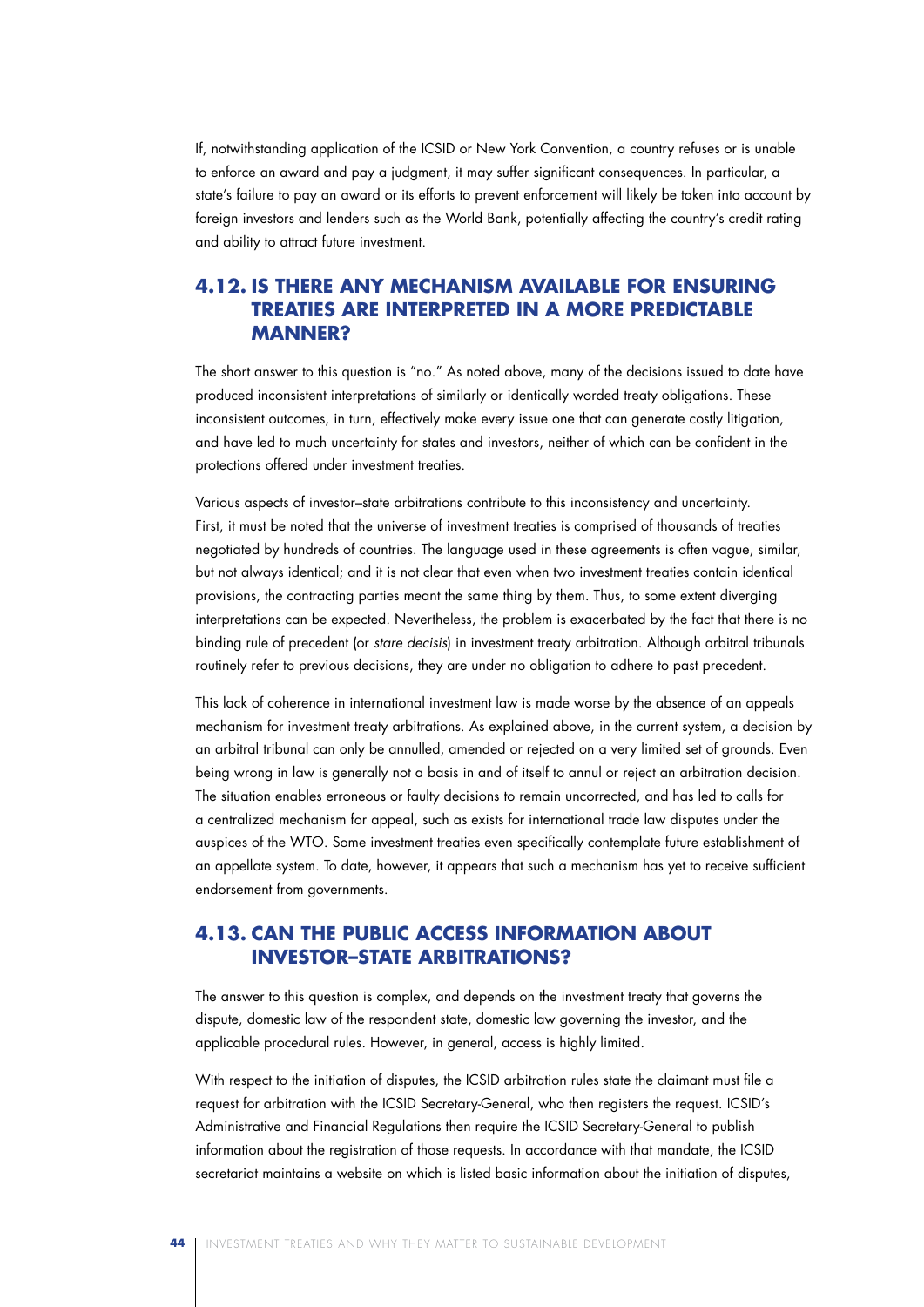such as who the parties to the dispute are and when the arbitration was commenced. In contrast, nothing in the UNCITRAL arbitration rules specifies that the notice of arbitration or other information about the commencement of a dispute must be made known to the public. Moreover, even if there were a requirement in the UNCITRAL rules to disclose such information, no register currently exists to publish it similar to the register managed by the ICSID secretariat.

Once the proceedings are underway both the ICSID and UNCITRAL arbitration rules are essentially silent on the issue of public access to documents submitted to or issued by the tribunals. There are no rules mandating that the disputing parties keep such information confidential, but neither are there rules requiring or facilitating disclosure. With respect to hearings, public access to information is similarly limited and uncertain: both the ICSID and UNCITRAL rules indicate that hearings can be open, but provide that if one of the disputing parties wishes, the hearings must be closed.

Finally, and perhaps most significantly, under the ICSID and UNCITRAL rules in force, the public has no right to access the awards issued by the tribunals. Under the ICSID arbitration rules, one or either of the parties may disclose the award, but is not required to do so. The only guaranteed disclosure will come from the ICSID secretariat, which, pursuant to 2006 revisions to the ICSID arbitration rules, is required to publish excerpts of the tribunal's legal reasoning behind the award.

Under the 1976 and 2010 UNCITRAL arbitration rules, disclosure is even more limited. An award may be made public only if both parties agree (or if one of the parties is required by law to disclose it); and there is no system or requirement for publication of excerpts.

There are, however, a limited number of ways in which the public can access information about investor–state disputes.

First, in some more modern investment treaties, state parties are including provisions on transparency. For instance, under the 2003 Canadian model BIT, the 2004 United States model BIT, and subsequent investment treaties concluded by those two countries, open hearings and public access to documents filed in and issued by the tribunals in the proceedings are the default practices. Other agreements, such as the COMESA investment agreement similarly include provisions ensuring that the public has access to documents submitted to and issued by arbitral tribunals in investor–state arbitrations. When investment treaties include provisions requiring arbitrations to be transparent, they also note that certain confidential or privileged information may be withheld from the public. Nevertheless, it remains that, irrespective of who the claimant is or what procedural rules apply, the public will be able to learn about the initiation of the dispute, its proceedings and outcome in a timely fashion.

In addition to investment treaties, domestic law may also require some information about investor– state proceedings to be disclosed. Corporate and securities regulations, for instance, may require investors to disclose information about disputes in which they are or may be involved. Countries may also be required under freedom of information laws to disclose to the public information about investor–state disputes. Currently, however, domestic law requirements on investors and governments to make public information regarding investor–state disputes are not uniform or stringent enough to result in automatic, consistent or full disclosure about these important cases.

The difficulties the public currently faces in accessing information relating to investor–state arbitration may, however, diminish in the coming years. One important development is that in October 2010,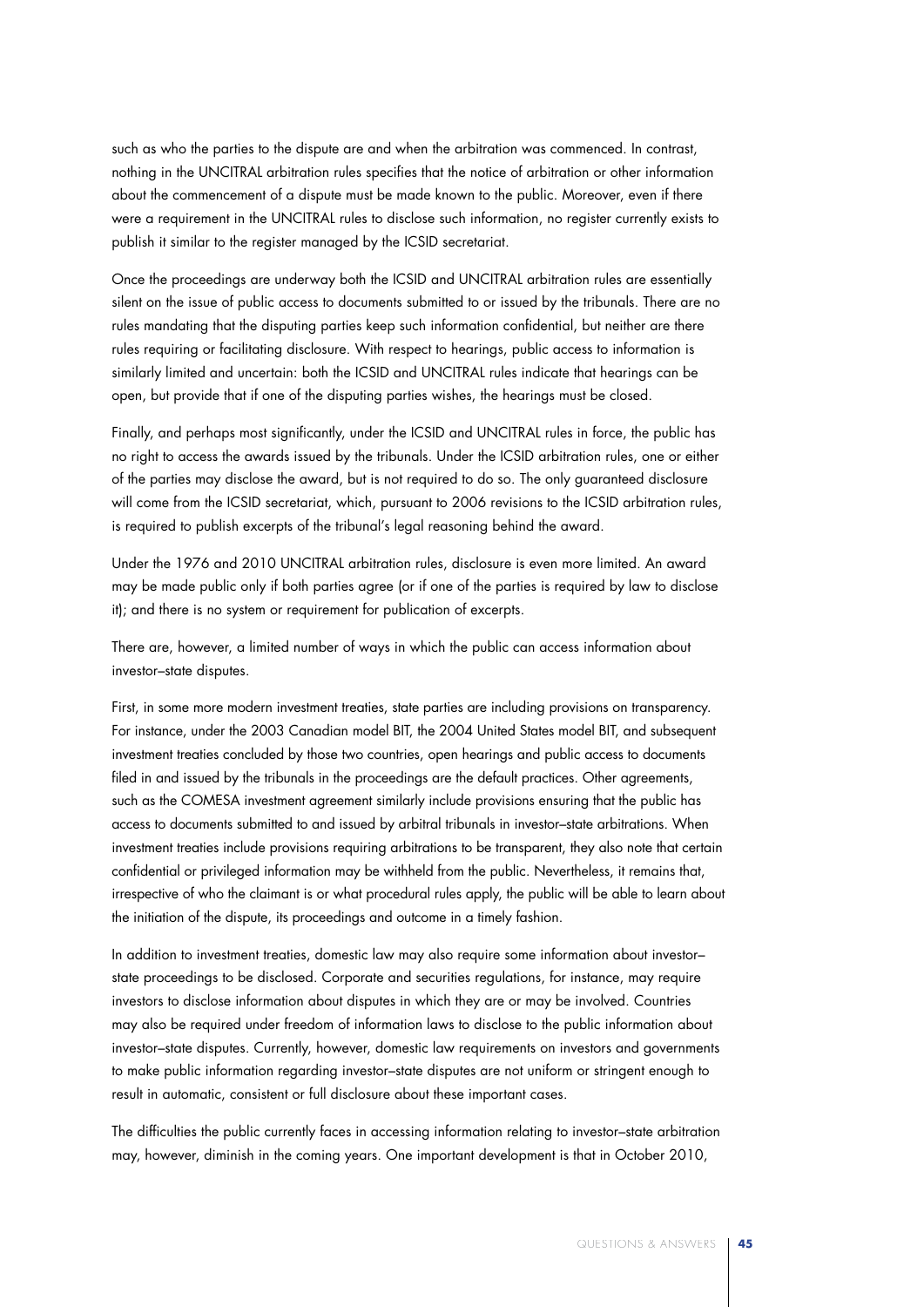the UNCITRAL Working Group on International Arbitration commenced work on the task of ensuring transparency in investor–state arbitration. Measures the working group is contemplating include creating a public registry of cases, opening hearings to the public, and providing for the publication of documents pertinent to the arbitration. As of October 2011, the effort was still underway, and was not expected to be completed before February 2012 at the earliest.

### **4.14. Can the Interested Public Participate in Disputes?**

Investor–state disputes under international investment treaties are of interest to the wider public for a number of reasons. Often the subject matter of the dispute affects or is of heightened concern to citizens generally, or particular entities or groups such as a business lobby, indigenous peoples, or even a government. Individuals or entities who are not party to the dispute, but who may nevertheless be affected by or interested in it, may wish to make a submission to the tribunal. Such a non-party participant is commonly referred to as an *amicus curiae* (Latin for "friend of the court").

*Amici curiae* can play an important role in investment treaty arbitration. They can provide expertise on points of law, offer historical and cultural context to a dispute, and reveal how a particular dispute has wider ramifications beyond the interests of the disputing parties.

The 2001 *Methanex* Tribunal was unequivocal on the potential value of *amicus* briefs:

*There is an undoubtedly public interest in this arbitration. [...] There is also a broader argument [...]: the Chapter 11 arbitral process could benefit from being perceived as more open or transparent; or conversely be harmed if seen as unduly secretive. In this regard, the Tribunal's willingness to receive amicus submissions might support the process in general*  and this arbitration in particular; whereas a blanket refusal could do positive harm.<sup>68</sup>

Nonetheless, non-disputing parties do not have a right *per se* to submit a petition in investment treaty arbitrations; rather, the decision rests with the tribunal, sometimes in consultation with the disputing parties. This situation is consistent with most jurisdictions that support *amicus curiae* briefs. What is important, however, is that it be clear that investment treaties and arbitration rules give the tribunals the authority to permit *amicus curiae* submissions. In 2006, for example, the ICSID arbitration rules were updated to include the following provision:

After consulting both parties, the tribunal may allow a person or entity that is not a party to the dispute (in this Rule called the "non-disputing party") to file a written submission with the Tribunal regarding a matter within the scope of the dispute.<sup>69</sup>

Under this article, an ICSID tribunal must consult with the disputing parties, although neither party can block *amicus* submissions. In contrast, the other commonly used arbitration rules, such as the UNCITRAL rules, are silent on the matter of *amicus curiae*. Tribunals have, however, interpreted those rules as giving arbitrators the power and discretion to decide whether to allow *amicus curiae* participation. The current work to revise the UNCITRAL arbitrations rules to ensure transparency in investor–state disputes includes as part of its agenda work to clarify *amicus curiae* practice.

<sup>68</sup> *Methanex v. United States*, Decision of the Tribunal on Petitions from Third Persons to Intervene as "*Amici Curiae,*" 15 January 2001, para. 49.

<sup>69</sup> Article 37(2) (Submissions by non-disputing parties)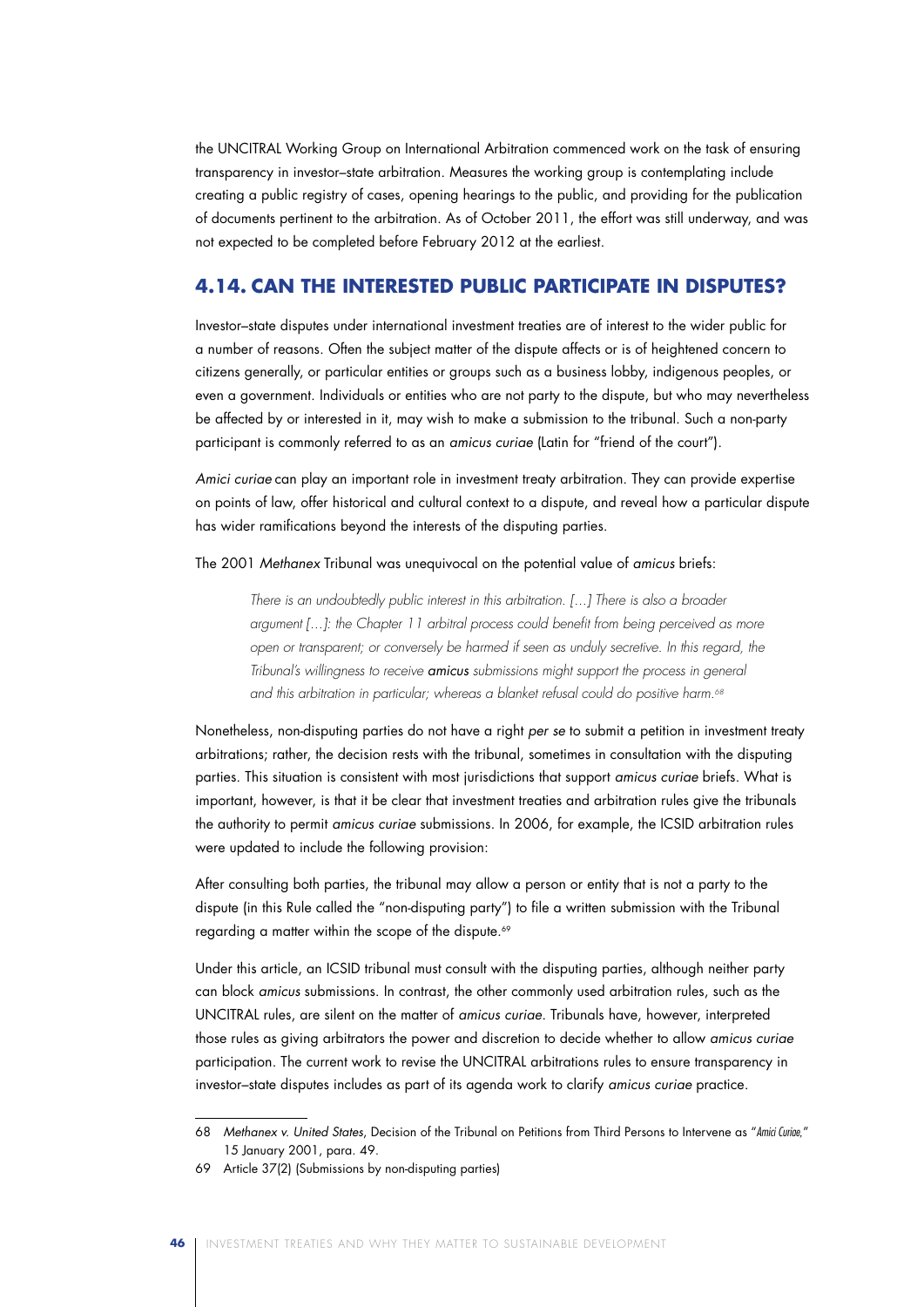# **5. Fixing the Problems**

## **5.1. How Can States Fix Past Mistakes in Investment Treaties?**

When states recognize problems and shortfalls in their investment treaties, they have several options to address them. The most far-reaching option would be to terminate the treaty. This can be done legally without any breach of international law. Typically, an investment treaty provides that it will stay in force for a given period of time, often 10 or 15 years. Usually, it will continue to stay in force until either party gives written notice of termination. Thus, after the fixed period of time, a party is often free to terminate the treaty. However, it is important to keep in mind that the provisions of the agreement will continue in effect for another given period for existing investments. Often this period extends another 15 to 20 years. Several intra-EU BITs are currently being terminated. Certain developing countries have also begun to terminate their BITs.

A second option is for a state to pursue the amendment of the treaty. This requires that all of the parties to the treaty agree to renegotiate, then reach an agreement on the amended text. Some treaties contain explicit provisions on procedures for their amendment. Yet even in the absence of such provisions, treaty parties can agree to amend the language. Countries currently undergoing this process are EU member states, which are requesting renegotiations with their partner countries to bring their BITs into conformity with a 2009 decision by the European Court of Justice regarding the free transfer of capital clause.<sup>70</sup> Although the attempt to reopen the agreements was driven by a need to amend a particular provision, it presents an occasion to also renegotiate other clauses that have been recognized as problematic by either treaty party.

Implementing either of those steps will have to be done with the broader background of the investment treaty "system" in mind. For one, countries will need to take into account and address the possible threat that broad definitions of "investors" enabling potential claimants to "treaty shop" can harm the effectiveness of reforms if a country only terminates or amends some of its agreements. Moreover, and related to the issue raised frequently in this handbook regarding uncertainty about the meaning of the treaty obligations, there is a risk that if state parties open up their treaties to expressly narrow one provision, tribunals may later infer that those state parties were in agreement with the broad interpretations of other clauses that had been left untouched. For example, if treaty parties decide to amend the free transfer of capital provision, but do not similarly take steps to tighten language in the FET or expropriation provisions notwithstanding tribunals' broad interpretations of those obligations, tribunals may subsequently view the parties' selective amendment as evidence that they did not contest the more expansive readings that have been given of the FET and expropriation articles.

<sup>70</sup> Case C-205/06, *Commission v. Austria* [2009] ECR I-1301; Case C-249/06, *Commission v. Sweden* [2009] ECR I-1335; Case C-118/07, *Commission v. Finland*, of November 19, 2009.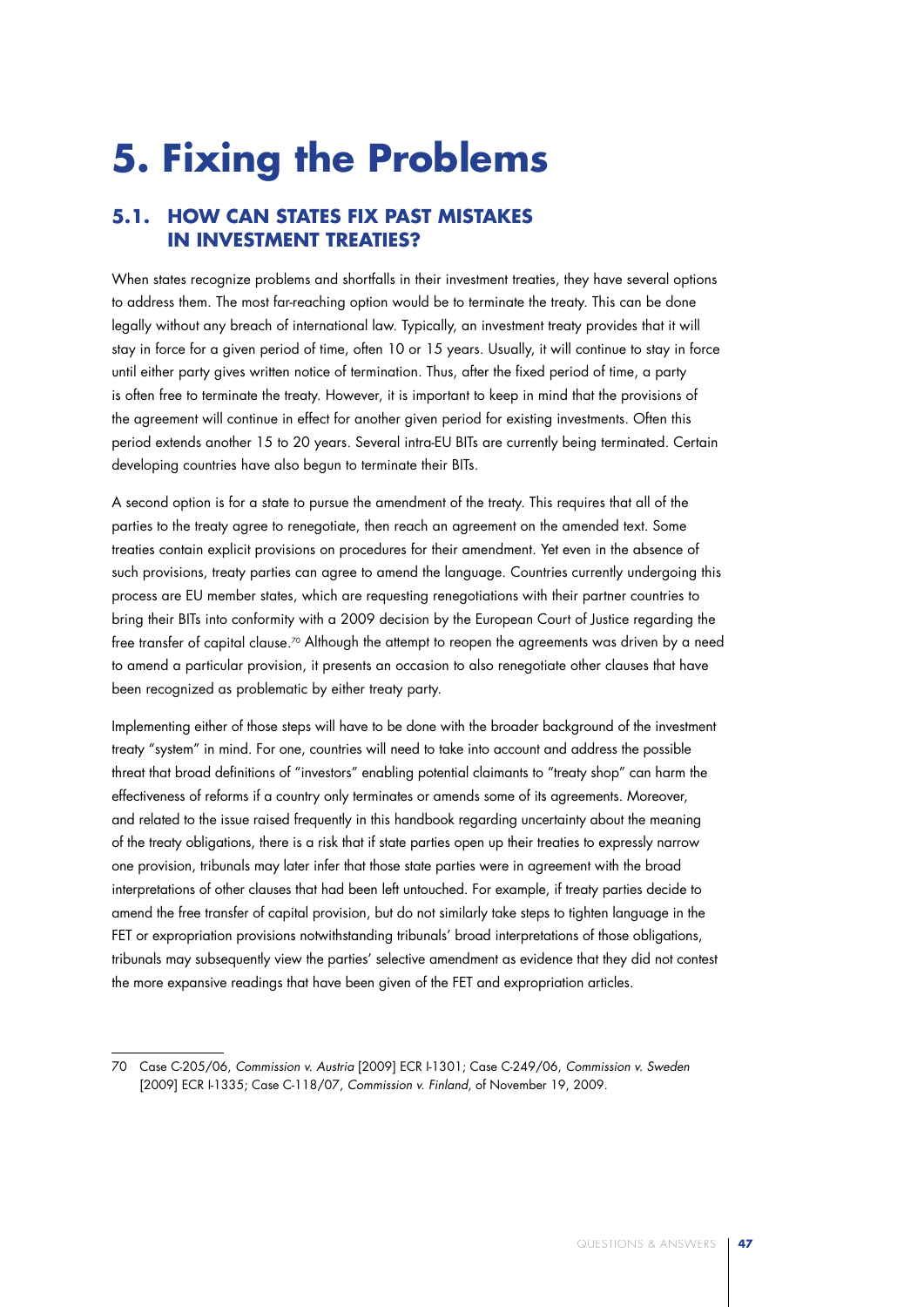## **5.2. How Can States Clarify Terms in Investment Treaties?**

Parties can clarify their understanding of broad and vaguely formulated terms used in investment treaties. These clarifications or interpretations will guide and direct arbitrators that will interpret the treaty in the future. According to the Vienna Convention on the Law of Treaties (VCLT) interpretative statements can be made both before and after the treaty enters into force (Articles 31(2) and 31 (3) of the VCLT). The process for interpretation is easier than that for amendment since it will not require any form of ratification process or the like. Interpretative statements have been issued by the NAFTA parties relating to the scope of the FET clause; transparency in investor–state proceedings, and with respect to non-disputing parties. The interpretations were later accepted and applied by NAFTA tribunals.<sup>71</sup>

One further possibility is for one party to make a unilateral statement on interpretation. This most probably would arise as an option where the other parties to the treaty are not interested in making a joint interpretative statement. The International Law Commission has recognised that it is possible for one or more parties to a treaty to issue a unilateral statement regarding the interpretation of a treaty's provisions, as long as the statement is not opposed by other parties to the treaty and not inconsistent with the treaty's object and purpose.<sup>72</sup> Additionally, some multilateral treaties such as the NAFTA explicitly allow state parties to the treaty to provide tribunals information on interpretation of the treaty in pending investor-state disputes even in cases in which those states are not party to the dispute. In other words, when Canada is a respondent in an investor–state dispute, the United States and Mexico may each unilaterally make submissions to the tribunal on matters of NAFTA interpretation.73

Joint or unilateral interpretations can be an easier and less drastic approach than that of termination or amendment. And in at least certain cases it seems to be a more appropriate approach than those other options given that many of the issues countries are facing are arguably due more to issues of interpretation and the need to clarify areas of uncertainty rather than the fact that the treaties actually dictate an obligation that the treaty parties wish to change or terminate.

<sup>71</sup> See, e.g., *Glamis Gold v. United States*, UNCITRAL, Award, June 8, 2009, para. 599. *But see Pope & Talbot v. Canada,* Award in Respect of Damages, May 31, 2002, para. 47 (taking the view in the award on damages that the NAFTA parties' interpretation of the FET provision seemed more akin to an amendment of the provision).

<sup>72</sup> See Guiding Principles applicable to unilateral declarations of States capable of creating legal obligations, Text adopted by the International Law Commission (ILC) at its Fifty-eighth session, in 2006, and submitted to the General Assembly as a part of the Commission's report covering the work of that session (A/61/10), published in Yearbook of the International Law Commission, 2006, vol. II, Part Two. See also Guide to Practice on Reservations to Treaties, adopted by the ILC at its Sixty-third session, in 2011, and submitted to the General Assembly as a part of the Commission's report covering the work of that session (A/66/10, para. 75), para. 1.6.3 ("The interpretation resulting from an interpretative declaration made in respect of a bilateral treaty by a State or international organization party to the treaty and accepted by the other party constitutes an authentic interpretation of that treaty.").

<sup>73</sup> NAFTA, Art. 1128.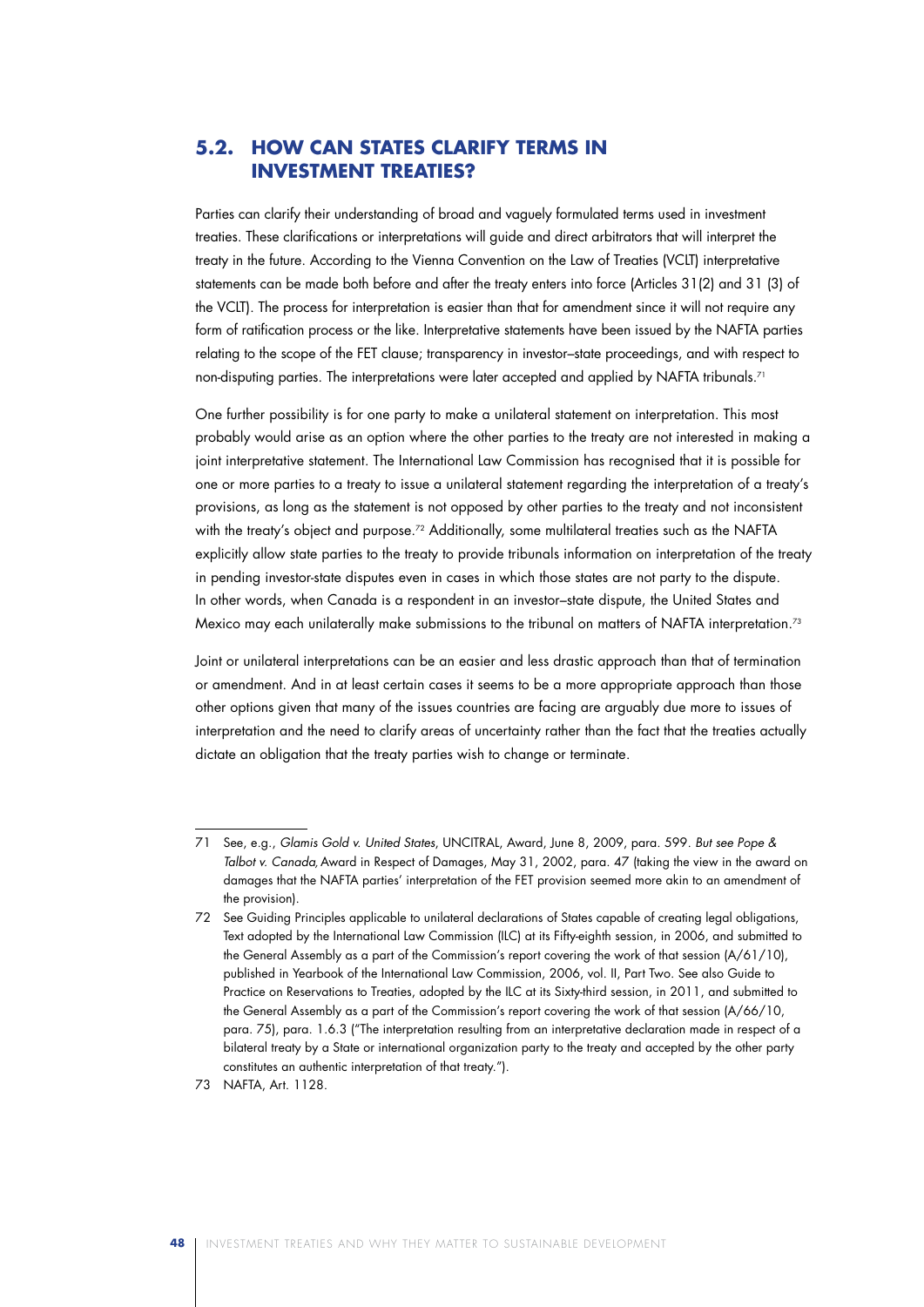# **6. Concluding Remarks**

This handbook started from the basic proposition that investment is critically important to achieving sustainable development. Investment is so important, in fact, and with such palpable impacts on individuals and societies, that the aims of appropriately attracting and protecting it should not be left to the deficient, flawed and fragmented framework that now exists.

The current agreements and relevant institutions lack some of the basic characteristics we would expect from a good regime of governance, including predictability of results, certainty about commitments, balance between treatment of investment and other public goods, appearance of impartiality, transparency and openness. The most important message of this handbook is that there are viable options for addressing at least some of the problems raised by the current system. None of them is overly complex, none is pioneering in the sense that they have not been used successfully in other contexts, but all require a good measure of political will. In fact, many countries have already taken initial steps towards addressing some of the problems. We can only hope that the urgent need for investment as a driver for sustainable development, coupled with the need to ensure that the costs of investment treaties to governments do not outweigh the benefits of increased investment flows, will spur that will to successful efforts.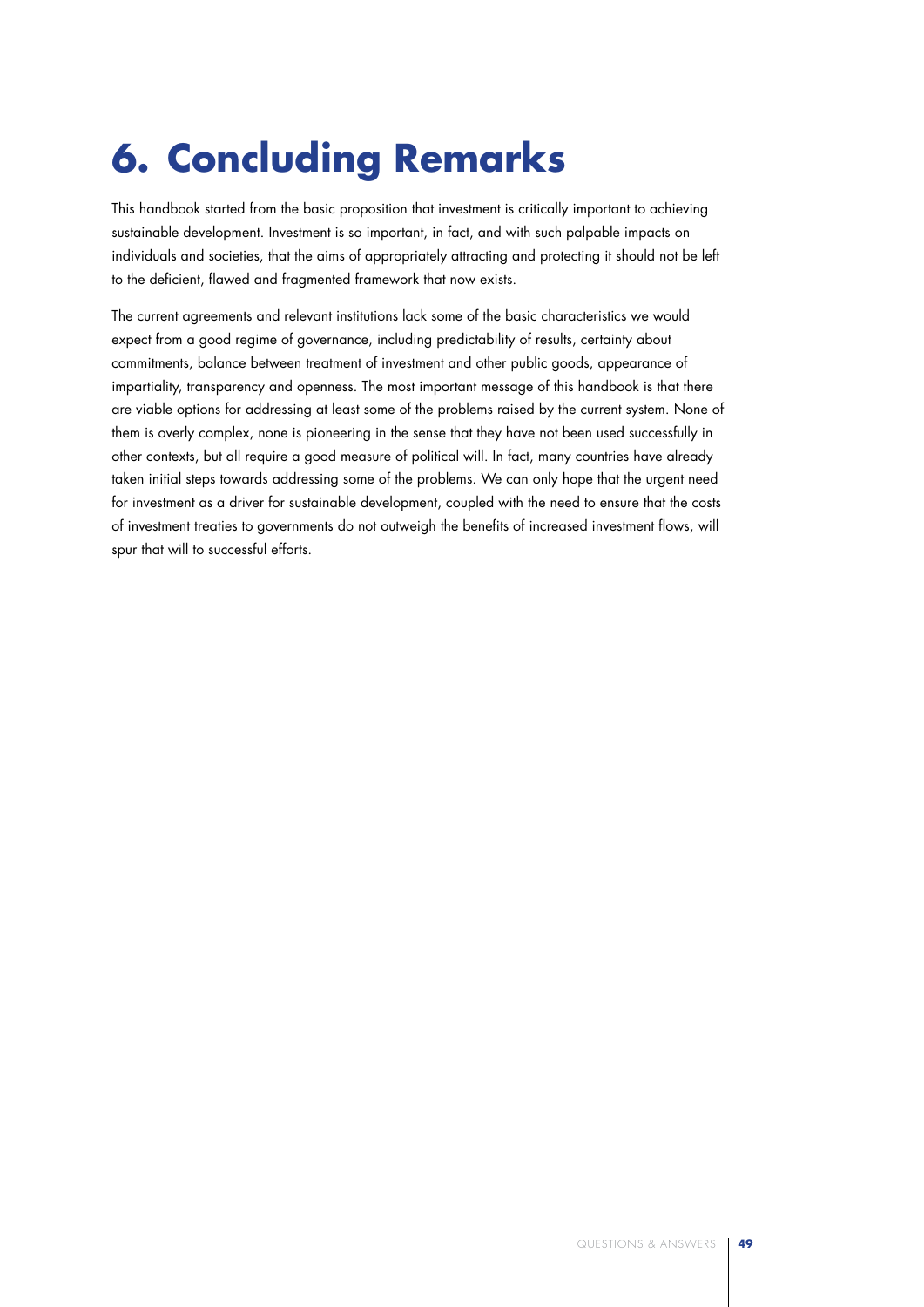## **ANNEX: Selected Organizations and Resources Focusing on Investment Treaties and Investor–State Dispute Settlement**

### **Inter-Governmental Organizations**

### **GLOBAL**

International Centre for Settlement of Investment Disputes (ICSID)

The ICSID is a World Bank agency dedicated to handling disputes between foreign investors and their host governments. The Centre administers arbitrations and conciliations, with the vast majority of its cases related to alleged violations by governments of international investment agreements. http://icsid.worldbank.org/ICSID/Index.jsp

### Permanent Court of Arbitration

The Permanent Court of Arbitration (PCA) is an intergovernmental organization established by treaty in 1899. It provides dispute resolution services, including facilities for resolution of treaty-based investor–state arbitrations under the UNCITRAL arbitration rules. Some information regarding the arbitrations it conducts is available on its website.

http://www.pca-cpa.org/showpage.asp?pag\_id=363

#### South Centre

An intergovernmental organization based in Geneva, the South Centre, was established as a think tank for developing countries to raise their capacity to deal with complex international trade and investment negotiations. Through its briefing papers and periodic workshops, the Centre educates and trains government officials from developing countries.

### http://www.southcentre.org

### United Nations Commission for International Trade Law (UNCITRAL)

The signature arbitration rules of UNCITRAL offer a popular alternative to arbitration under the ICSID rules. Although the UNCITRAL has responsibility for drafting its arbitration rules, and revising them periodically, the body does not administer arbitrations in the manner of ICSID. As a consequence, usage of the UNCITRAL rules to resolve investment treaty disputes is a difficult phenomenon to measure. http://www.uncitral.org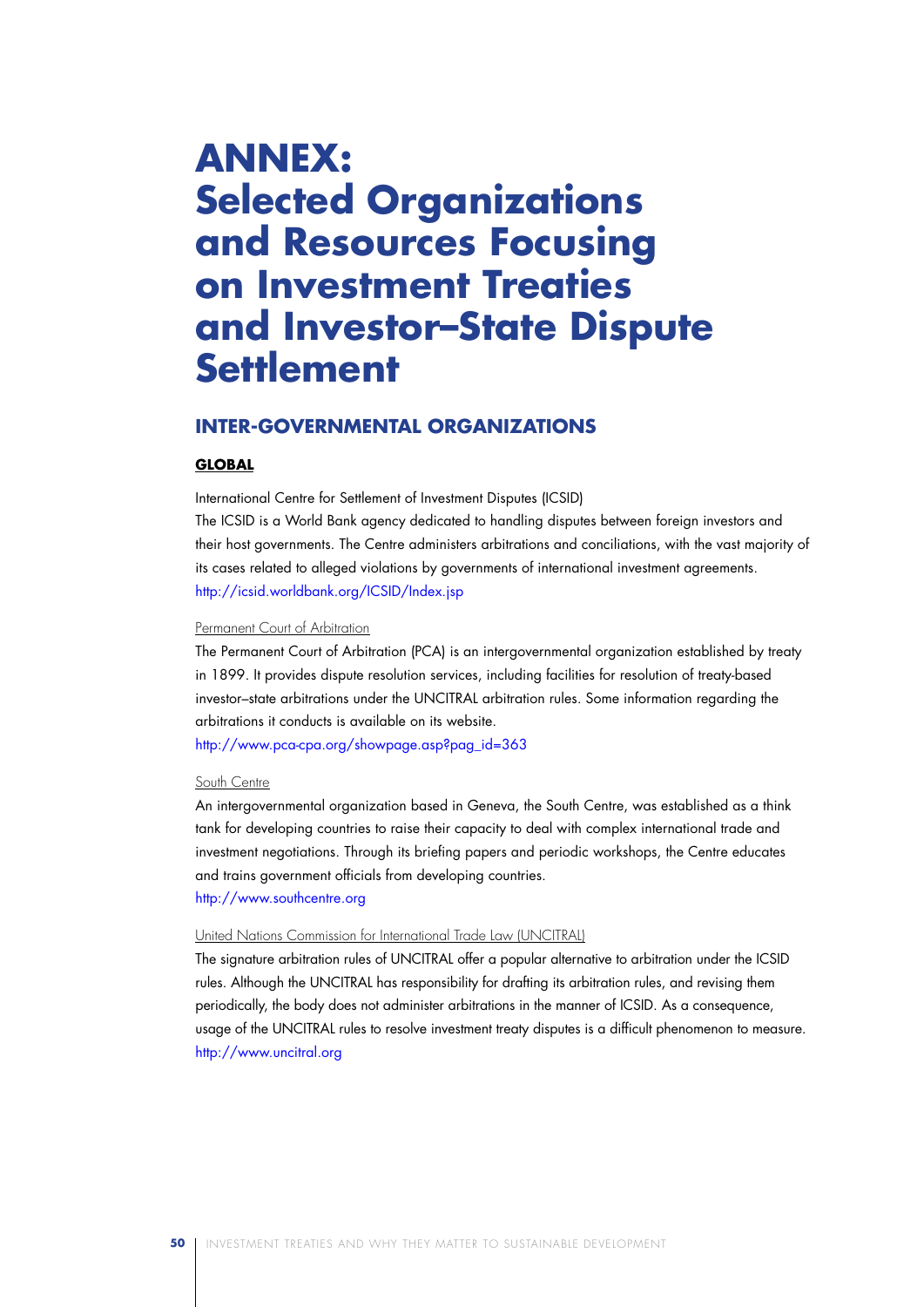### UN Conference on Trade and Development (UNCTAD)

UNCTAD conducts research and analysis of international investment agreements, and publishes regular data on the growth of such agreements. Each year, UNCTAD publishes the World Investment Report which focuses on the impact of foreign investment on developing countries. http://www.unctad.org

- • UNCTAD IIA Compendium http://www.unctadxi.org/templates/DocSearch\_\_\_\_780.aspx
- • UNCTAD list of BITs by country http://www.unctad.org/Templates/Page.asp?intItemID=2344&lang=1
- • UNCTAD texts of BITs http://www.unctadxi.org/templates/DocSearch.aspx?id=779

### World Trade Organization (WTO)

Although member-governments of the WTO rejected a proposal to negotiate a multilateral agreement on investment, certain WTO agreements do apply to foreign investments, most notably, the Agreement on Trade-Related Investment Measures (TRIMs) and the General Agreement on Trade in Services (GATS). http://www.wto.org

### **REGIONAL and SECTORAL**

Association of Southeast Asian Nations (ASEAN) ASEAN Investment Portal http://www.aseansec.org/4947.htm

Common Market for Eastern and Southern Africa (COMESA) (COMESA) Regional Investment Authority http://www.comesaria.org/

Southern African Development Community (SADC) SADC Investment Portal http://www.sadc.int/investment/

### Organisation for Economic Co-operation and Development (OECD)

A think tank for developed economies, the Paris-based OECD conducts research on trade and investment issues, and has worked to develop further international rules governing foreign investment. The OECD's proposed Multilateral Agreement on Investment (MAI) came to particular public attention in the late 1990s when some governments and many nongovernmental groups raised concerns about that agreement's potential implications for health, environment, education, culture and human rights, and negotiations broke down.

http://www.oecd.org/investment

#### Energy Charter

The 1991 Energy Charter and 1994 Energy Charter Treaty (ECT) (which entered into force in 1998) are agreements establishing international rules for the energy sector. The ECT contains provisions governing foreign investment that are similar to provisions that can be found in other investment treaties such as articles on FET, national treatment, MFN treatment, and expropriation. It also contains provisions on arbitrations between foreign investors and host states. http://www.encharter.org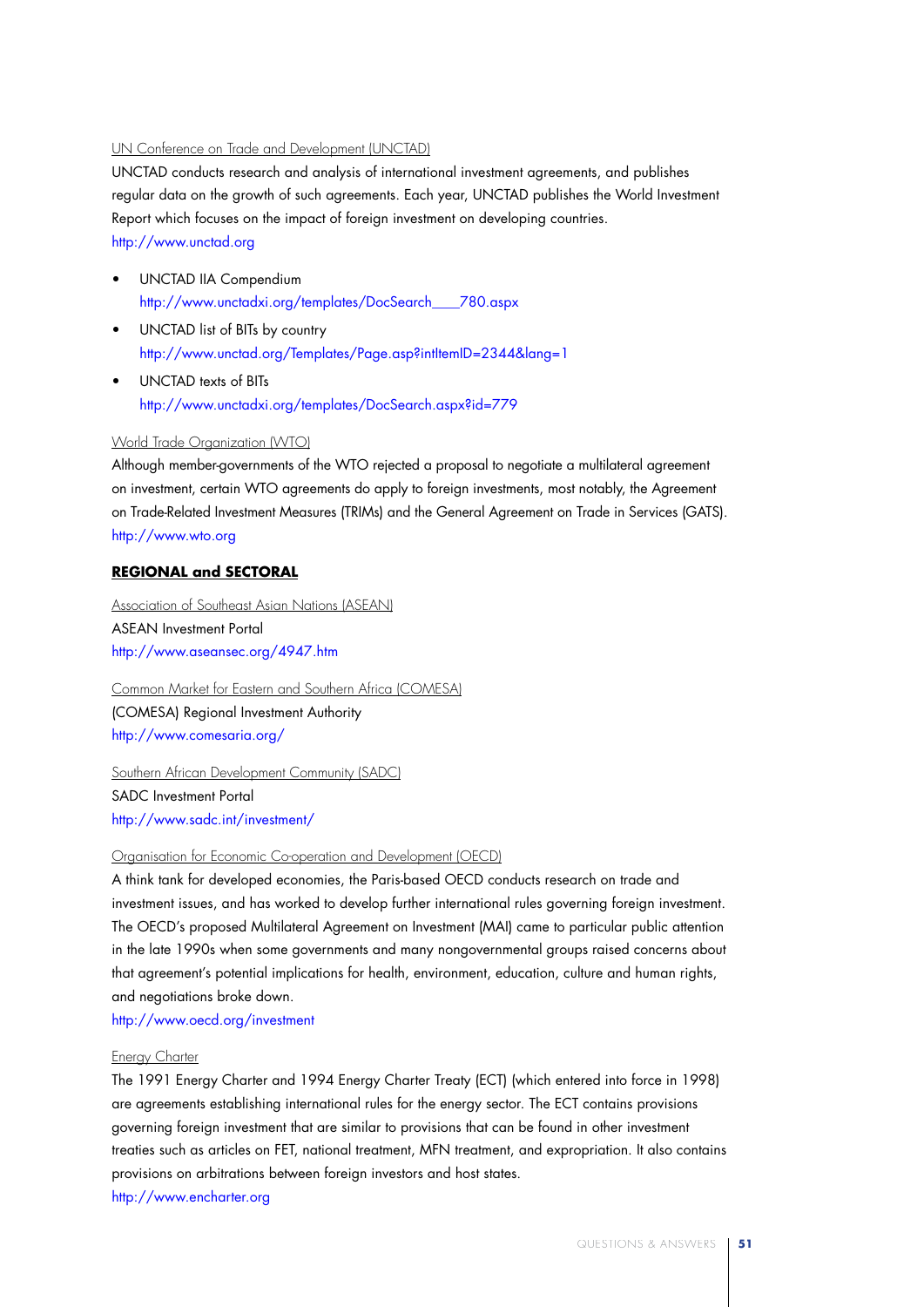## **Non-Governmental Organizations and Think Tanks with International Focus**

### **INTERNATIONAL FOCUS**

### Center for International Environmental Law (CIEL)

CIEL is an active participant in debates around the regulation of international trade and investment. The organization has published a range of briefing notes and research papers that examine the interplay between trade or investment agreements and sustainable development issues. CIEL attorneys work closely with communities affected by investment projects.

http://www.ciel.org

### International Institute for Sustainable Development (IISD)

The IISD produces briefings and analysis on a range of trade and investment issues. The Institute has produced a draft model investment agreement, an e-book on key cases issued from 2000–2010, and other publications relating to investment treaties and investor–state arbitrations, including an ongoing reporting service on investment law and policy developments (Investment Treaty News). IISD advises developing countries and civil society on investment issues, including the negotiation of treaties, investment codes and contracts.

http://www.iisd.org/investment

#### Institute for Policy Studies (IPS)

The Washington-based multi-issue think tank conducts policy and research, including in the area of investment and finance.

http://www.ips-dc.org/

### **DOMESTIC/INTERNATIONAL FOCUS**

#### **Web Resources**

### Bilaterals.org

A web-based collective opposed to the growth of bilateral and regional trade and investment agreements. The group's web site aggregates news reports from around the world, offering a rich trove of media coverage of new and ongoing trade and investment negotiations http://www.bilaterals.org

#### Global Arbitration Review

Global Arbitration Review (GAR) is an international arbitration law journal and news service. GAR provides news and features covering issues in international arbitration, including but not limited to investment treaty arbitration. The articles are only accessible with subscription. http://www.globalarbitrationreview.com

#### International Investment Arbitration and Public Policy (IIAPP)

The IIAPP website offers a searchable database of materials in known arbitrations under investment treaties. Developed by a research team under the coordination of Professor Gus Van Harten of Osgoode Hall Law School, the website allows users to identify cases that engage policy areas such as agriculture, environmental protection, health, industrial policy, public contracting, and taxation. www.iiapp.org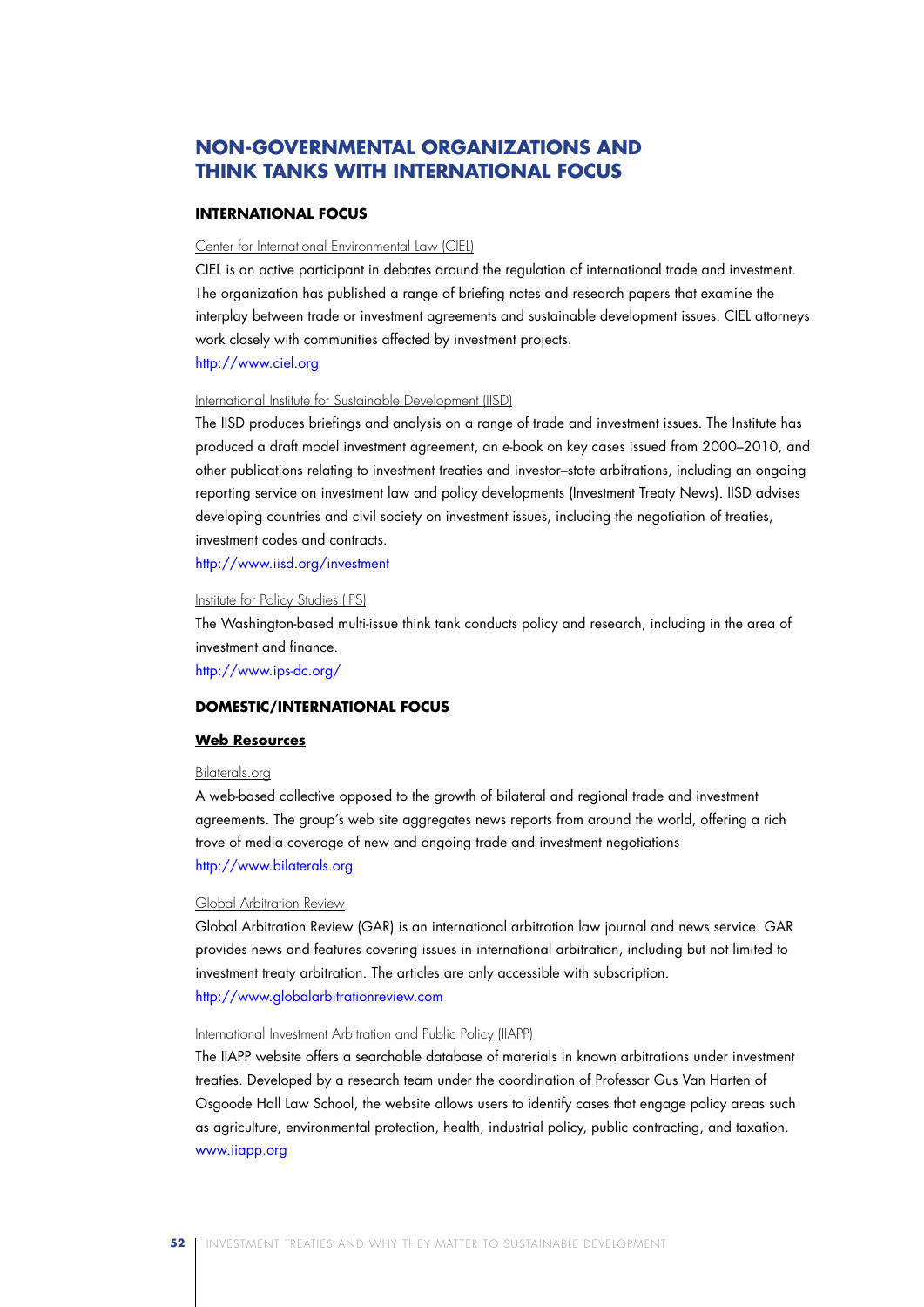### Investment Arbitration Reporter

This website provides extensive information and updates on investor–state arbitrations. Its headlines and some articles are freely accessible. Most articles are only accessible with a subscription. http://www.iareporter.com/

### Investment Treaty Arbitration

A website maintained by Prof. Andrew Newcombe of the University of Victoria, Canada, that offers free access to any investment arbitration rulings which have entered the public domain. http://italaw.com/

#### Investment Treaty News

ITN is a quarterly publication that produces news and analysis on international investment law and its implications for sustainable development. The publication also summarizes recent arbitration decisions in an accessible format. http://www.iisd.org/itn/

Transnational Dispute Management http://www.transnational-dispute-management.com/

### **Additional Websites with Relevant Information on Investment Treaties and Investor–State Arbitration**

American Society of International Law http://www.asil.org/

British Institute of International and Comparative Law - Investment Treaty Forum (and related links) http://www.biicl.org/itf/

Canada Foreign Affairs and International Trade http://www.international.gc.ca/commerce/index.aspx?view=d

Council of Canadians http://www.canadians.org/trade/index.html

Focus on the Global South http://www.focusweb.org/

Forum on Democracy & Trade http://www.forumdemocracy.net/

ICSID Reports—Lauterpacht Centre for International Law http://www.lcil.cam.ac.uk/publications/icsid\_reports.php

Institute of Advanced Legal Studies http://ials.sas.ac.uk/

International Chamber of Commerce http://www.iccwbo.org/policy/arbitration/id2882/index.html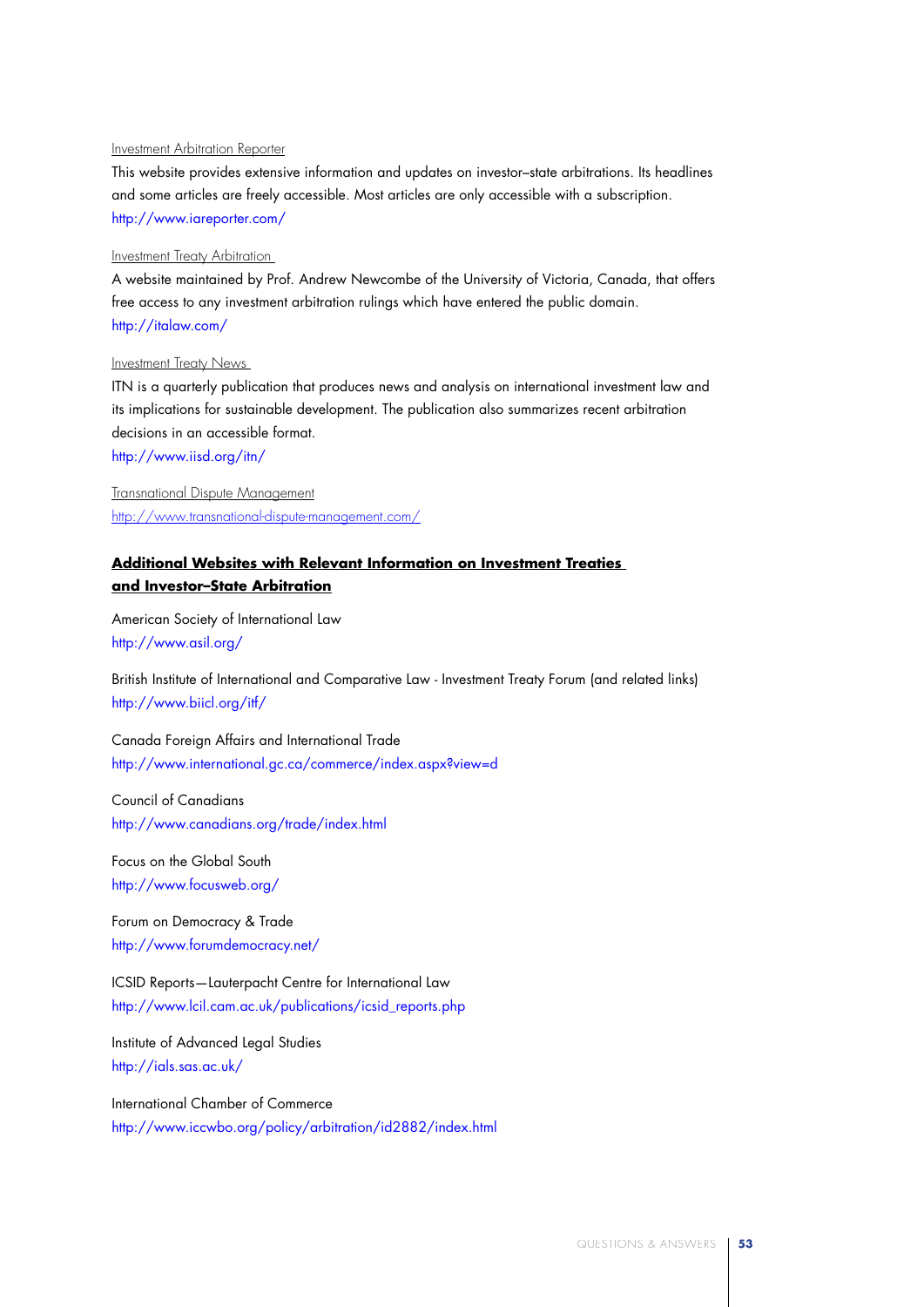International Law Institute ADR Center Research Guide http://www.ili.org/centers-of-expertise/alternative-dispute-resolution/205-research-guide-forinternational-commercial-and-investment-arbitration.html

http://www.happlaw.de/investmentarbitration/index.html

Investment Claims: Orders and Awards—Chronological http://www.investmentclaims.com/oa1.html

Iran–United States Claims Tribunal http://www.iusct.org/index-english.html

Journal of World Investment & Trade http://www.wernerpubl.com/frame\_inves.htm

Kluwer Arbitration http://www.kluwerarbitration.com/arbitration/arb/default.asp

Multilateral Investment Guarantee Agency (World Bank) http://www.miga.org

NAFTA Claims http://www.naftaclaims.com

New York Convention 1958 http://www.uncitral.org/pdf/english/texts/arbitration/NY-conv/XXII\_1\_e.pdf

REDES www.redes.org.uy

SOMO http://somo.nl/

Southern and Eastern African Trade Information and Negotiations (SEATINI) http://www.seatini.org/

Seattle to Brussels Network http://www.s2bnetwork.org/

SICE the OAS foreign trade information system http://www.sice.oas.org/

Third World Network (TWN) http://www.twnside.org.sg/

Transnational Institute (TNI) www.tni.org/

### US State Department

http://www.state.gov http://www.state.gov/e/eeb/ifd/bit/